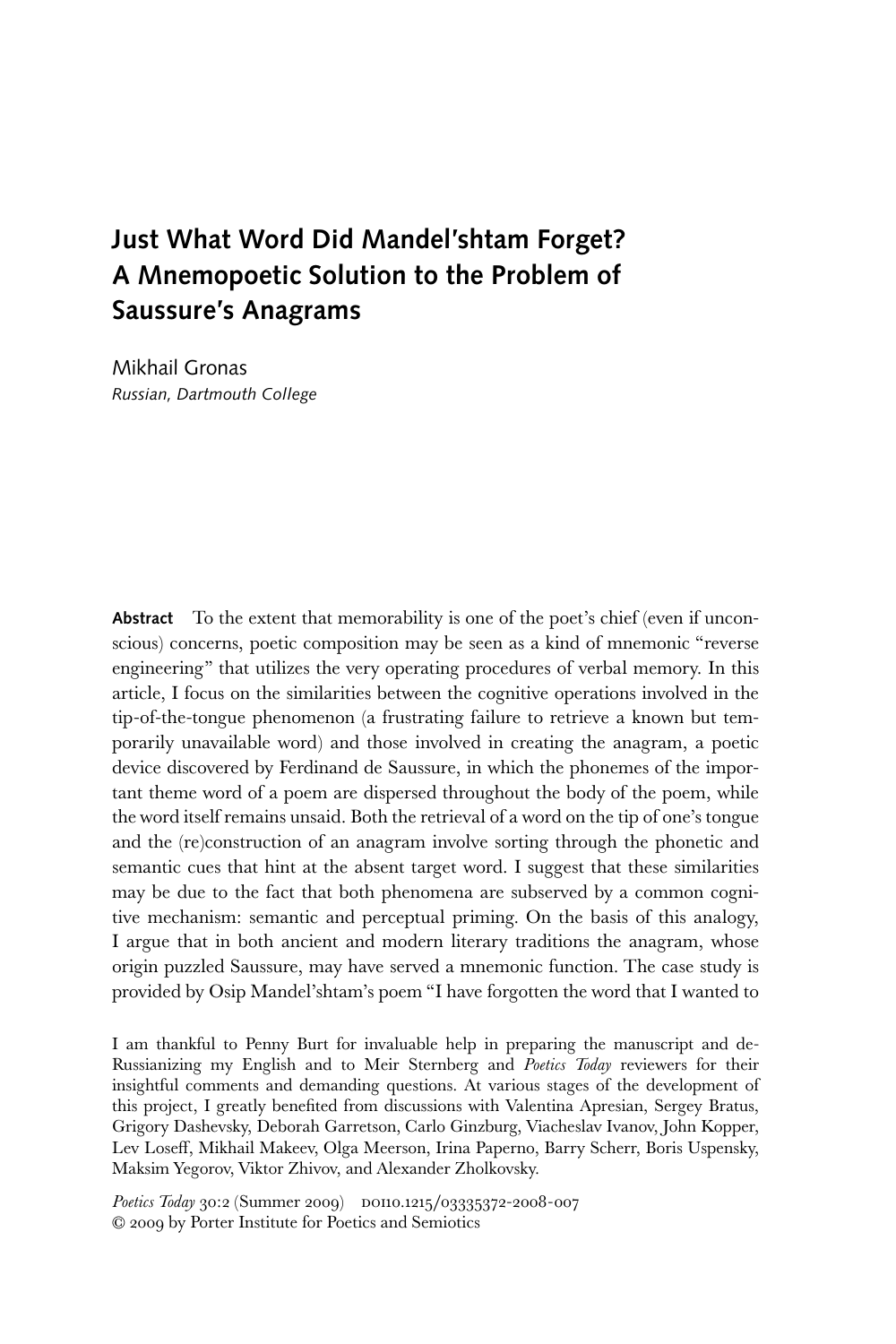say"—which both contains an anagram and presents an introspective analysis of the tip-of-the-tongue phenomenon.

If you want to understand a poem, the best thing is not to analyze it but to commit it to memory and recite it. Since the poet follows a phonetic trail, even what we might call a phonetic image, when you memorize his poem you repeat the whole process of his own creation from the beginning.

Joseph Brodsky, 1974

## **On Mnemopoetics**

This article is a case study in a subfield of literary scholarship—one that I have provisionally termed "mnemopoetics." As the term itself implies, this is a field that borders on both poetics and cognitive science (or, more precisely, on the cognitive study of memory): it focuses on the mnemonic aspects of the creation, circulation, and reception of poetry.

Mnemopoetics begins with a commonsense observation: the one thing that sets poetry in traditional verse forms apart from any other kind is the fact that it is mnemonic. Indeed, all formal poetry might be described as a way to organize information mnemonically.

The importance of verbal memory in oral poetry—whose very survival obviously depends on the mechanisms of mnemonic transmission—has been recognized since the pioneering studies of Milman Parry (1953) and Albert B. Lord (1960). The underlying premise here is that preliterate societies need to select, store, and ensure the survival of the information they deem useful or valuable and, in the absence of more effective media, they resort to sheer brainpower and organize their myths and folklore mnemonically, by using recurrent schemes and patterns, formulas, meter, alliteration, rhyme, and so forth. Thus Mnemosyne, the goddess of memory, gives birth to the Muses. But the advent of writing eased the burden on our cultural memories—not necessarily to our own good, as Plato famously complained in the *Phaedrus* (274B–278B; 1995: 77–84). In classical antiquity and the Middle Ages, mnemonic practices retained their prominence mostly in the domain of rhetoric and oratory. And as written literature developed into the expected norm in modern Western cultures, we find these practices confined to the margins of discourse—to advertising jingles or to mnemonic aids like Roy G. Biv (the colors of the rainbow from red to violet).

. For a general theoretical account of the role that verbal memory plays in oral cultures and during the transition to literacy, see Walter Ong's seminal *Orality and Literacy* (1982: esp. 33–74, 138–56). For a more specific treatment of oral memory and the influence of writing in the West, particularly in ancient Greece, see a series of studies by Eric Havelock, beginning with his *Preface to Plato* (1963; see also Havelock 1971, 1976, 1982, 1986). For historical studies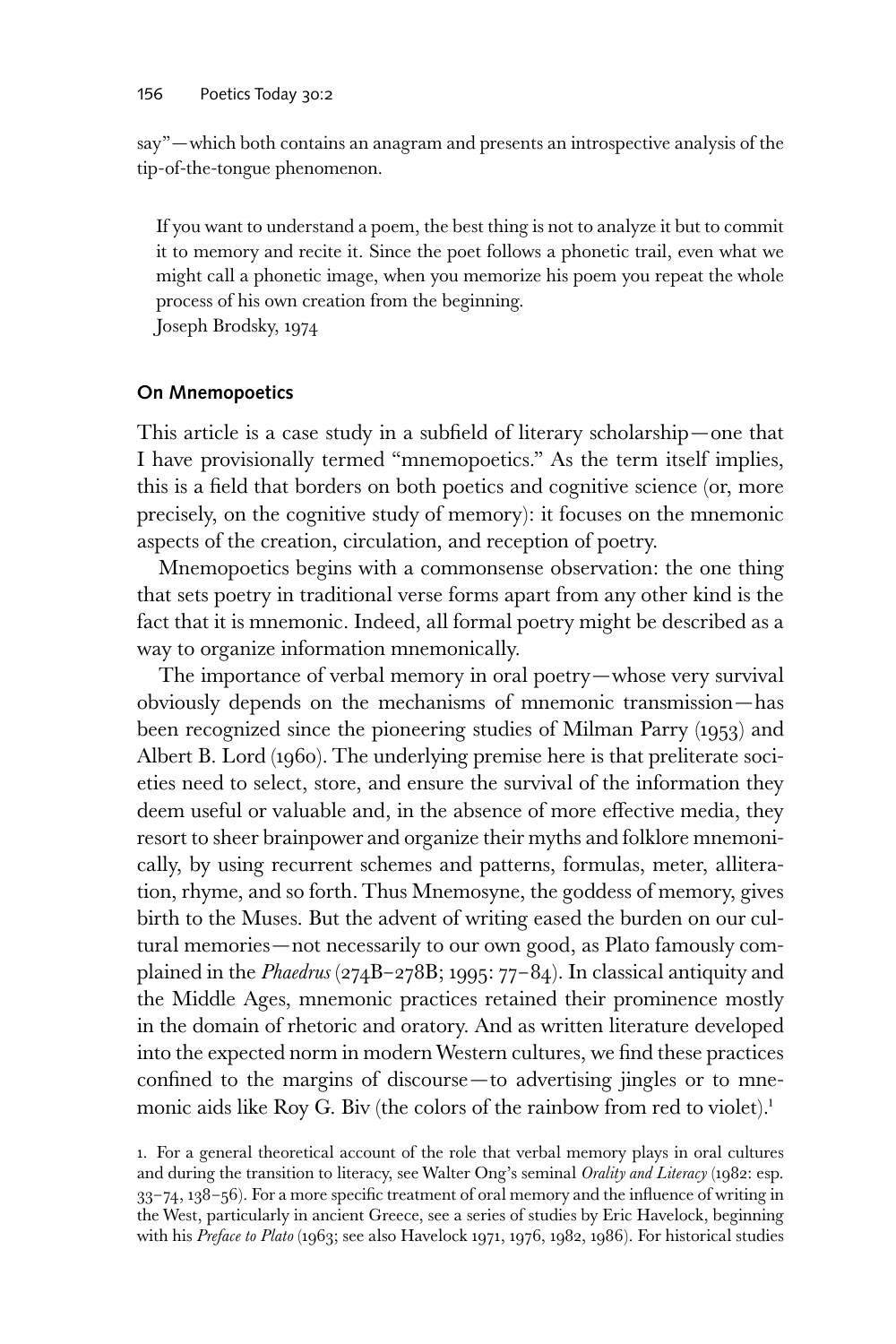Mnemopoetics, however, contends that there is something to be gained from a mnemonic analysis of modern literary traditions as well. First, the appearance of new media—writing, print, or the Internet—does not solve the original problem of how and what to remember. A written literary culture is still confronted with a virtually boundless universe of cultural artifacts, all competing for the limited resources of society's attention and memory. Just because a work is written down, printed, or posted online offers no guarantee that it will even be noticed, much less remembered. In order to survive culturally, a text must still be memorable in some way or other, must be capable of sticking in the memory, and no less so than an ancient epos or a folk song: it must comply with the demands of individual readers' memories and fit in with the mechanisms of institutionalized cultural memory, otherwise known as the literary canon.

Second, even the archaic forms of literary memory that we associate with oral culture have survived into modernity in some genres, most importantly in poetry composed in traditional forms. Until quite recently, formal poetry in the West has led a "para-oral" existence, dependent on socially ingrained practices of poetry memorization: starting with the school, where the reciting of poetry learned by heart has served for centuries as a backbone of literary pedagogy, and continuing into adult life, where this poetry served as a mental stock of quotes, used both internally, to cope with and impart meaning to lived experiences, and socially, to mark one's cultural and educational status.

Modern practitioners of formal poetry have always been well aware of the mnemonic nature of their craft. One might cite, for example, the famous definition of poetry suggested by the young W. H. Auden: "Poetry is memorable speech" (Auden and Garrett 1935: 5).

If memorability is indeed an important (even though not always conscious) concern of the poet, then our understanding of how poetry is created, perceived, and transmitted can be enriched by drawing upon the branch of knowledge that deals with memory proper, namely, cognitive psychology. Such an analysis has already been applied to oral poetry, most importantly by the cognitive psychologist David C. Rubin in his 1995

of mnemonic practices (*ars memorativa*) as part of rhetoric in classical antiquity, the Middle Ages, and the Renaissance, see Yates 1966; Hajdú 1967; Blum 1969; Small 1997; Carruthers and Ziolkowski 2002.

<sup>.</sup> Seamus Heaney (2004), one of the last great defenders of poetic mnemonicity in the West, advocates the Joycean definition of poetry as "the rite words in the rote order" in a recent lecture. In the Russian tradition, Joseph Brodsky seems to have been a proponent of a mnemonic view of poetry. In interviews and oral presentations, while explaining the essence of poetry, he frequently referred to the mnemonic presence of memorized poems in readers' minds. Brodsky (1990) also famously made his American students learn poetry by heart, to their occasional discontent (Lamont 1974; Loseff 2007; Kopper 2007; Tischler 2005).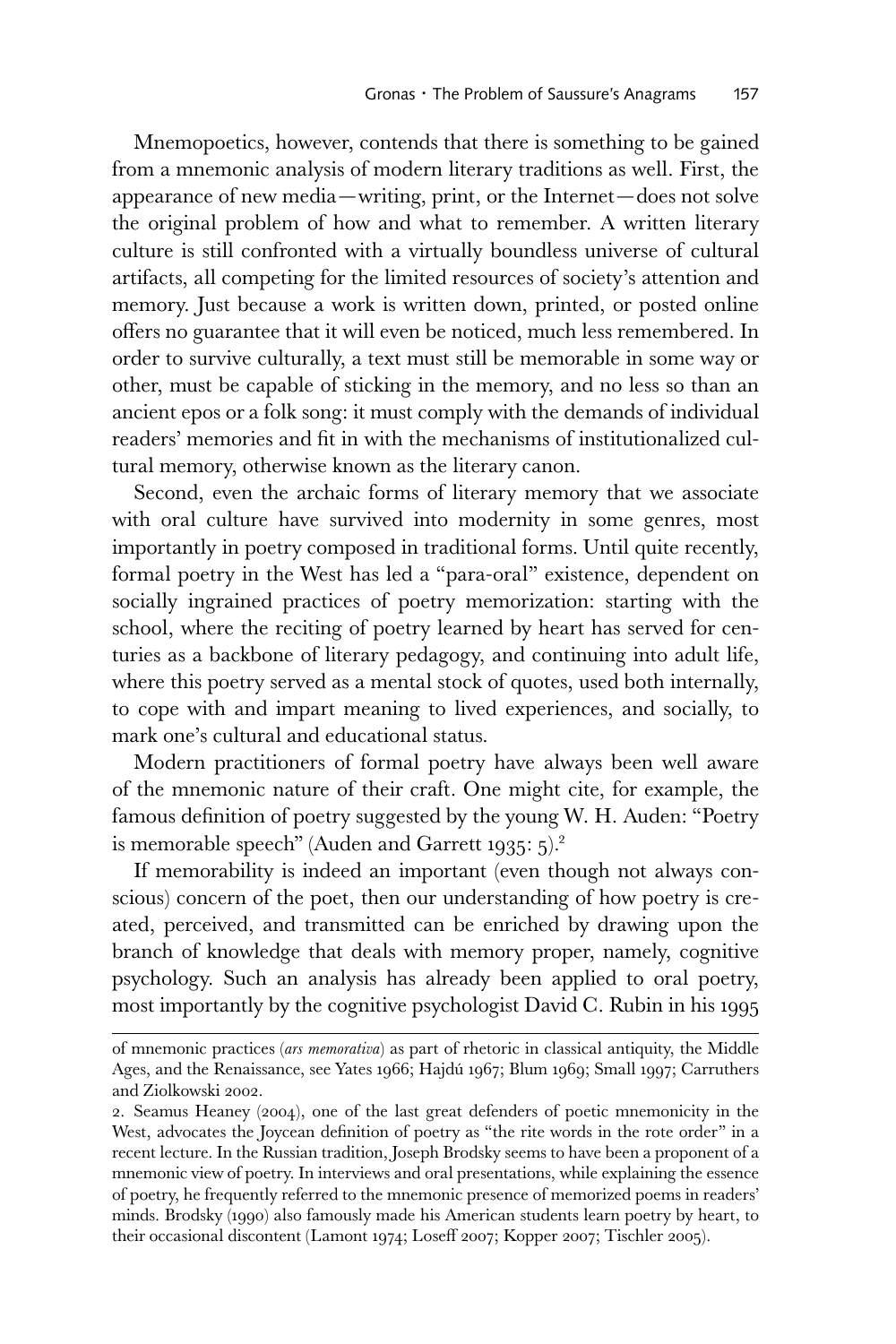book *Memory in Oral Traditions: The Cognitive Psychology of Epic, Ballads, and Counting-Out Rhymes*. Rubin has shown that in these oral genres, whose transmission and relative constancy depend on the ability of performers both to memorize and to improvise, such elements of poetic language as formulas, imagery, meter, alliteration, and rhyme provide mnemonic cues by limiting the number of possible verbal choices.<sup>3</sup> Rubin's analysis focuses on transmission in oral genres and aims to elucidate the techniques that account for the relative constancy and mutations of oral texts as they pass through generations of performers. The goal of the present article is to show that a mnemonic view of poetry is relevant beyond oral literature. If mnemopoetics is to be applied to both the oral and the written traditions, including modern poetry, then its focus has to include not only the transmission but also the production of poetic texts. The mnemopoetic approach claims that, in a sense, every poem is mnemonic and an implicit concern for mnemonic efficiency informs, if not structures, the creative process.

I will try to demonstrate the cogency of the intimate relation between poetry and verbal memory by tackling a well-known mystery of historical poetics: the problem of the origins of the anagram, that mysterious poetic device that reproduces a sacred name or a theme word within the body of a poem. Ferdinand de Saussure was the first to see this device as an integral part of Indo-European poetics; and in the latter years of his life, he was increasingly preoccupied by this subject as he detected anagrams in an ever wider range of ancient and modern texts. However, he never published any results of this research. He never found either an explicit description or any independent proof of the *conscious* use of anagrams in any ancient treatise on poetics: that is, he was uncertain of the historical origins and basic functions of the device and thus was never sure whether the anagrams were a creation of his own fantasy or an actual device in the text.

This article aims at finding a possible solution to Saussure's problem by way of a mnemopoetic reading of a poem by Osip Mandel'shtam, with a little help from cognitive science.

#### **The Mystery of the Anagram**

In 1905, while working on the lectures that would become the basis for his famous *Course in General Linguistics*, Saussure became interested in what at

<sup>.</sup> Interest in the mnemonic basis of epic poetry was initiated by the classic studies of Lord (1960) and Parry (1953). For an overview of the vast literature on the Oral Formulaic Theory that grew out of Lord and Parry's pioneering works, see Foley 1988. See Rubin 1995 for a detailed cognitive account of the mnemonic functioning of rhyme/meter and imagery in oral traditions.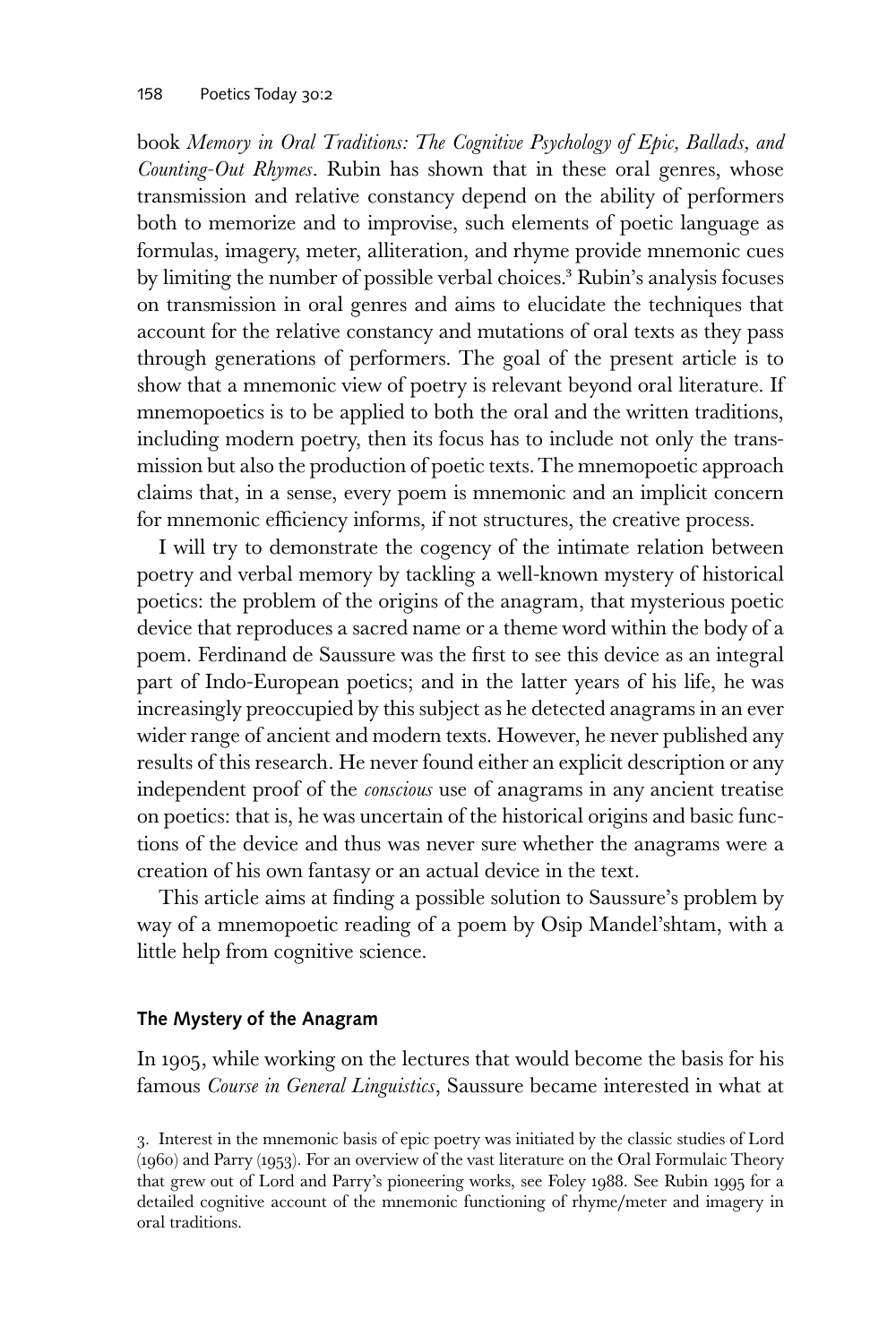first seemed like a curious philological side project, focused on the mechanism of ancient Latin Saturnian verse.<sup>4</sup> Saturnian verse is the oldest form of Latin versification, surviving in the form of fragments, mostly epitaphs and oracular utterances, quoted in later Latin texts. The nature of the verse was obscure in Saussure's time and has remained so up to the present day: some scholars think that the meter was syllabic, while others maintain that it was tonal (i.e., stress based).<sup>5</sup> Saussure was not satisfied with either theory and felt that there must be some rule (beyond stress or syllable count) that governed this archaic meter.

His intuition was that a certain pattern could be detected in the distribution of consonants and vowels in Saturnian verse. First, he came up with what he called the law of pairing (*couplaison*): any consonant or vowel that appeared in a line had to be used twice, so that each sound had a pair within that same line. This law worked with some, but not all, of the surviving examples. While trying to modify this law to make it more flexible, he found, to his own amazement, an even stranger pattern. Some Saturnian lines seemed to include all the phonetic components (either syllables or phonemes) of a particular word—most often, a proper name never mentioned explicitly in the poem but one that was especially relevant to the content of the line or the poem as a whole, such as the name of the person to whom the poem was addressed or dedicated or of the god or mythological hero who was the subject of the poem.

For example, in an ancient *vaticinium*, a short poem addressed to the Romans by the god Apollo through the Delphic Oracle, Saussure found a line that includes, in two almost correct sequences, the sounds contained in the name of Apollo:

> Don*o*m *a*m*plo*m vict*o*r *a*d me*a* tem*pla po*rtat*o* O A PLO O A A PLA PO O (Bring in victory a splendid gift to my temple.)

The ancient poets seemed to be concealing an important thematic word of the poem (frequently the name of the god to whom the poem is addressed or ascribed) but dispersing phonetic clues to that word throughout the body of the poem. Thus the Latin vaticinium cited above is an oracular

<sup>.</sup> For an account of Saussure's research on the anagram, see Starobinski 1979; Wunderli 1972.

<sup>.</sup> For a review of approaches to Saturnian verse, see Cole 1969; Luiselli 1967. For an analysis of the possible Indo-European source of the meter, see West 1973. For a skeptical view of both the law of pairing and the anagram in Saturnian verse, see Rastier 1970.

<sup>.</sup> Quoted in Starobinski 1979: 51. The vaticinium is reported in Livy's history of Rome (5.16). The quotation is Saussure's phonetic reconstruction of the original text from Livy's Augustan Latin.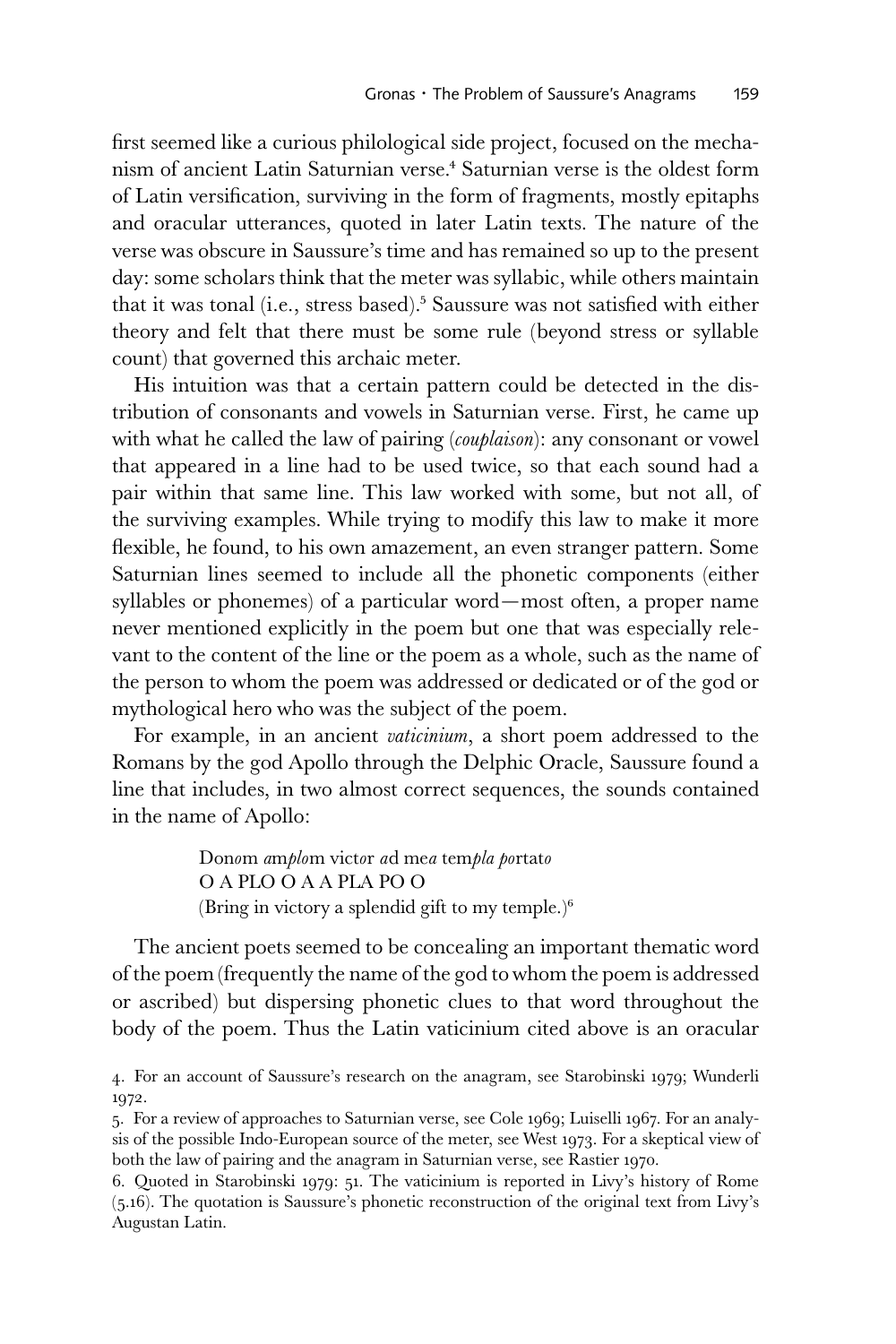utterance ascribed to Apollo himself. Apollo addresses the Romans, foretells their success in the protracted war against the Etruscan city of Veii, and instructs them to thank him for this victory by renewing the sacrificial rituals at his temple at Delphi: "Victory has been vouchsafed you by the fates, which are herein revealed, over this city you have long besieged. At battle's end you must *bring in victory a splendid gift to my temple* and must repeat in ancestral fashion those sacred rites of your country that you have failed to carry through" (Livy 2005: 300).

The line that attracted Saussure's attention (emphasized in the translation above) refers to two symbolic attributes of Apollo, the gift, along with the rites owed to him and his temple, thus providing semantic pointers to Apollo. At the same time, the sounds of the name Apollo are dispersed along the text of the line, so that by forming together pieces of meaning and sound, one can reconstruct the name that is never mentioned as such. Trying to capture the essence of the phenomenon, Saussure coined several terms: *logogram* (the word out of [dispersed] letters), *hypogram* (the word "below letters"), *paragram* (the word "alongside letters"), and many others (Wunderli 1972: 42–54; Callus 2002a). He finally chose the term *anagram* (the word "written anew"), thus emphasizing the similarity—although risking a confusion—with the traditional anagram, that is, a wordplay based upon rearranging the letters of a word or phrase to produce a new word or phrase, such as "Homo Sapiens—ape's son, IMHO" (Noam Elkies, reported in Cipra 2003).

Saussure soon began to find anagrams in other poetic traditions as well. Writing on Vedic poetry, for example, he notes that "hymns dedicated to [the god] *Agni Angiras* are a series of puns, like *girah* (songs) and *anga* (conjunction), etc.—demonstrating the essential preoccupation with imitating the syllables of a sacred name" (quoted in Starobinski 1979: 23). He also found anagrams in Homer, in the classical Latin poets, and finally in medieval and even modern Latin poetry.

He himself realized that all this might be merely his own obsession, a sort of scholarly paranoia. One way to prove or disprove his hypothesis would have been to devise a statistical test to check if what he saw as a pattern, an anagram, was in fact a random phenomenon. This, however, was beyond the reach of the statistical linguistics of Saussure's time and, in all likelihood, remains so even now.

. In the unanswered letter to Giovanni Pascoli, Saussure discusses and then discards the possibility of a statistical verification: "The greater the number of examples becomes, the more reason there is to think that what must be producing these coincidences quite regularly is the natural play of chance working over the 24 letters of the alphabet. Since the calculation of the probabilities in these cases would require the skill of a seasoned mathematician,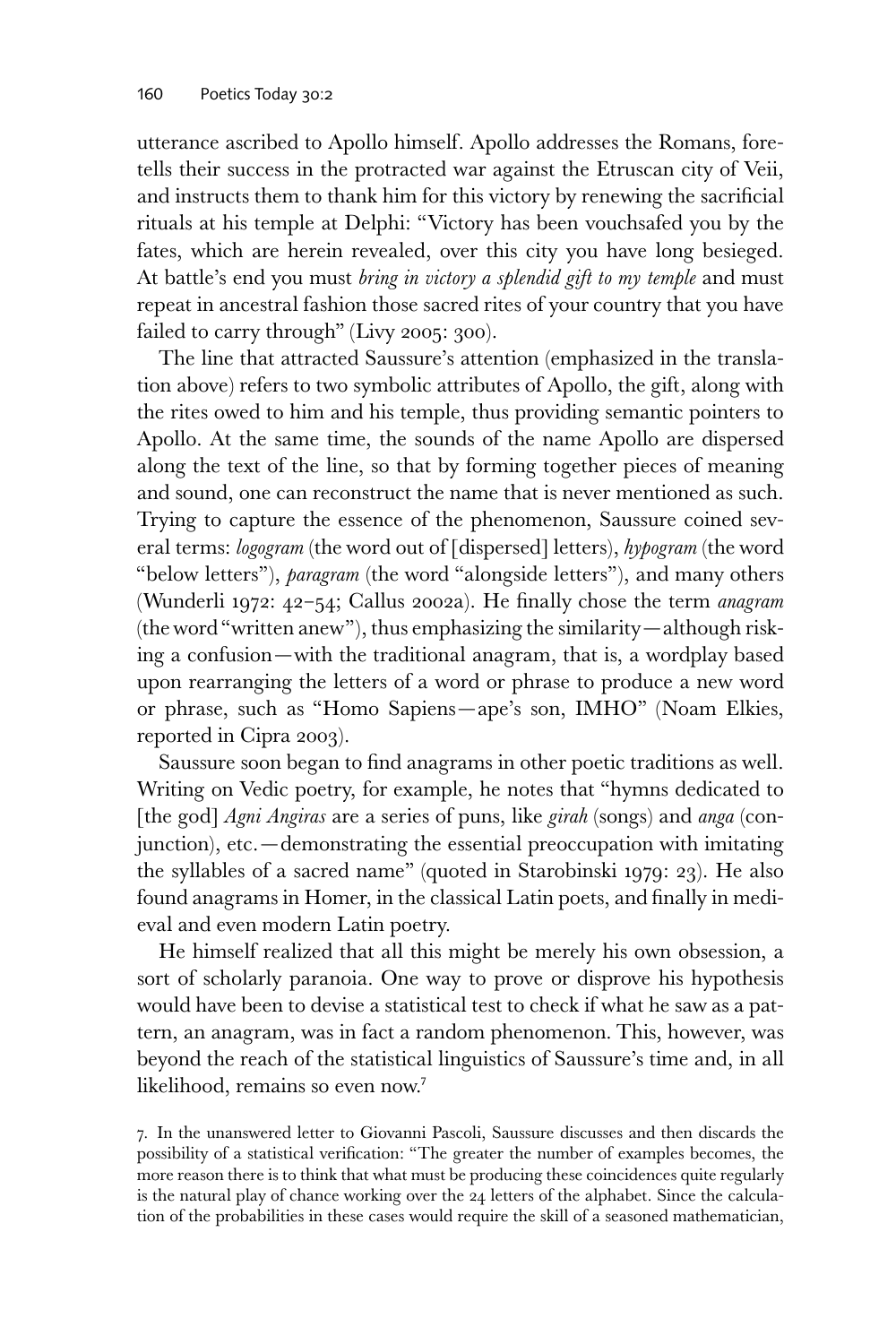Another, seemingly more accessible way to base the hypothesis on firm empirical ground would be a historical or philological proof. If so many poets in so many cultures have used this device and, as Saussure believed, have done so consciously, there should be at least some evidence of this fact in treatises on poetry or poems about poetry. But Saussure never found a definitive answer to the question of how anagrams originated and what their function might have been, nor did he find any independent historical evidence of their existence.

Some excerpts from his notebooks are indicative. This first has to do with Saussure's approach to the question of origins:

What do we know of the reason which interwove anagram into the short lyric pieces we place at the foundation of poetry?

The reason *might have originated* in the religious idea that an invocation, prayer, or hymn would have power only if the syllables of the divine name were worked into the text. . . .

The reason *might have been* nonreligious, purely poetic:<sup>8</sup> of the same order as that which elsewhere governs rhyme, assonance, etc.

And so on. So that desire to say—for any period—*why* something exists reaches beyond the fact, and there is no greater reason for expressing it in regard to epic poetry than in regard to any other, if one admits a historic chain of which we do not with certainty understand even the first link. (Ibid.: 42)

Saussure thus offers a number of hypotheses, but he is not particularly preoccupied with the question of origins. Here we see him applying his own dichotomy of diachrony versus synchrony: from the synchronic point of view, the question of history is not particularly important. As Jean Starobinski (ibid.: 41) notes: "Saussure only rarely questioned himself on the origin of the process he attributed to Greek and Latin poets. It was enough for him to be able to confirm that this trait could be established in every period, like a permanent manufacturer's secret."

However, the fact that such a widespread phenomenon was nowhere documented, described, or even mentioned in any of the traditions in which it is found presented a more serious problem. Again, Saussure's notebooks tell of his futile search for evidence:

I find it quicker and more reliable to appeal to the very person [i.e., Pascoli, whom Saussure considered to be an anagrammatic poet] who can inform me about the significance that should be attached to these juxtapositions of sounds" (Nava 1968: 81). Some attempts at statistical analysis can indeed be found in Saussure's notebooks (Starobinski 1979: 97).

<sup>.</sup> By "purely poetic" reasons, Saussure most likely means the phonetic expressiveness or sound ornamentation of a verse. Elsewhere (Starobinski 1979: 17; see also Lotringer 1973: 3) he comes close to equating the anagram to paronomasia, a traditional poetic device that plays on similar-sounding words.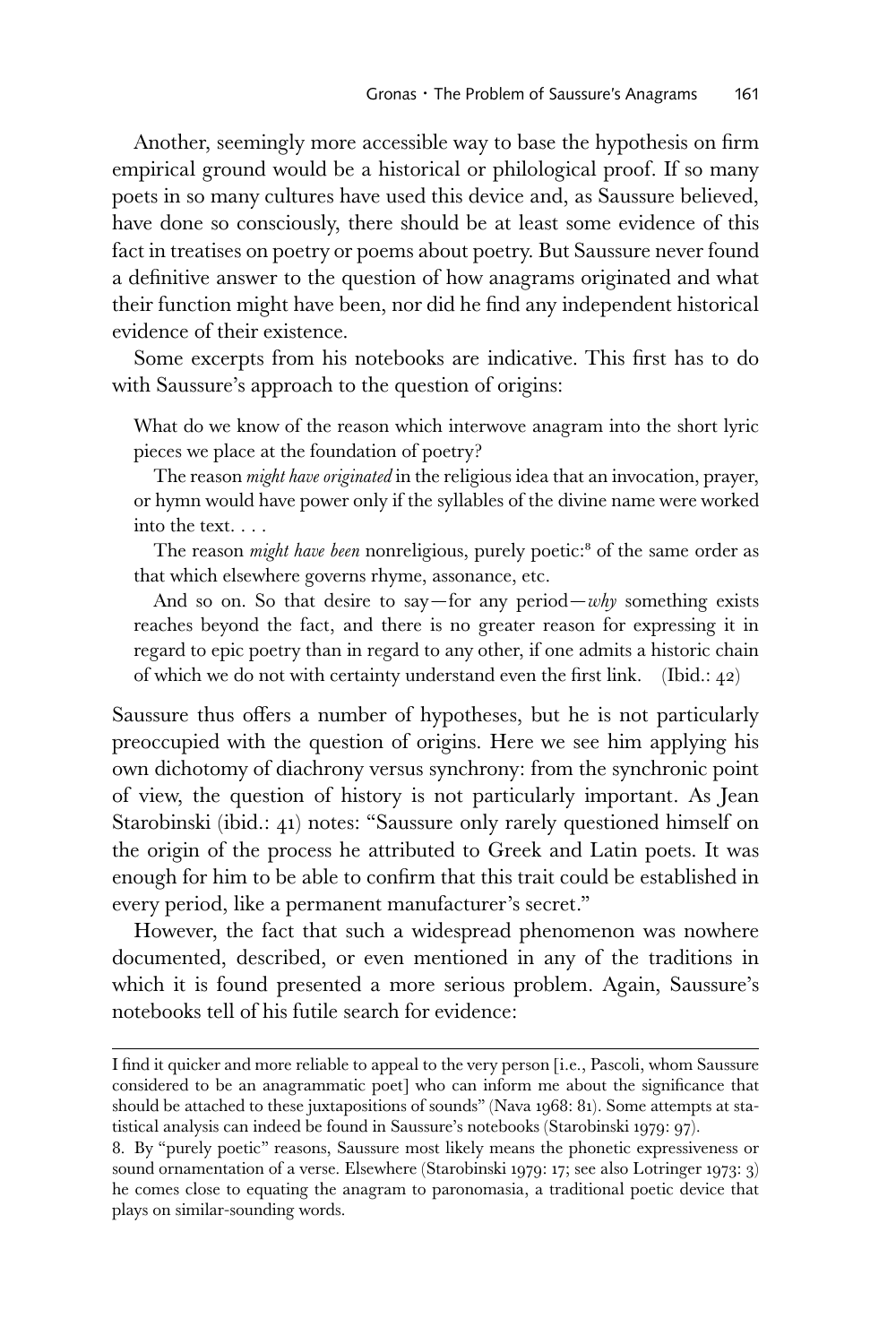As such an allusion [to the anagram] has never been reported, one must assume that ancient theorists of Latin versification refrained as a matter of course from mentioning an elementary and primary condition of this versification. Why they should have kept silent on this point is a question to which I have no answer, and which, in view of the scrupulous observation by all poets . . . [interrupted text]. (Ibid.: 102)

Here the text ends abruptly, and Starobinski (ibid.: 103), the first publisher of Saussure's notebooks, notes that this was "a significant interruption, which marks a stumbling block. The rule, so rigorously observed and handed down throughout the generations, is not referred to in any way, throughout literature."

Then, on the same page, Saussure continues the interrupted train of thought:

I can see no other way but to present the puzzle as it appears to me.

I have no further explanation of the fact, so difficult to understand or believe, that not a single Latin author writing a *De re metrica* or discussing poetic composition in a general way should appear to know, or even *to wish to know*, that the fundamental basis of poetic composition is to take as a framework the logograms [i.e., anagrams: Saussure is using here one of his alternative terms] of a name or of a phrase. (Ibid.)

Starobinski (ibid.: 94) nicely summarizes Saussure's doubts and embarrassment:

One only finds what one seeks, and Saussure sought a phonetic constraint added to the traditional metrics of the poetic line. It remains to be seen if the rules he sought and found in his readings of the ancient poets correspond to a law these poets consciously followed. Nothing, then, appears more essential than finding among the ancients an external witness to confirm the existence of a law or tradition which was actually observed. Ferdinand de Saussure looked for this witness but found nothing definitive, only an embarrassing silence.

In his obsession, Saussure found anagrams everywhere, even in poems by his contemporaries. One of these was Giovanni Pascoli (1855–1912), the great Italian poet who wrote in both Italian and Latin. Inspired by all the anagrams he had found in Pascoli's Latin writings, Saussure wrote the poet a letter asking for explanations, hoping that this would finally lead him to a solution to the mystery. Pascoli (no doubt perplexed by this odd inquiry) never answered.<sup>9</sup> For Saussure, this must have been the last straw,

<sup>.</sup> Saussure first wrote to Pascoli a short introductory letter in which he asked the poet if he would be willing to help. Upon receiving a positive answer, Saussure sent a detailed inquiry with anagrammatic examples from both ancient poetry and Pascoli himself: this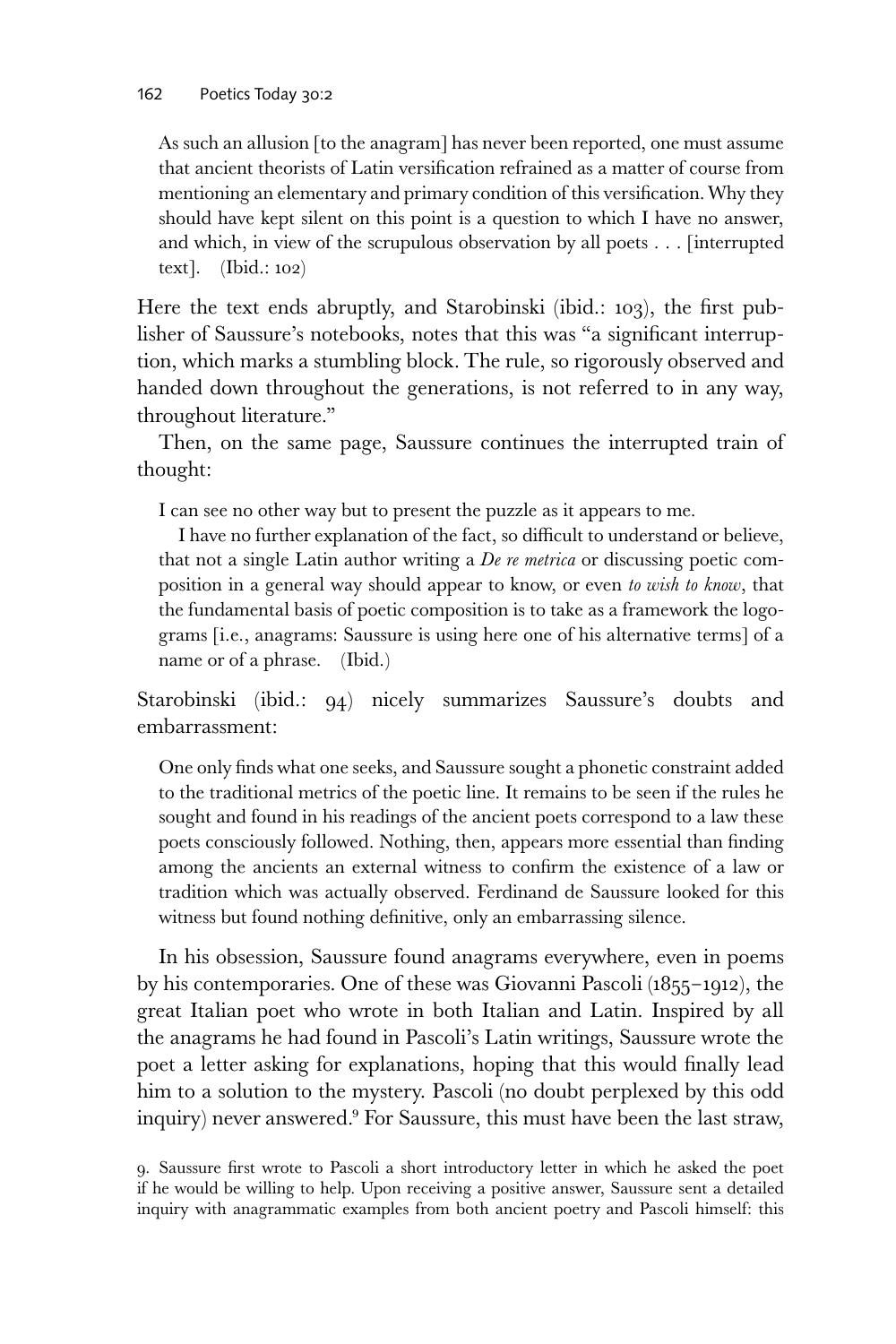because he then abandoned his research and never published anything on the topic.

In the 1960s and 1970s, following the publication of Saussure's notebooks, the anagram became a topic of heated polemics among philologists, literary scholars, psychoanalysts, and philosophers. Scholarly reactions to Saussure's anagrammatic studies can be roughly divided into three groups. Skeptics denied the anagram any reality whatsoever and considered it the great linguist's "folly" (Deguy 1969; Rastier 1970). Philosophers and literary critics grouped around the French journal *Tel Quel*, most notably Julia Kristeva, greeted the advent of the "second Saussure" and emphasized those aspects of the anagram that were in tune with the then nascent poststructuralist zeitgeist, such as the anagram's nonconformity with Saussure's own postulates of the arbitrariness and linearity of the sign or with the opposition of signified and signifier (Kristeva 1969; Lotringer 1973; Baudrillard 1993: 195–213). Finally, other scholars, led by Roman Jakobson, enthusiastically accepted Saussure's findings at their face value. Heaps of anagrams were discovered in poet after poet, both in modern poetic traditions and in antiquity.10 However, Saussure's questions—what was the original function of the anagram and why, if it was so prevalent, nobody seemed to mention it explicitly—have not yet been answered. In what follows, I will show that an application of the mnemopoetic approach may shed light on both of these questions. In broad outline, my argument is that in both ancient and modern poetry the anagram may have served a mne-

letter remained unanswered. Saussure's letters are reproduced in Nava 1968. On Saussure's anagrammatic readings of Pascoli, see Rosetti 1976; Rossi 1968.

<sup>10.</sup> For a bibliography of research related to Saussure's notebooks, see Callus 2002b. Following the publication of Saussure's notebooks, anagrams have been observed in the reconstructed Indo-European poetics (Ivanov and Toporov 1975), in Vedic texts (Shepheard 1983; Elizarenkova 1995; see Matasovic 1996 for a review), in Russian medieval epos and folklore ( Jakobson 1966; Toporov 1999), in troubadour poetry (Meylakh 1978; Hardy and Brodovitch 2003), in Dante (Gorni 1990), in Petrarch and Pierre Ronsard (Starobinski 2005), in Guillaume de Machaut (De Looze 1988), in Maurice Scève (Risset 1995), in Shakespeare ( Jakobson and Jones 1970; Gagliardo 1996; Ricks 2002; Winnick 2005), in Friedrich Hölderlin ( Jakobson 1976), in Lord Byron (White and Beazel 1991), in E. A. Poe (Rodríguez Ferrándiz 1998), in James Joyce (Bevis 2007; Camilleri 1983), in Vladimir Nabokov (Shapiro 1991; Guy 1996; Katz 1999), in T. S. Eliot ( Johnson 1976), in Charles-Pierre Baudelaire ( Jakobson 1967), in Arthur Rimbaud (Bachellier 1973), in Stéphane Mallarmé (Ossola 1979; Temple 1995), in René Char (Mathieu 1984), in Jean Ricardou (Higgins 1982), in Blas de Otero and Antonio Machado (Herrero Blanco 1996; Rodríguez Ferrándiz 1998), in Aleksandr Blok (Levinton and Smirnov 1979), in Anna Akhmatova (Meylakh 1975; Loseff 1986), in Velimir Khlebnikov ( Jakobson 1980), and in Mandel'shtam (Ivanov 1972; Ronen 1973: 368–70; Kahn 1994). This list is far from complete and is only meant to give an idea of the chronological and geographical range of the research on anagrams. For a comprehensive overview of anagrammatic research, see Rodríguez Ferrándiz 1998; Gandon 2002.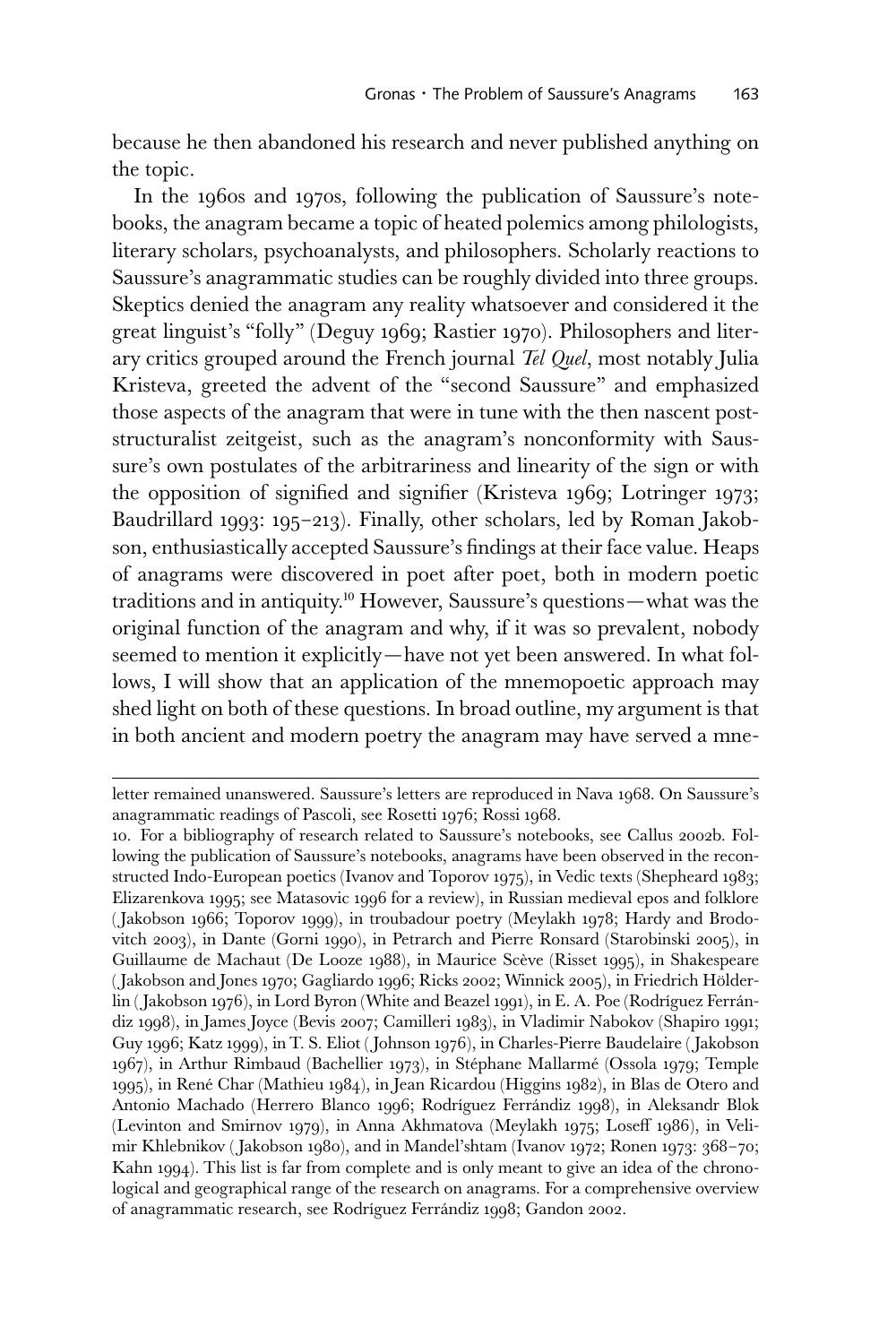monic function, being a by-product of mnemonic processes taking place in the poet's creative mind. But to get there I will first make a detour and turn to a seemingly unrelated subject, the poem "Swallow" ("Lastochka") written by Mandel'shtam in 1920.

## **A Tip-of-the-Tongue Poem**

It is difficult to imagine a text better suited for a mnemopoetic analysis than Mandel'shtam's "Swallow." Here a mnemonic process is not merely moved to the foreground but is made into the very theme of the poem.<sup>11</sup>

> Я слово позабыл, что я хотел сказать. Слепая ласточка в чертог теней вернется, На крыльях срезанных, с прозрачными играть. B беспамятстве ночная песнь поется. Не слышно птиц. Бессмертник не цветет. Прозрачны гривы табуна ночного. B сухой реке пустой челнок плывет. Среди кузнечиков беспамятствует слово. И медленно растёт, как бы шатер иль храм, То вдруг прикинется безумной Антигоной, То мертвой ласточкой бросается к ногам, С стигийской нежностью и веткою зеленой. О, если бы вернуть и зрячих пальцев стыд, И выпуклую радость узнаванья. Я так боюсь рыданья аонид, Тумана, звона и зиянья! А смертным власть дана любить и узнавать, Для них и звук в персты прольется, Но я забыл, что я хочу сказать,— И мысль бесплотная в чертог теней вернется. Bсё не о том прозрачная твердит, Всё—ласточка, подружка, Антигона . . . И на губах, как черный лед, горит Стигийского воспоминанье звона. (variant of the last stanza):

А на губах как черный лёд горит

11. Throughout his life, Mandel'shtam was preoccupied with the theme of memory and its poetic significance. On the more general philosophical and biographical aspects of memory in Mandel'shtam and the mnemonic nature of his imagery, see Lekmanov 1998: 575–78; Benchich 1997; Pavlov 1998.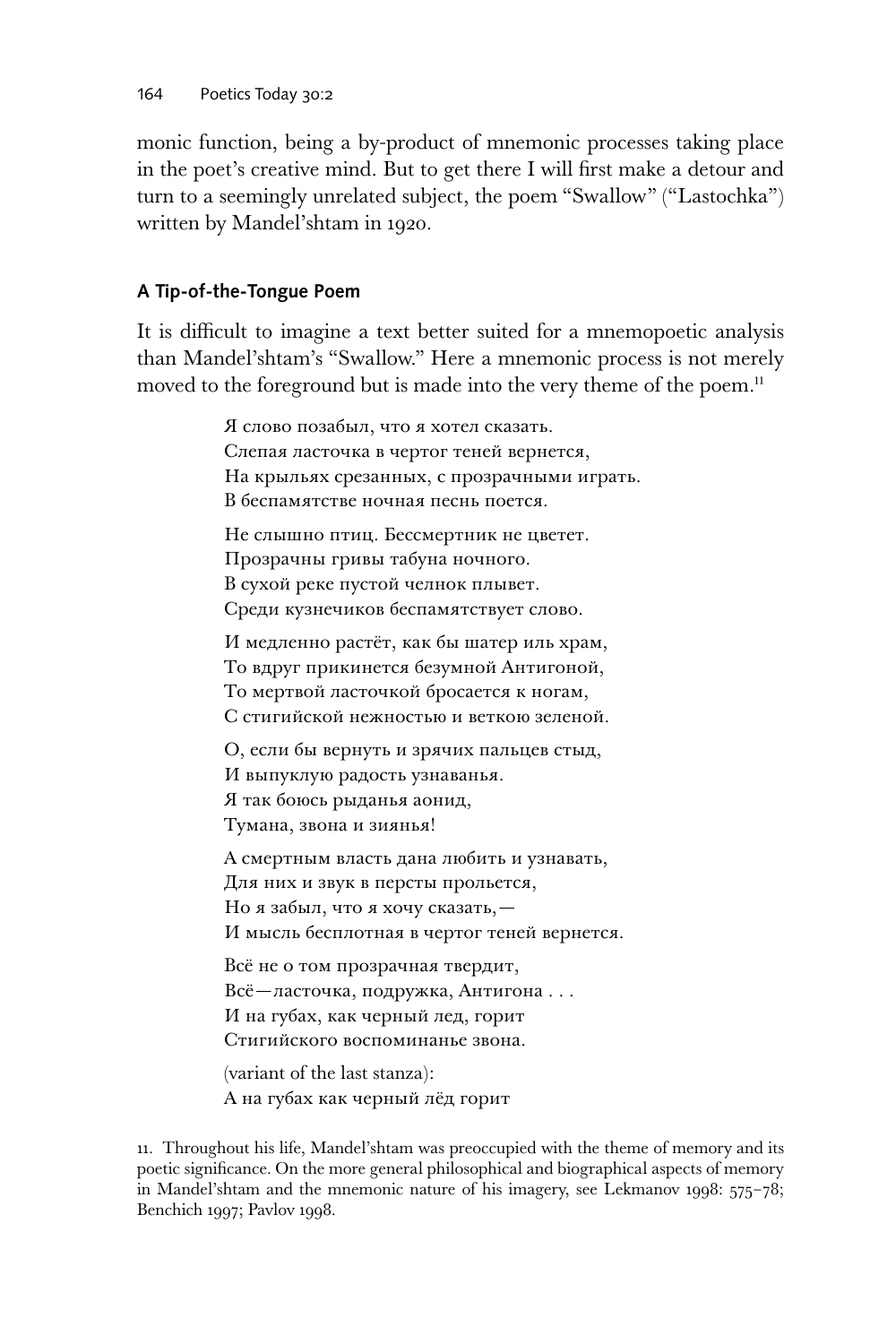И мучит память: не хватает слова. Не выдумать его оно само гудит, Качает колокол беспамятства ночного. (Mandel'shtam 1990, 1:130–31)

(I have forgotten the word that I wanted to say. On clipped wings the blind swallow will return To the palace of shades to play with the transparent ones. A night song is sung in forgetfulness.

You couldn't hear a bird. The immortelle doesn't bloom. The manes of night's herd of horses are transparent. An empty canoe glides on a waterless river. The word is forgotten amidst the grasshoppers.

And it swells slowly, like a tent or temple, One moment suddenly pretends to be the crazed Antigone, Lands at one's feet the next, like a dead swallow, With Stygian tenderness and a green branch.

O, if I could bring back the shame of seeing fingers And the rounded joy of recognition. I am so afraid of the Aonides' weeping, Of mist, ringing, the abyss.

Yet the power to love and recognize is given to mortals, For them even the sound pours through their fingers, But I forgot what I wanted to say,— And the unbodied thought will return to the palace of shades.

The transparent [thought] keeps on repeating the wrong thing, Again and again: swallow, friend, Antigone . . . But on the lips, like black ice, burns The remembrance of the Stygian ringing.

[Variant] But on the lips, like black ice, [it] burns, And torments memory: the word is lacking. You can't invent it; [the word] itself is droning And rocking the bell of nightly forgetfulness.)<sup>12</sup>

There have been many commentaries on this poem, but one particular fact seems to have escaped scholarly attention: namely, that the poem is *itself* a quite accurate and detailed description of the common cognitive phenomenon known as the "tip-of-the-tongue" state, that is, the frustrating failure to retrieve a word that the speaker knows but cannot quite remember.<sup>13</sup>

13. Scholars have documented a wealth of mythological allusions merged together in the

<sup>12.</sup> Unpublished translation by Jane Miller, modified by Penny and used here with their permission.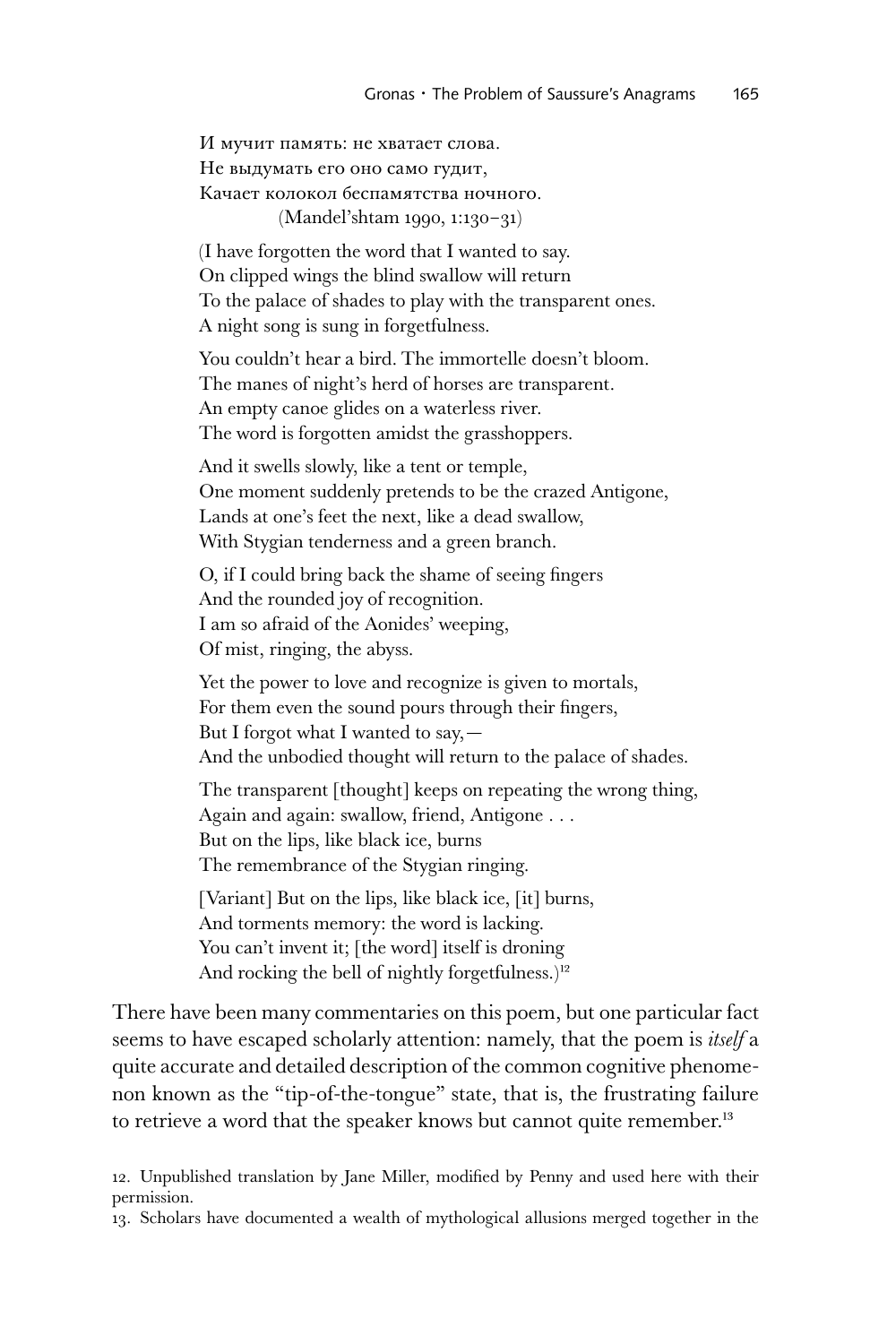The tip-of-the-tongue state is described quite literally in the very first line of the poem: "Ia slovo pozabyl, chto ia khotel skazat'" (I have forgotten the word that I wanted to say). The blind swallow of the next line—"Slepaia lastochka v chertog tenei vernetsia" (the blind swallow will return / To the palace of shades)—is a metaphor for the thought that is never made word. The image is further clarified in the fifth stanza:

> Но я забыл, что я хочу сказать,— И мысль бесплотная в чертог теней вернется. (But I forgot what I want to say,— And the unbodied thought will return to the palace of shades.)

Thus the blind swallow is an unembodied thought, a thought that has yet to become a word. This swallow/thought flies back to the "palace of the shades," that is, to the preverbal cognitive layer of consciousness, to play with "the transparent ones"—other preverbal entities. Mandel'shtam may have chosen the image of the swallow because there is a common Russian

poem—references to the myths of Orpheus and Eurydice, Cupid and Psyche, Oedipus and Antigone, to the descriptions of the netherworld in the *Odyssey* and the *Aeneid* (see Taranovsky 1976; Osherov and Barsova 1995; Kovaleva 2005)—as well as allusions to the poems of Mandel'shtam's contemporaries Nikolai Gumilev, Mikhail Lozinskii, and Akhmatova (Ronen 1977). The commentators have agreed that the basic plot of the poem is, in the words of Omri Ronen (ibid.: 177), "a description of the act of recollection in terms of the Orphic or Eleusinian *katabasis*," a fusion of mythological and mental spaces (see also Freidin 1987: 204; Ginzburg 1974; Przybylski 1987: 54–55). The present interpretation is built upon these readings in that it also treats the poem as an attempt to verbalize and mythologize a psychological process. However, as distinct from previous interpreters, I emphasize what might be called Mandel'shtam's "cognitive naturalism," i.e., his realistic description of the specific and concrete details of an *ordinary* psychological phenomenon (the tip-of-the-tongue state). This emphasis on the ordinary is important as it also differentiates my reading of the focal image of the poem, the forgotten word, from the ones suggested by previous interpreters of the poem, who have tended to invest this forgotten word with a special significance or value.

According to Gregory Freidin (1987: 203), Mandel'shtam, under the influence of the Russian religious philosophers of the Silver Age, such as Sergei Bulgakov and Pavel Florensky, is lamenting the loss of the magic word, the true name that contains the essence of the thing named, the name endowed with mystical powers: "A mere memory slip is amplified on a hyperbolic scale, becoming the loss of that one and only word, the chthonic 'open sesame,' the password to rebirth and immortality." Kiril Taranovsky and Ronen treat "the forgotten word" as the word of poetry and hence the psychological process described in the poem as that of poetic composition: "There can be no doubt that Mandel'shtam's 'forgotten word' is the poetic word" (Taranovsky 1976: 78); "the finding of the poetic word becomes an act of anamnesis in the Platonic sense" (Ronen 1977: 177).

But the tip-of-the-tongue state is a mundane nuisance that may happen to anyone (not just to a poet) and with any word. In my view, Mandel'shtam is describing a common rather than a mystical or poetic—experience along with the universal cognitive mechanism behind it.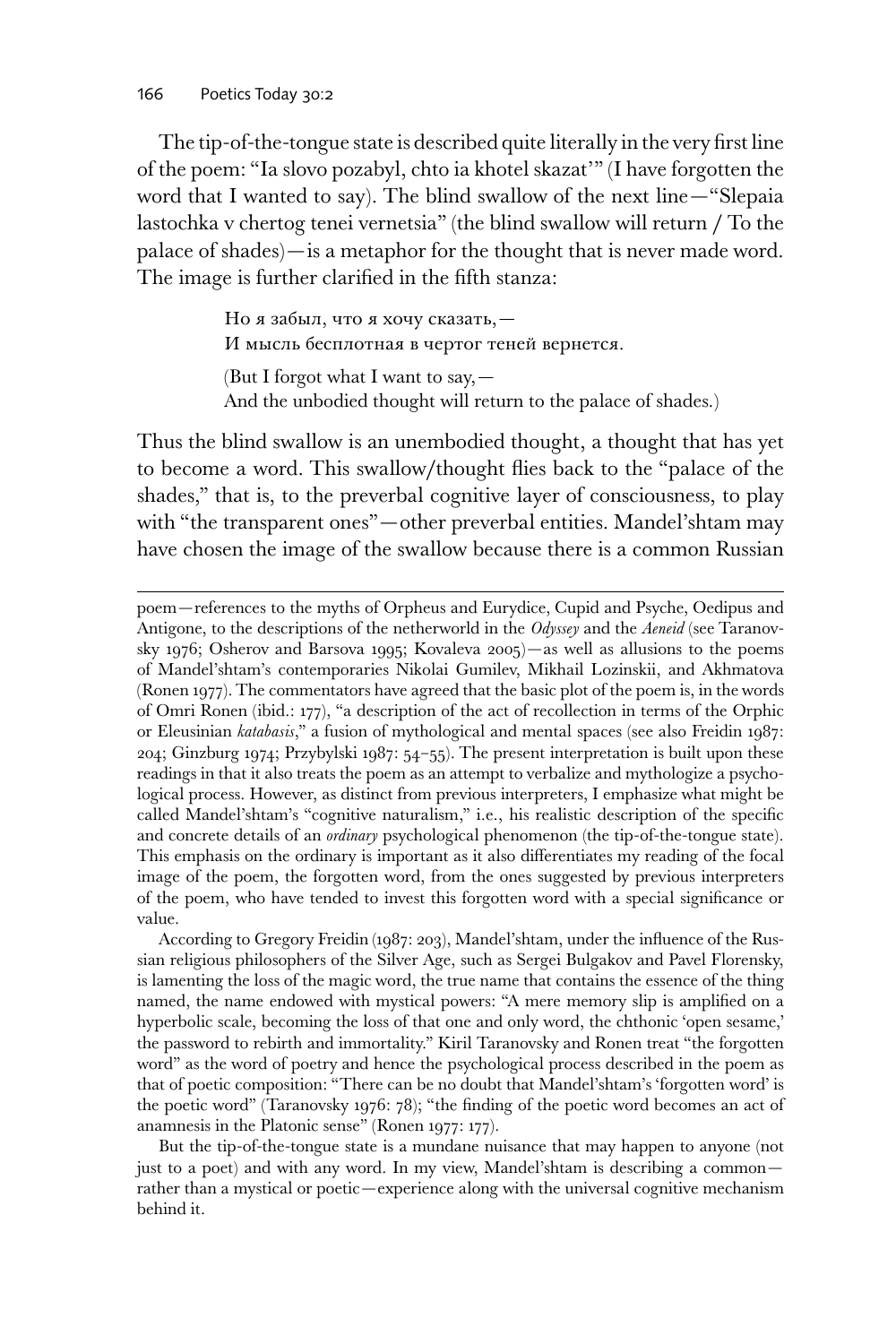idiom for referring to this tip-of-the-tongue state. When people forget a word, they say *vyletelo iz golovy*: literally, "[it] flew out of my head."

The rest of the poem details the futile attempts to recall the word and employs terms surprisingly similar to those used in one of the earliest descriptions of the tip-of-the-tongue state by William James (1890, 1:251) in his *Principles of Psychology*:

The state of our consciousness is peculiar. There is a gap therein; but no mere gap. It is a gap that is intensely active. A sort of wraith of a name is in it, beckoning us in a given direction, making us at moments tingle with the sense of our closeness, and then letting us sink back without the longed-for term. If wrong names are proposed to us, this singularly definite gap acts immediately so as to negate them. They do not fit into its mould. And the gap of one word does not feel like the gap of another, all empty of content as both might seem necessarily to be when described as gaps.

Mandel'shtam's metaphorical description and James's scholarly one were of course written quite independently of one another, but James's "wraith of a name" bears a striking resemblance to Mandel'shtam's metaphors of shadow (*chertog tenei*, "palace of shades"), transparency (*s prozrachnymi igrat'*, "to play with the transparent ones"), and incorporeality (*mysl' besplotnaia*, "unbodied thought"). This similarity accords with the feeling and intuition shared by anyone who has experienced this tip-of-the-tongue phenomenon. But the similarity goes beyond simple imagery: both Mandel'shtam and James describe the specifically *cognitive* characteristics of this state.

In modern cognitive research, the tip-of-the-tongue phenomenon is defined as "a momentary inability to utter an intended word, accompanied by the feeling that the target word is known and that it is on the verge of being available" (Miozzo and Caramazza 1997: 1411). The current cognitive explanation of tip-of-the-tongue states is based on a twostage model of speech production. "The selection of a word involves two stages: In Stage 1, a semantically and syntactically specified representation is accessed; in Stage 2, a phonological representation is accessed" (ibid.: 1410). The first-stage representation is designated as the lemma, the secondstage representation as the lexeme: lemmas and lexemes are interconnected (they constitute separate nodes in the neural network) but located in different zones of the brain. In normal speech production, lemmas and lexemes are activated at virtually the same time, and transmission from lemmas (i.e., syntactic and semantic representations) to lexemes (phonetic words) is immediate. The tip-of-the-tongue state results from a condition known as transmission deficit (the weakening of the neural connection between a lemma and a lexeme), which leads to a failure of phonological access: the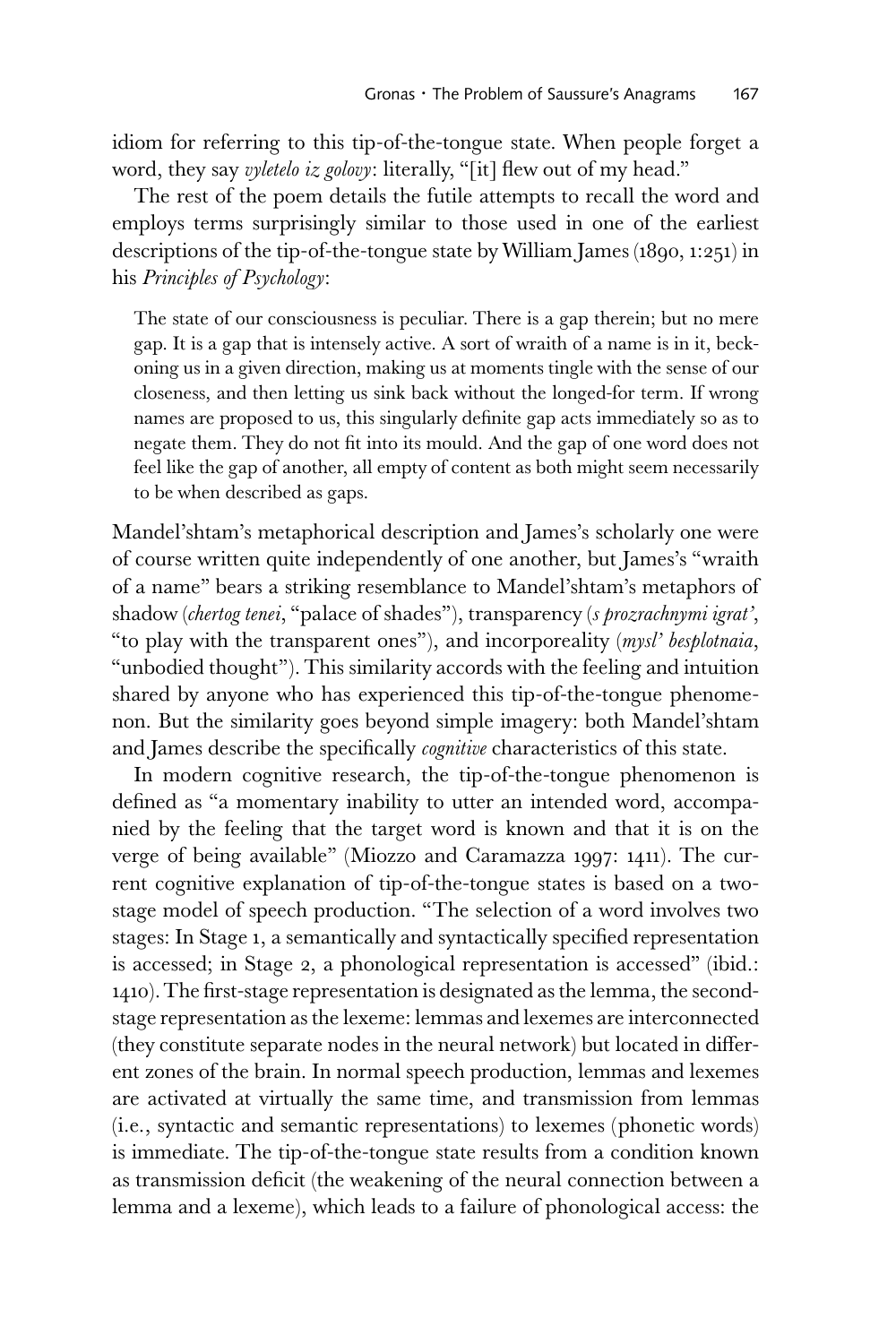lemma is accessed (i.e., we know the meaning and approximate syntactic "shape"), but the lexeme is unavailable (James and Burke 2000: 1378).<sup>14</sup>

Thus Mandel'shtam's poem can be easily translated into the language of modern cognitive neuroscience. The master metaphor is a familiar one: meaning (i.e., the lemma) is soul, and sound (i.e., the lexeme) is flesh. The incorporeal and transparent imagery stands for a lemma looking for its lexeme, its phonological embodiment, which would amount to the neural reconnection of the semantic and the phonological nodes: what Mandel'shtam calls "the rounded joy of recognition."

Both Mandel'shtam and James provide an accurate description of typical symptoms accompanying the tip-of-the-tongue state. The missing word seems very close to the surface, to the barrier blocking its retrieval. Again, in James's words, it is "beckoning us in a given direction, making us at moments tingle with the sense of our closeness, and then letting us sink back without the longed-for term." And in Mandel'shtam's:

> И медленно растёт, как бы шатер иль храм, То вдруг прикинется безумной Антигоной, То мертвой ласточкой бросается к ногам

(And it swells slowly, like a tent or temple, One moment suddenly pretends to be the crazed Antigone, Lands at one's feet the next, like a dead swallow.)

James's spatial description of "beckoning," feeling "closeness," and then "sinking back" corresponds to Mandel'shtam's metaphor of the "slow swell" of a tent or (the cupola or dome) of a temple. The underlying image here is that of memory as a canvas sheet or sail (and by metaphorical extension, a tent or a dome) that is now swelled out by a gust of wind (the retrieval of the wrong word: "mad Antigone" or "dead swallow"), but then shrinks and collapses (realizing that the word is the wrong one).15

15. This reading is supported by a comparison with the more explicit use of similar imagery in other Mandel'shtam poems. In a 1910 poem, "Slukh chutkii parus napriagaet," Mandel'shtam (1990, 1:71) uses the metaphor of a swelling sail for another cognitive phenomenon, namely, attentive hearing: "Слух чуткий парус напрягает, / Расширенный пустеет взор, / И тишину переплывает / Полночных птиц незвучный хор" (The attentive ear stretches out the sail, / The eyes grow empty from gazing into the distance, / And sailing over the silence / Goes a soundless choir of midnight birds). And in one of his 1933 "Octets," Mandel'shtam (ibid.: 201) provides an explicit description of a swelling and shrinking canvas sheet as a metaphor for the creative process: "Люблю появление ткани, /

<sup>14.</sup> This is the currently accepted model: see, for example, Meyer and Bock 1992; Miozzo and Caramazza 1997; James and Burke 2000; Burke et al. 2004. See Brown 1991 and Schwartz 2002: 49–73 for reviews. For an alternative explanation, see Jones 1989; Jones and Langford 1987. See Schwartz 2002 for a general overview of the various aspects of tip-ofthe-tongue research.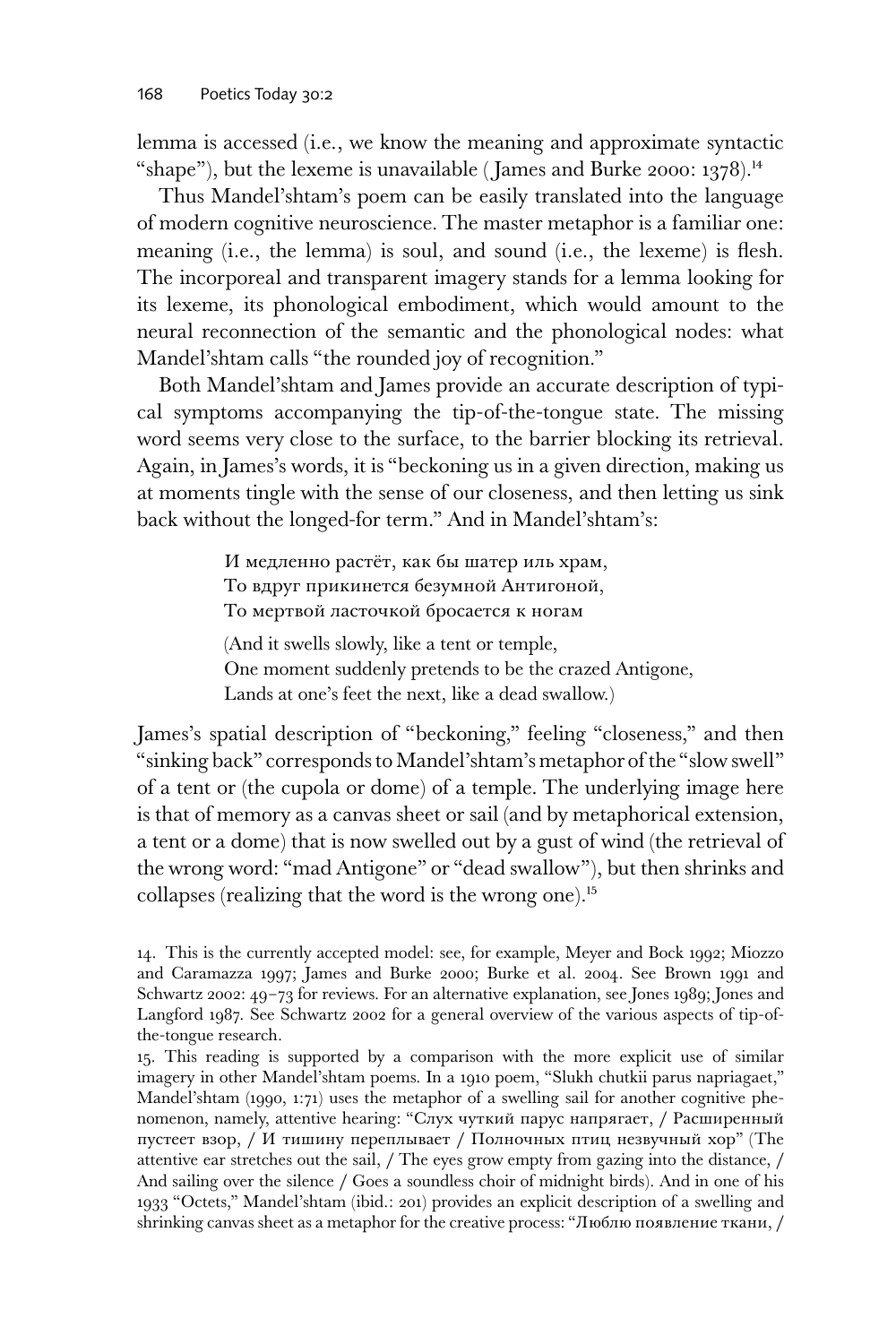James's locutions ("beckoning," "making us at moments tingle") and Mandel'shtam's elusive word that keeps appearing in false guises ("one moment pretends" to be Antigone, the next—a dead swallow) reflect another important feature of the tip-of-the-tongue state: our memory provides us with various wrong alternatives. Both Mandel'shtam and James point this out and describe in detail the feeling of frustration and dissatisfaction that ensues. James continues the "gap" metaphor: "If wrong names are proposed to us, this singularly definite gap acts immediately so as to negate them. They do not fit into its mould."

Mandel'shtam is even more explicit and actually describes the insistent intrusion of wrong alternatives: "Vse ne o tom prozrachnaia tverdit" (The transparent [thought] keeps on repeating the wrong thing). In a variant of the last stanza, Mandel'shtam mentions another important characteristic of the tip of the tongue state—the lack of this word is torment:

> А на губах как черный лёд горит И мучит память: не хватает слова. (But on the lips, like black ice, [it] burns And torments memory: the word is lacking.)

Again, similar imagery can be found in scientific descriptions. Psychologists Roger Brown and David McNeill describe the feelings of their informant thus: "The signs of it [the tip-of-the-tongue phenomenon] were unmistakable; he would appear to be in 'mild torment,' something like the brink of a sneeze, and if he found the word his relief was considerable" (quoted in Schwartz 2002: 5). Thus Mandel'shtam's "Swallow" is indeed an elaborate exposition of the tip-of-the-tongue state. The poet's description is quite similar to those found in modern psychology: the connection between the lemma and the lexeme is lost, the word is on the verge of coming back to you, but instead, your memory is tormented by wrong alternatives. It is this last feature of the tip-of-the-tongue state—the appearance of the wrong alternatives—that is especially important for my present analysis.

Когда после двух или трех, / А то четырех задыханий / Прийдет выпрямительный вздох. / И так хорошо мне и тяжко, / Когда приближается миг, / И вдруг дуговая растяжка / Звучит в бормотаньях моих" (I love the look of the woven cloth, / When, after two or three, / Or maybe four labored gasps, / There comes a full free breath. / And I feel so good, so intense, / When the moment approaches, / And suddenly the sounds in my mutterings / Stretch and arc out). Here, as in "Swallow," the pulsation of the canvas stands for—at first unsuccessful—attempts to capture the word (or phrase). What is sought in "Octets," however, is not the "lost" word but the "right" word—the one that leads to an irruption of poetic energy.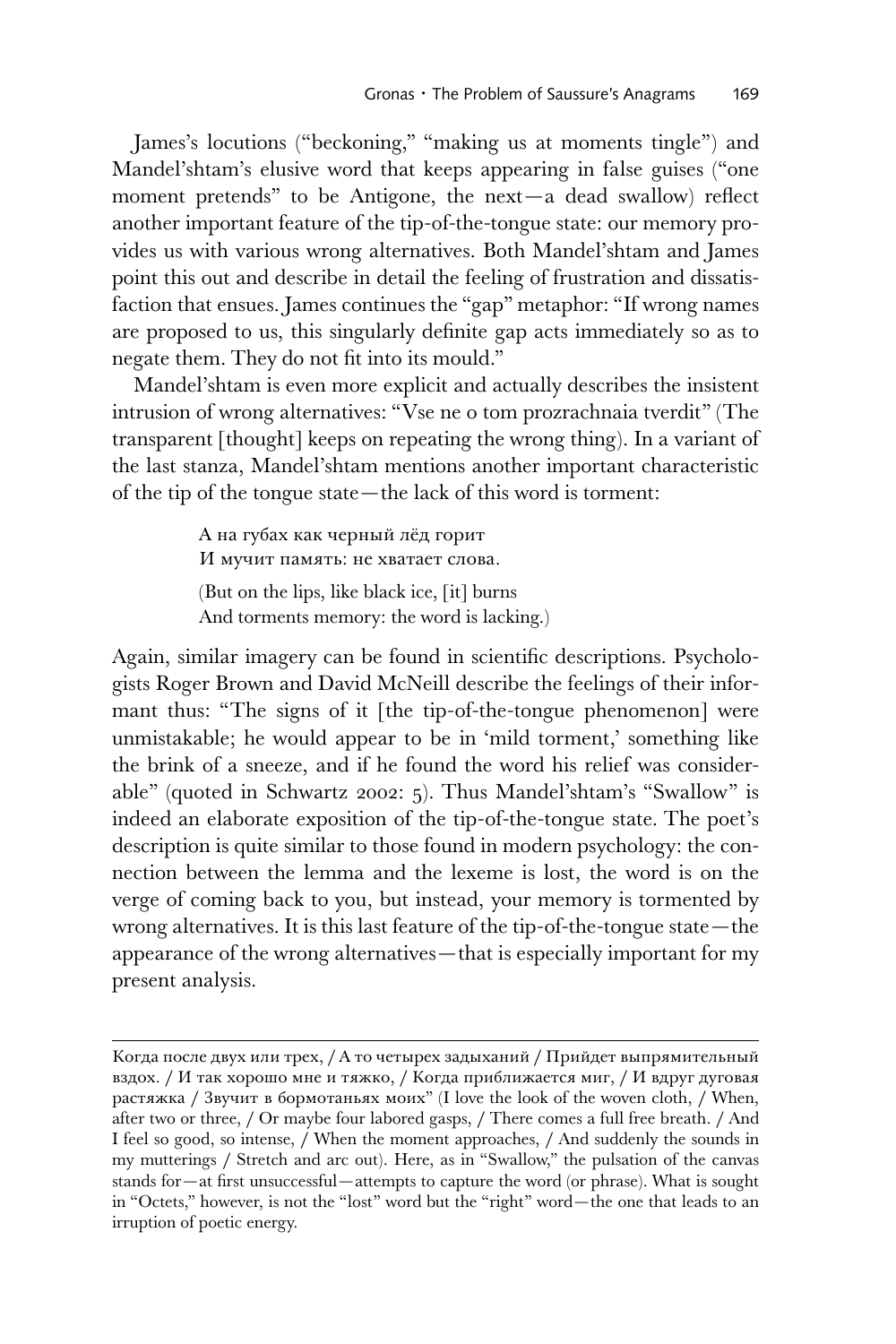#### **A Horsey Name and a Beautiful Southern Tree**

Cognitive scientists observe that those who experience the tip-of-thetongue state are blocked from retrieving the word in two ways: they may remember alternate words that are semantically related to the target word (i.e., the semantic connections of the lemma are activated), or they may remember words that are phonetically related (the phonological connections of the lexeme are activated). Frequently, these two combine without producing the longed-for terms (Schwartz 2002: 3–6, 19–49).

Russian literature and folklore provide a convenient and colorful illustration of both semantic and phonetic retrieval strategies. Anton Pavlovich Chekhov's (1915 [1885]) hilarious short story "A Horsey Name" ("Loshadinaia Familiia") is built on wordplay with semantically related alternatives that block attempts to retrieve the missing word.

The plot involves a Major-General Buldeev, who is suffering from a monstrous toothache. His steward Ivan Evseich knows a certain *znakhar'* a healer who claims to have the magic power to remove pain. Ivan Evseich urges the general to send a telegram to this healer but cannot quite remember his name. All he remembers is that it had something to do with horses. "Just a minute! Jacob—Jacob—I can't remember it! It's a common name too, something to do with a horse. Is it Mayres? No it isn't Mayres—Wait a bit, is it Colt? No, it isn't Colt. I know perfectly well it's a horsey name, but it has absolutely gone out of my head!" (ibid.: 274). Soon the whole household is feverishly coming up with horsey names. That is, Ivan Evseich has given them a semantic clue (a name related to horses), and everyone is offering semantically related alternatives:

"It isn't Filley?"

"No, no—wait a jiffy. Maresfield, Maresden—Farrier—Harrier—"

"That's a doggy name, not a horsey one. Is it Foley?"

"No, no, it isn't Foley. Just a second—Horseman—Horsey—Hackney. No, it isn't any of those."

"Then how am I to send that telegram? Think a little harder!"

"One moment! Carter—Coltsford—Shafter—"

"Shaftsbury?" suggested the general's wife.

"No, no—Wheeler—no, that isn't it! I've forgotten it!"

. . . The steward went into the garden, and, raising his eyes to heaven, tried to remember the exciseman's name.

"Hunt—Hunter—Huntley. No, that's wrong! Cobb—Cobden—Dobbins— Maresly—"

Shortly afterward, the steward was again summoned by his master. "Well, have you thought of it?" asked the general.

"No, not yet, your Excellency!" "Is it Barnes?" asked the general. "Is it Palfrey, by any chance?"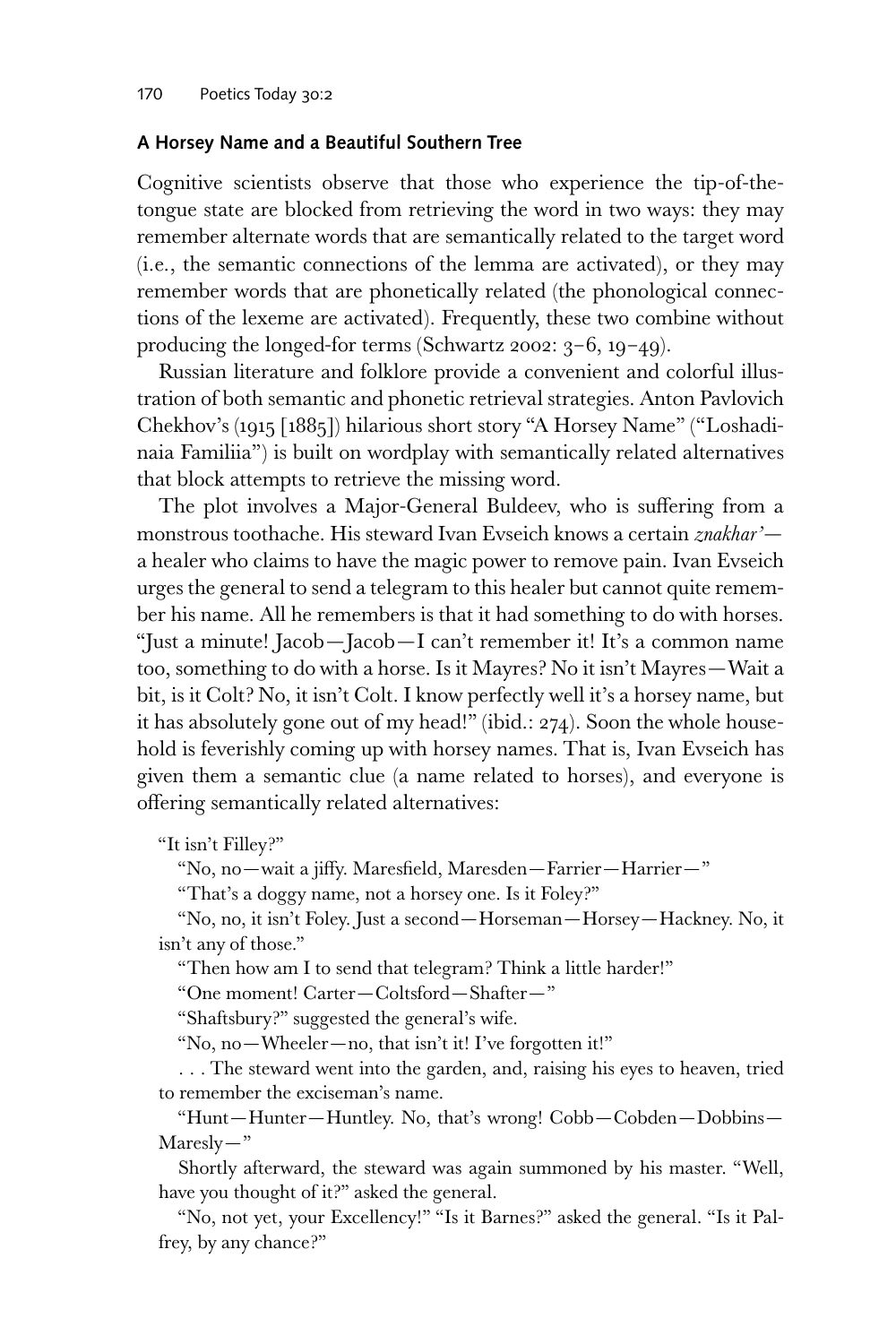Every one in the house began madly to invent names. Horses of every possible age, breed, and sex were considered; their names, hoofs, and harness were all thought of. People were frantically walking up and down in the house, garden, servants' quarters, and kitchen, all scratching their heads, and searching for the right name.

Suddenly the steward was sent for again. "Is it Herder?" they asked him. "Hocker? Hyde? Groome?"

"No, no, no," answered Ivan, and, casting up his eyes, he went on thinking aloud.

"Steed—Charger—Horsely—Harness—" "Papa!" cried a voice from the nursery. "Tracey! Bitter!"

The whole farm was now in an uproar. The impatient, agonised general promised five roubles to any one who would think of the right name, and a perfect mob began to follow Ivan [Evseich] about.

"Bayley!" They cried to him. "Trotter! Hackett!" (Ibid.: 275)

Finally the general, desperate for relief, sends for a real dentist. The latter arrives, pulls the tooth, and encounters Ivan Evseich on his way out. Ivan Evseich again is in what Brown and McNeill have called "mild torment" (in this case, perhaps not so mild) and what Mandel'shtam has also described as torment. "The steward was standing by the roadside plunged in thought, with his eyes fixed on the ground at his feet. Judging from the deep wrinkles that furrowed his brow, he was painfully racking his brains over something, and was muttering to himself: 'Dunn—Sadler—Buckle— Coachman—"" (ibid.:  $277$ ). As he is leaving, the dentist offhandedly asks the steward about buying some oats—and suddenly Ivan Evseich recalls the lost name. It is Mr. Oates (*Ovsov*).

Thus in Chekhov's story the target word is a proper name—Mr. Oates and all the alternatives proposed are semantically related to "something horsey."

| Target word       | Semantically related alternatives (blockers)             |
|-------------------|----------------------------------------------------------|
| Ovsov (Mr. Oates) | Mayres Colt Filley Maresfield Maresden Farrier Foley     |
|                   | Horseman Horsey Hackney Carter Coltsford Shafter         |
|                   | Shaftsbury Wheeler Hunt Hunter Huntley Cobb Cobden       |
|                   | Dobbins Maresly Barnes Palfrey Herder Hocker Hyde        |
|                   | Groome Steed Charger Horsely Harnes Tracey Bitter Bayley |
|                   | Trotter Hackett Gelder Dunn Sadler Buckle Coachman       |

Semantically Related Alternatives to "Mr. Oates" in Chekhov's "A Horsey Name"

A good illustration of phonetically related alternatives arising during a tip-of-the-tongue state is the following Russian joke. A Georgian man is staring at a beautiful southern tree trying to retrieve its name: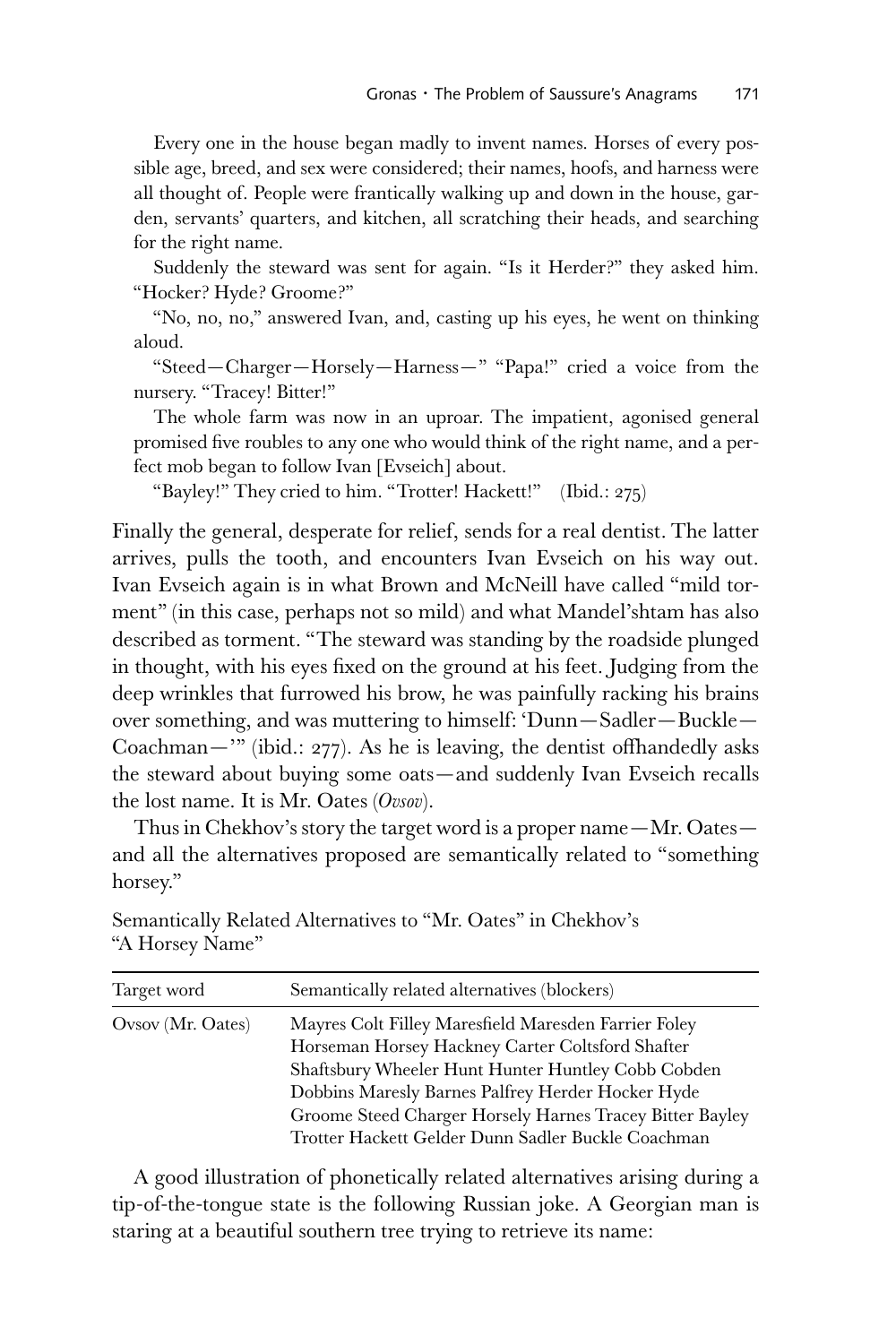Могу ли я? Не могу ли я . . . Давно ли я ? Не давно ли я . . . Говно ли я? Не говно ли я . . . О! Вспомнил! МАГНОЛИЯ!

(Am I able? No, not "Am I able" . . . Has it been long since I? No, not "Has it been long since I" . . . Am I shit? No, not "Am I shit" . . . Oh! Here it is: MAGNOLIA!)<sup>16</sup>

The phonetic "blockers" of the forgotten word are what gives the joke its comic effect and double entendre. *Mogu li ia?* (am I able?) may imply impotence; *davno li ia?* (has it been long since?) may suggest something like how long has it been since I had sex; and *govno li ia?* (am I shit?) is self-evident. Another comic component is that the target word itself and all its alternatives end in *iia*, an ending typical of many Georgian surnames.

All three alternatives have the same syllable count and stress pattern (four syllables with a stress on the third) as the target word and support the psychologist Bennett L. Schwartz's (2002: 31–32) conclusions on phonetically related alternatives. In particular, Schwartz observes that phonetic alternatives often replicate the syllable count and stress pattern of the target word as well as its initial sounds (in our case, the stressed vowel *a* and the consonants *m* and *g*), consonant structure, and final syllables (*li-ia*) in all three alternatives, just as in the target word.

Phonetically Related Alternatives in the "Magnolia" Joke

| Target word                                                  | Phonetically related alternatives (blockers)                                                                                                                                                      |
|--------------------------------------------------------------|---------------------------------------------------------------------------------------------------------------------------------------------------------------------------------------------------|
| МАГНОЛИЯ (MAGNOLIA)<br>$\lceil$ <i>mag-nò-li-ia</i> $\rceil$ | $\lceil \text{ma-gù-} \text{li-ia} \rceil$ Могу ли я<br>$\lceil \text{d}a\text{v} \cdot n\hat{o} \cdot l\hat{i} \cdot ia \rceil$ Давно ли я<br>$\lceil \text{gav-nò-}li$ - <i>ia</i> ] Говно ли я |

Chekhov's story presents semantically related alternatives and the "Magnolia" joke phonetically related ones. In real life, however, when we experience this tip-of-the-tongue state, we tend to sort through both and ultimately use a combination of retrieval strategies.

Let us make a thought experiment and imagine a text, a poem, say, in which both strategies are at work. In such a poem, the target word would be formally absent but both semantically present (as a cross-section of semantically related alternatives) and phonetically present (in the coinciding sounds or syllables of the phonetically related alternatives). What I have just described is similar to Saussure's definition of an anagram—again, a phonetic reproduction within a poem of that poem's theme word. In the anagram, a hidden word (a proper name in most cases) is absent from

<sup>16.</sup> An imperfect literary translation of this obviously untranslatable joke might sound something like: "Mongolia . . . No, not 'Mongolia' . . . By golly . . . No, not 'by golly' . . . Am I gooey . . . No, not 'am I gooey' . . . Oh, here it is: Magnolia!"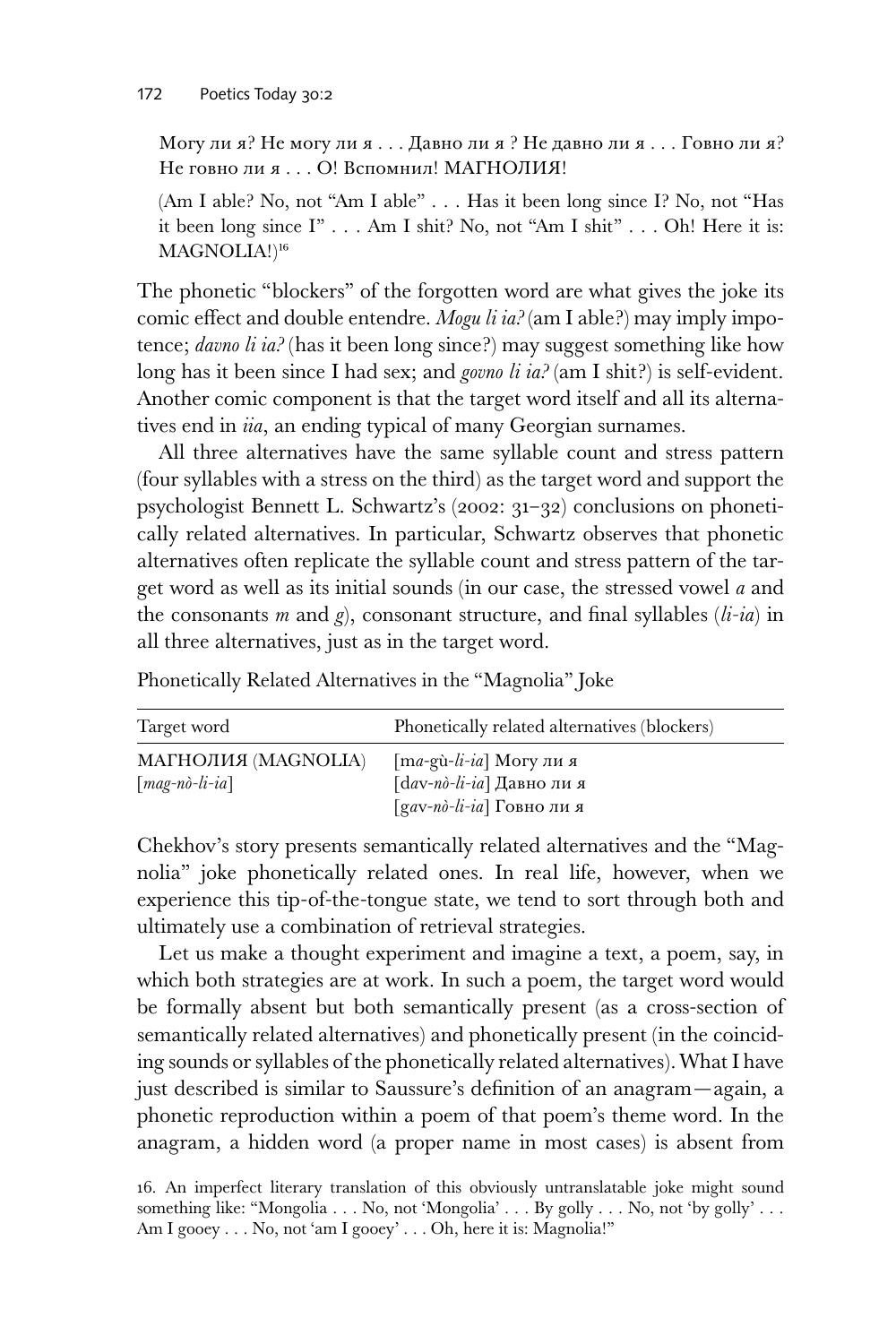the text itself, but its presence is detectable and can be (re)constructed on the basis of phonetic and semantic clues: the phonetic elements of the name are dispersed throughout the line or passage that speaks about (or is addressed, ascribed, dedicated to) the bearer of that name. In the tip-ofthe-tongue state, the word (also very often a proper name) is hidden from the speaker but present in the speaker's memory—again, as a collection of phonetic and semantic clues. We have a residual phonetic image of the word echoed in the wrong phonetic alternatives at our disposal; we know what the word is supposed to mean and are able to retrieve its various semantic associations. Thus in reading this imaginary poem, the retrieval of the word on the tip of the poet's tongue and the decoding of the anagram will proceed in the same way: by finding a cross-section of semantic and phonetic alternatives.

I suggest that we have already encountered such an imaginary text, a poem that combines such for a missing word. It is Mandel'shtam's "Swallow," and we will now reread the poem, trying to remember the word that Mandel'shtam forgot, to retrieve it on the poet's behalf.

## **Just What Word Did Mandel'shtam Forget?**

As we have seen, the basic plot of the poem is a description of a tip-of-thetongue situation. The imagery, however, is largely borrowed from Greek mythology.17 "Swallow" is one of three poems that make up Mandel'shtam's (1990, 1:130–32) Lethean Cycle, written in November 1920. All deal with the Greek kingdom of the dead. In the other two poems of the cycle, this theme is more explicit in that each makes specific reference to characters and situations found in the myths of the Greek underworld. Thus the first poem of the cycle, "Kogda Psikheia-zhizn' spuskaetsia k teniam" ("When Psyche-life descends toward the shades"), describes Psyche as she follows Persephone down into the realm of shades; the third poem, "Voz'mi na radost' iz moikh ladonei" ("For your delight, take from the palms of my hands"), also mentions Persephone and refers to Charon's ferry and the river that separates the kingdom of the living from that of the dead.

Like the other two poems in the cycle, "Swallow" is built around imagery from the Greek underworld. The river Styx is mentioned twice: once in the third stanza ("with Stygian tenderness, with a green twig") and again in the last line ("The remembrance of the Stygian ringing"). Mandel'shtam

<sup>17.</sup> For a thorough analysis of the mythological subtexts in "Swallow" and in the Lethean Cycle as a whole, see Kovaleva 2005; Ronen 1977. For a more general overview of Mandel'shtam's use of classical themes, see Terras 1966; Przybylski 1966; Levinton 1977; Schlott 1981; Hesse 1989; Lekmanov 1995.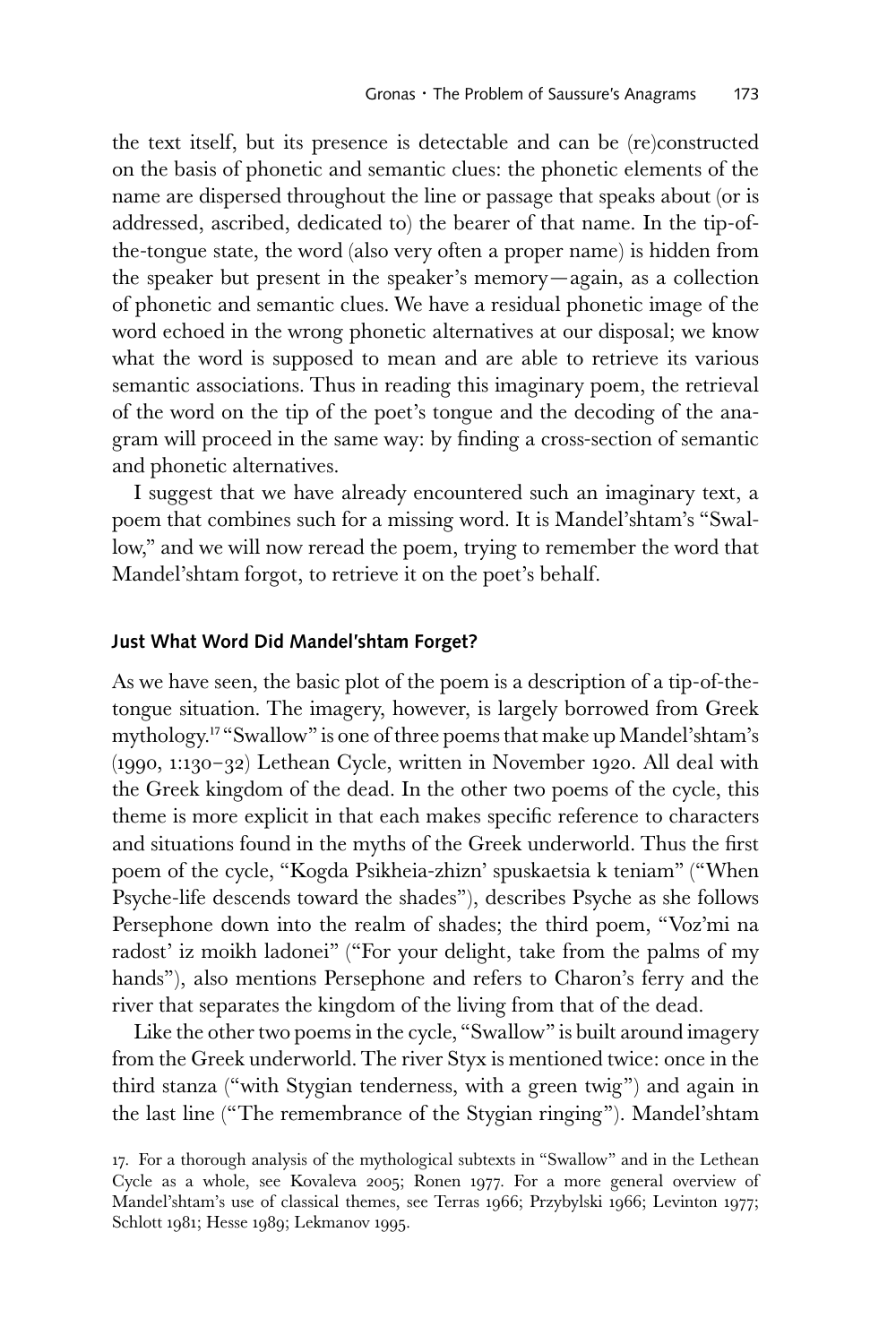also twice uses the phrase *chertog tenei* (palace of shades), which in Russian is a traditional periphrastic term for Hades.

To spare the reader further suspense, what I now propose to prove is that the forgotten word (or anagram) buried in Mandel'shtam's "Swallow" is in fact *Aid* (Hades).<sup>18</sup>

In addition to its overt mythological references to the Greek underworld, the poem (and the entire Lethean Cycle) may also contain a wordplay on the famous example of folk etymology: Hades in Greek is Αΐδης, *A-ides*: alpha privativum (i.e., negation) plus *id*, the root that signifies "to see"—that is, "un-seen," "in-visible," or "non-seeing."19 I suggest that Mandel'shtam might have poetically extended this etymology to imply "invisible because incorporeal" or "pellucid, see-through, transparent." This semantic development would not contradict the logic of the Greek myths, in which the inhabitants of Hades are pictured as fleshless, incorporeal shades or phantoms.

Mandel'shtam's creative re-etymologization may partly explain his peculiar insistence on the use of the epithet "transparent" (*prozrachnyi*) in describing the kingdom of the dead in "Swallow" and the other poems of the Lethean Cycle. As scholars have already noted (Osherov and Barsova 1995; Toporov 1995), he uses the adjective eight times in the three short poems that make up the cycle. In the cycle as a whole, transparency expresses the incorporeal, phantomlike aura of the underworld realities. In the first poem of the cycle, "Kogda Psikheia-zhizn' spuskaetsia k teniam"

19. This etymology is mentioned in Plato's *Cratylus* (403A; 1998: 35), but Mandel'shtam is also likely to have read of it in Florensky's *The Pillar and Ground of the Truth* (1997 [1914]). We know that Mandel'shtam was an attentive and enthusiastic reader of Florensky's works: in her memoirs, Nadezhda Mandel'shtam (1970: 248) mentions that Florensky's *Pillar* was one of Osip Mandel'shtam's "book-satellites" and the only book he took with him when he traveled to Kiev in 1919. In *Pillar*, Florensky (1997 [1914]: 132–33) discusses the philosophical significance of the etymology in considerable detail:

Gehenna, sin, is darkness, absence of light, *skotos*. For light is the visible revelation of reality, while darkness is the isolatedness, the separatedness of reality. It is the impossibility of appearing to one another, mutual invisibility.

The very name for hell in Russian, *Ad*, from Hades, points to such a gehennal rupture. . . . In fact, the Greek *Hades*, *Haides*, or *Aides* (originally *AFides*) comes from the root *Fid* (= the Russian *vid* ), which forms the verb *id-ein*, in Russian *vid-et'* (to see), and the particle of negation, or rather privation, the *a privativum*. *Ad* [Hades] is a state of invisibility, which one does not see and where one does not see. *Ad* is a state of non-seeing (*bez-vid* ).

As is the case with many Platonic etymologies, this one had long been considered too poetic to be true. However, it has recently been reevaluated (see Beekes 1998) and is now regarded as the most reliable (Ivanov 1999).

<sup>18.</sup> Russian has two words derived from the Greek word *Hades*: *ad*, which is the more general and usually refers to the Judeo-Christian concept of "hell," and *Aid* (Hades), which is only used in the context of classical mythology and refers to the Greek underworld.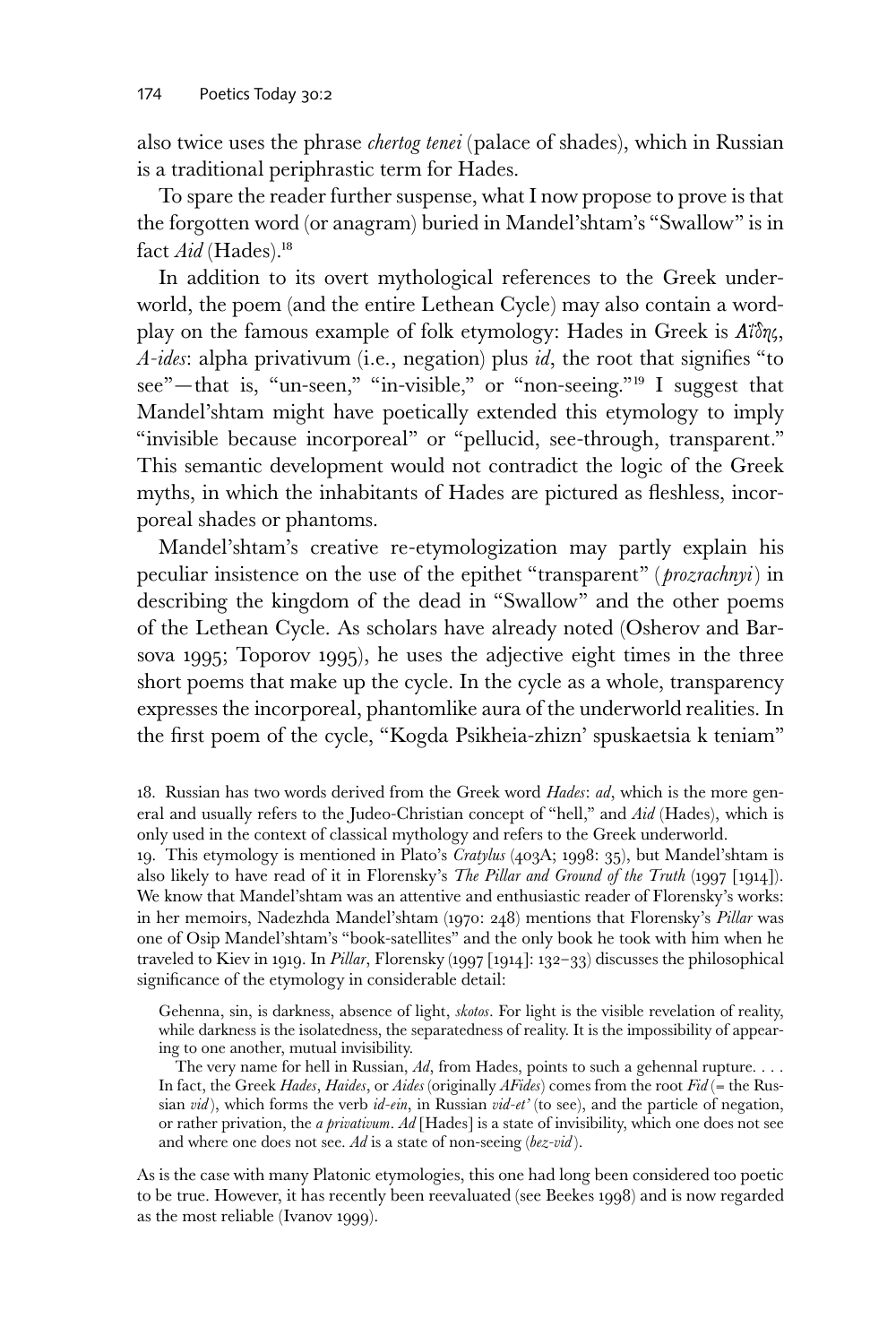("When Psyche-life descends toward the shades"), Psyche finds herself in the "semitransparent forest" (*poluprozrachnyi les*) and "does not recognize the transparent groves" (*ne uznaet prozrachnye dubravy*). She is surrounded by other souls who address her with laments in a "leafless forest of transparent voices" (*les bezlistvennyi prozrachnykh golosov*). In "Swallow," the underworld night is inhabited by horses with "transparent manes," while the image of the transparent forest reappears in the third poem of the cycle, "Voz'mi na radost' iz moikh ladonei" ("For your delight, take from the palms of my hands"): the bees of Persephone, the goddess of the dead, "shurshat v prozrachnykh debrakh nochi" (rustle in the *transparent* thickets of the night). This epithet is used twice more in "Swallow" to emphasize the poem's focal image, the forgotten word, a semantic blob bereft of its phonetic materiality. In the first stanza, the poet tells us that the forgotten word—the blind swallow—"will return . . . to play with the transparent ones" (*s prozrachnymi igrat'*), namely, other unrealized words. And in the last stanza, "the transparent [thought]"—that is, the forgotten word—"keeps on repeating the wrong thing" (*Vse ne o tom prozrachnaia tverdit*), as if looking for its phonetic flesh.20

One could also interpret A-ides as "non-seeing," that is, blind. This may explain the image of the "blind swallow" in the first stanza and clarify the seemingly obscure imagery of the fourth stanza: "O esli by vernut' I zriachikh pal'tsev styd, / I vypukliuiu radost' uznavaniia" (O, if I could bring back the shame of seeing fingers / And the rounded joy of recognition). The metaphor here is based on the image of a blind man (perhaps Oedipus, accompanied by his daughter Antigone, twice mentioned in the poem) who can recognize—and thus "see"—a familiar face by physically touching its rounded (or, literally, convex [*vypukluiu*]) shapes. This recognition, shameful (because relegated to the tactile)<sup>21</sup> but still joyful, is now impos-

20. Further evidence for Mandel'shtam's (1990, 1:112) association of transparency with Hades may be found in the 1916 poem "V Petropole prozrachnom my umrem," where the poet's native city of Saint Petersburg (called "Petropolis" in the poem) is described as the kingdom of the dead ruled by Proserpine (Persephone): "V Petropole prozrachnom my umrem, / Gde vlastvuet nad nami Prozerpina" (We will die in transparent Petropolis / Where Proserpine reigns over us). See Osherov and Barsova (1995: 197–98) on the epithet "transparent" (prozrachnyi) as a recurrent attribute of the netherworld in Mandel'shtam's poetry of the 1920s. 21. Another intertextual connection may clarify Mandel'shtam's use of the word "shame" in this line. "Seeing fingers" is likely to be an allusion to "the seeing hand" in Goethe's (1964: 95–96) erotically charged *Roman Elegy V*: "Aber die Nächte hindurch hält Amor mich anders beschäftigt; / Werd ich auch halb nur gelehrt, bin ich doch doppelt beglückt. / Und belehr ich mich nicht, indem ich des lieblichen Busens / Formen spähe, die Hand leite die Hüften hinab? / Dann versteh ich den Marmor erst recht: ich denk und vergleiche, / Sehe mit fühlendem Aug, fühle mit sehender Hand" (But throughout the nights Cupid [Amor] keeps me busy in another way; / I become only half a scholar, but twice as happy. / And is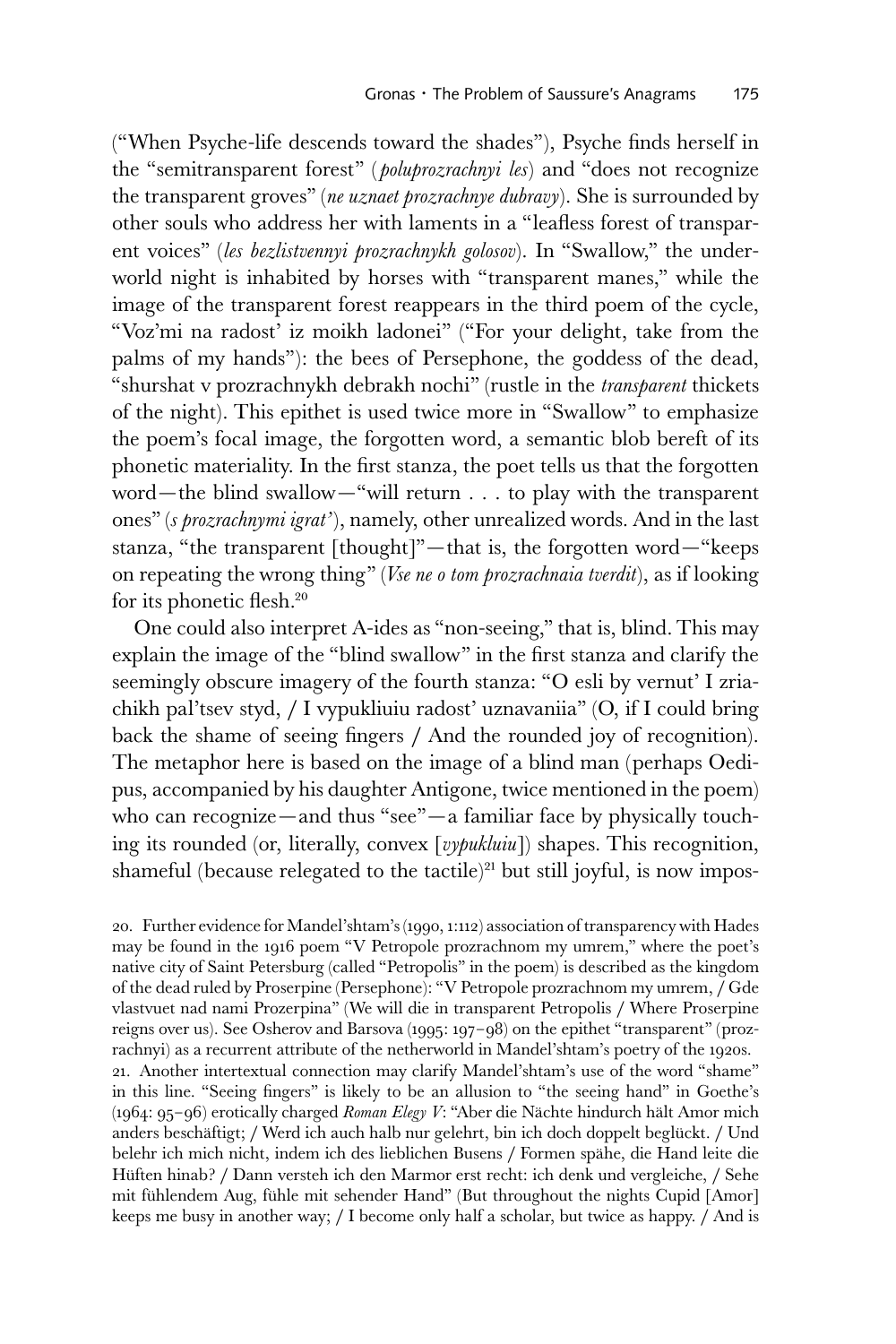sible, because the word is lost and bereft of materiality: one can hardly see it (because of its transparency) or even touch it. This reading might seem forced if it were not for Mandel'shtam's (1979: 115–16) own much more explicit treatment of the same imagery in his essay "The Word and Culture," written a year after "Swallow," in 1921: "Write imageless verse if you can, if you are able. A blind man recognizes a beloved face by barely touching it with seeing fingers, and tears of joy, the true joy of recognition, will fall from his eyes after a long separation." As so often in Mandel'shtam, his prose serves as an auto-commentary, dealing with the same images as in poems written during the same period but clarifying them and filling out the lacunae of the poetic diction. In the essay, Mandel'shtam puts the metaphor in a different context: a poem without (visual) images can still be a great poem and will be recognized as such by a good reader, the way the blind man recognizes a familiar face. However, the conceptual structure of the metaphor and the key images remain the same. Note the literal coincidences: "the shame of seeing fingers," "the rounded joy of recognition" ("Swallow") / "touching it with seeing fingers," "true joy of recognition" ("The Word and Culture").

Thus the semantic arguments in favor of the hypothesis that the target anagrammatic word (or the word Mandel'shtam wanted to say) in this poem is *Aid* (Hades) are as follows:

(1) On the level of plot and imagery, the Lethean Cycle as a whole deals mainly with the mythology of the Greek underworld, Hades and various manifestations of the popular classical motif of *catabasis* (descent to the underworld). The poems of the cycle refer to Persephone, the myth of Psyche descending to the shades, Antigone burying her brothers, the shadows inhabiting Hades, and Charon's ferry. In particular, in "Swallow" the epithet "Stygian," related to the mythological river Styx that laves Hades, is also repeated twice: "S stigiiskoi

this not learning, to study the forms of her lovely bosom, / and slide my hands down over her hips? / For I understand marble then all the better: I reflect and compare, / See with a feeling eye, feel with a seeing hand) (translation by David Luke, modified). The parallel is supported by the fact that Mandel'shtam, who was an attentive and enthusiastic reader of Goethe throughout his life, returns to this same passage in a short poem from 1935, "Rimskikh nochei polnovesnye slitki" (1990, 1:220): "Rimskikh nochei polnovesnye slitki, / iunoshu Gete manivshee lono" (Full-weight ingots of Roman nights, / the breasts that tempted young Goethe). Thus in addition to the hands of a blind man, "the shame of seeing fingers" may refer—through Goethe—to a lover's hypersensitive, tactile perception of the beloved's body. Nadezhda Mandel'shtam (1974: 543), the poet's wife, provides a biographical context for this image in a commentary on the poem included in her memoirs: "'The rounded joy of recognition'—just what he [Osip Mandel'shtam] experienced when he passed his hand over my face. This was the essence of the sense of touch—'rounded joy,' the skin's capacity to perceive, see, and feel."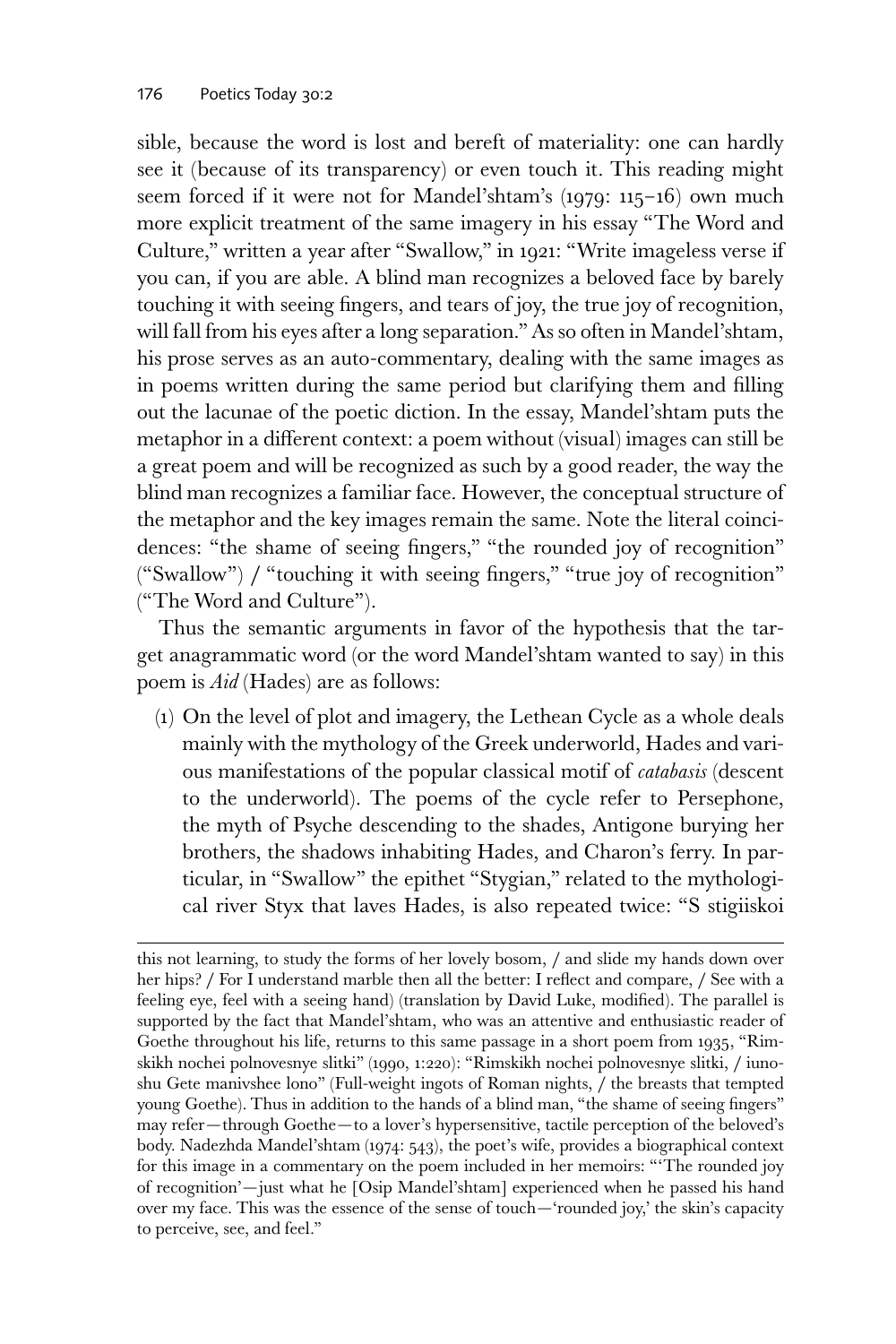nezhnost'iu i vetkoiu zelenoi" (With Stygian tenderness and a green branch) in the third stanza; "Stigiiskogo vospominan'e zvona" (The remembrance of Stygian ringing) in the last stanza.

- (2) In the poem "Swallow," the Russian poetic periphrasis of Hades, *chertog tenei* (palace of shades) is repeated twice: "Slepaia lastochka v chertog tenei vernetsia" (The blind swallow will return to the *palace of shades*) in the first stanza and "Mysl' besplotnaia v chertog tenei vernetsia" (The unbodied thought will return to the *palace of shades*).
- (3) Finally, the word *Aid* (Hades), from the Greek *Aides*, manifests itself in the epithets "blind" and "transparent": the two possible interpretations of the folk etymology of this word.

On the phonological level, the clues to the word *Aid* (Hades) are omnipresent throughout the poem. The word *Aid* consists of just two syllables, *a* and *it*/*id*,<sup>22</sup> both of which are extremely common in Russian. So the mere fact that they are frequently found in "Swallow" is no proof of the elusive word. However, the combination of *a* and a stressed *it*/*id* is peculiarly persistent in this poem and its variants:

п*а*льцев ст*ыд* [pal'tsef styt] = [а—yt] (stanza 4, line 1); р*ыд*анья *а*он*ид* [r*id*an'ia *aa*n*it*] = [id—a—a—it] (4, 3); прозр*а*чная тверд*ит* [*prazr*a*chn*a*ja tv'ird'*it] = [a—it] (6, 1); г*о*р*ит* [g*a*rit] =  $[a-{\rm i}t]$ ; с*а*мо гуд*ит* [samo gud'it] =  $[a-{\rm i}t]$  (6, 3).

The word  $Au\partial$  in its correct orthographic form can be read in the fourth stanza, third line, in the word *а*он*ид.*

More convincing proof, however, is the fact that these syllables are placed at the end of lines. The word *Aid* (Hades), phonetically [ait], is left unsaid, while its sound pattern [a-it], with a stress on the second syllable [it], constitutes the rhyme to four lines in the poem and two more in the variant of the last stanza, all ending in the stressed [it]. The rhyming words are *styd* [st*yt*] (stanza 4, line 1), *aonid* [aon'*it*] (4, 3), *tverdit* [tv'ird'*it*] (6, 1), *gorit* [gar'*it*] (6, 3), *gorit* [gar'*it*] (variant of 6, 1), and *gudit* [gud'*it*] (variant of 6, 3). Thus the chain of rhymes would seem to provoke the reader into complementing it with another rhyming word, *Aid* [ait] (Hades)—also suggested, as shown above, by the plot and imagery of the poem.

This peculiar anagrammatic device is one that Mandel'shtam used

<sup>22.</sup> The Russian phoneme *i* stands for two allophones: the frontal vowel [i] after palatalized consonants and the back vowel [y] after hard ones. The phoneme *d* also stands for two allophones: voiceless [t] and voiced [d]. It is pronounced [d] before a vowel and [t] at the end of the word or before another voiceless consonant. Thus the pronunciation of the word *Aid* (Аид) in the nominative, followed by the zero ending, is [ait], but in the oblique cases, followed by vocalic case endings, it is pronounced [aida] (genitive), [aidu] (dative), etc.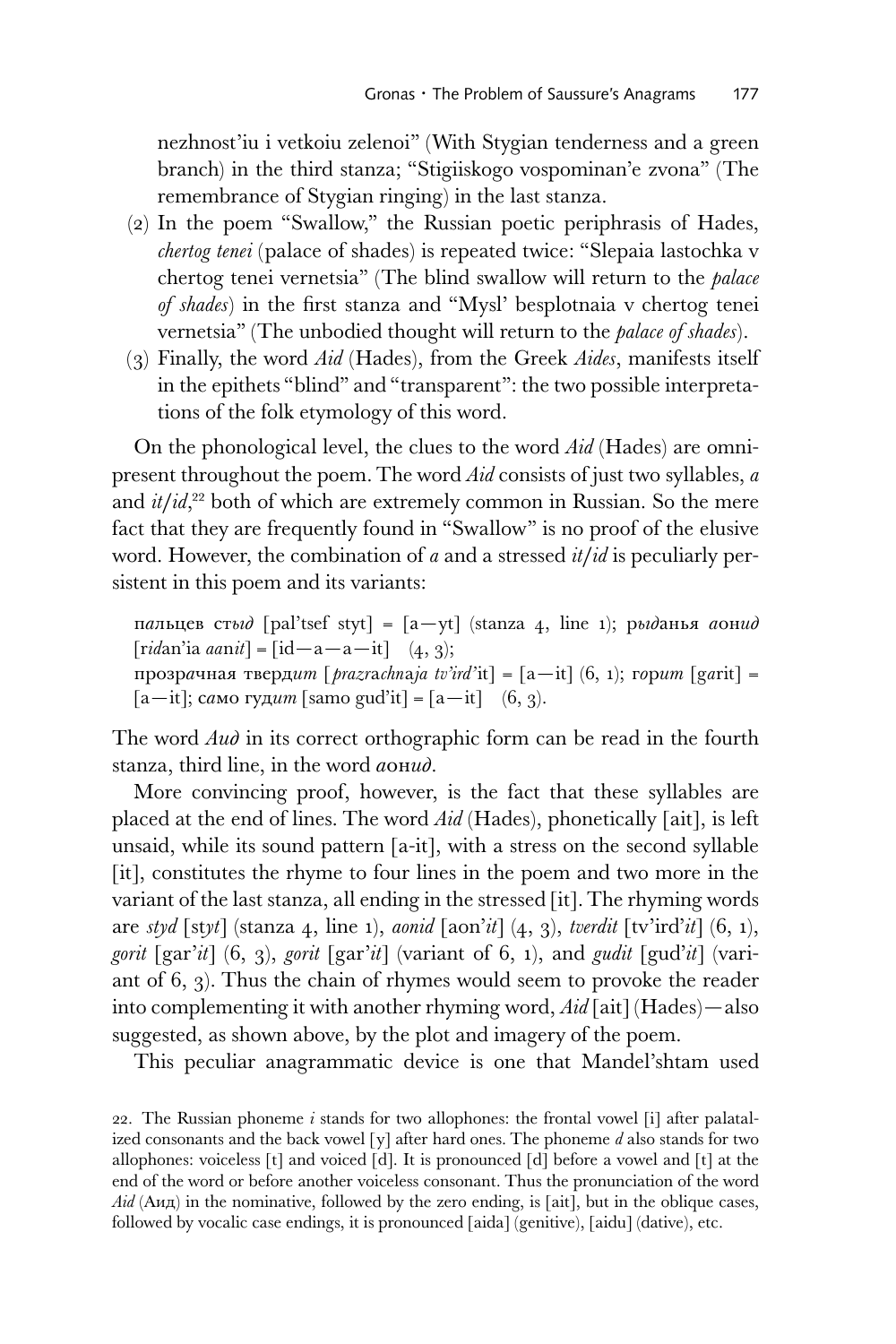elsewhere.23 One may cite the evidence of the poet's wife, Nadezhda Mandel'shtam (1970: 204), about a similar poetic mechanism at work in the fourth stanza of Mandel'shtam's 1935 poem "Stansy" ("Stanzas"):

> В семивершковой я метался *кутерьме*: Клевещущих козлов не досмотрел я драки, Как петушок в прозрачной летней *тьме*,— Харчи, да харк, да что-нибудь, да враки— Стук дятла сбросил с плеч. Прыжок. *И я в уме*. (Mandel'shtam 1990, 1:217) (In a seven-inch *commotion* I rushed about:

I didn't stick around for the brawls of the slandering goats, Like a cockerel in the transparent summer *darkness*,— Grub, and phlegm, and something, and a passel of fibs— [I] shrugged off my shoulders the woodpecker's hammering. A leap.

And I'm back in my right *mind*.)

(Translated by Penny Burt)

This passage reveals the tortured state of the poet's mind toward the end of his stay at a hospital in Cherdyn' in the northern Urals, where he was exiled for writing an anti-Stalin poem. "A leap" in the last line refers to Mandel'shtam's attempt to commit suicide by jumping out of a hospital window (Lekmanov 2003: 179; Dutli 2005: 288). This biographical detail helps elucidate the stanza's highly condensed, elliptical imagery as a snapshot of what surrounded the poet in the ward in the moment immediately preceding the suicide attempt. He rushes about in a dirty and cramped room ("like a cockerel"), witnesses a brawl among patients ("slandering goats"), faces a blurry jumble of the oppressive details of hospital life ("grub, and phlegm, and something") and meaningless petty talk ("passel of fibs"). All of these impressions merge into an unbearable mental torture ("the woodpecker hammering" on his shoulders), with the only way out and back to sanity—being the suicidal leap.

In Sonnet 48 Shakespeare hides the addressee from himself:

Thee have I not locked up in any chest, Save where thou art not, though I feel thou art, Within the gentle closure of my breast, From whence at pleasure thou mayst come and part.

The repeated "art" audibly marks the barely concealed crypt word, *heart*; the correlative figure of the beloved as a valuable *treasure* is also marked by "pleasure." (Note that though ''art" and "pleasure" both rhyme with their crypt words, they are not foregrounded as intentional puns.)

(For a discussion of this device in Mandel'shtam, see Cavanagh 1995: 175.)

<sup>23.</sup> John Shoptaw (2000: 225) calls this poetic device a phonemic cryptography and analyzes the following example from Shakespeare: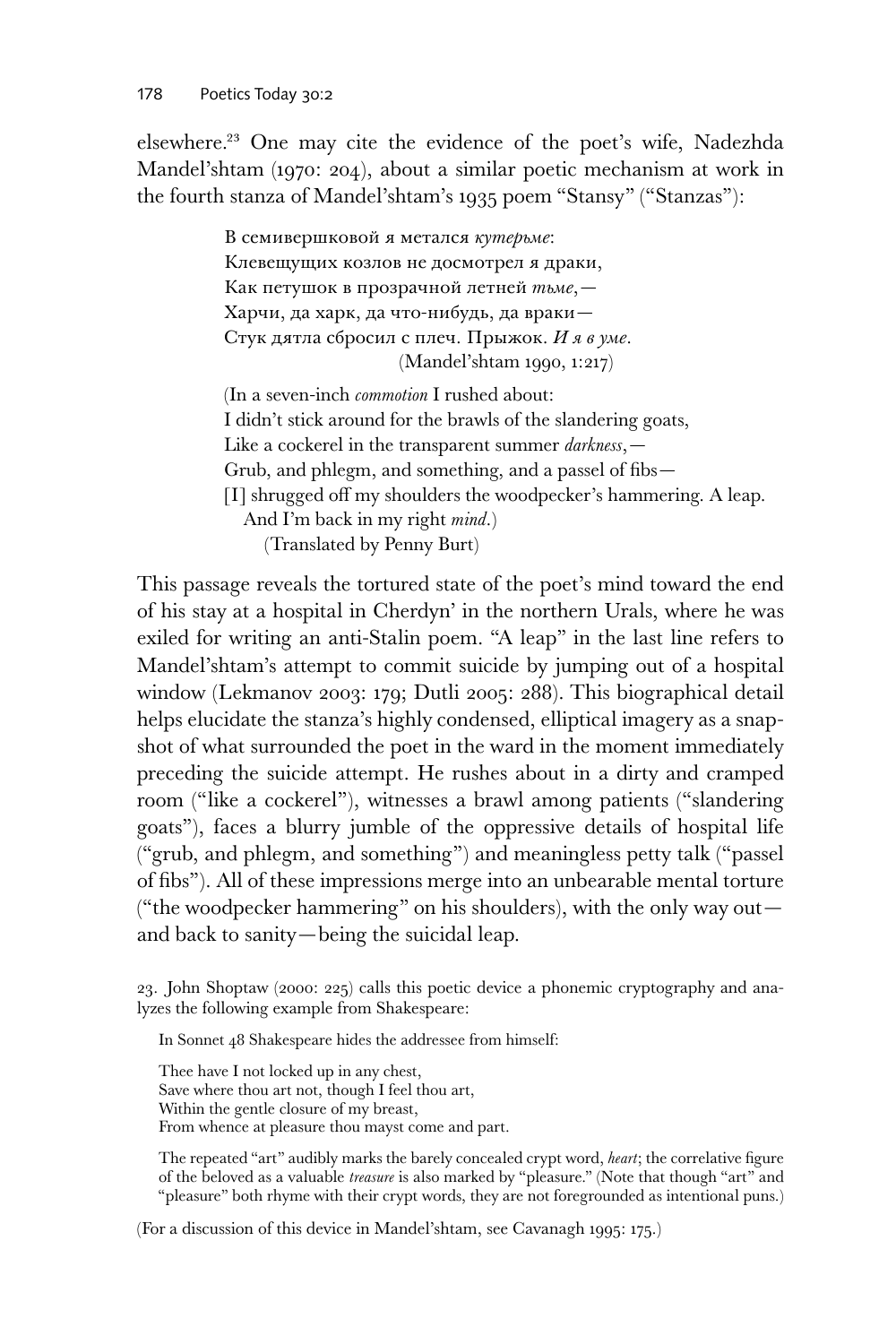Mandel'shtam's forced stay at the hospital, for all intents and purposes, amounted to imprisonment, and the poet perceived it as such. According to Nadezhda Mandel'shtam, the phrase "in prison" (*v tiur'me*) is actually hidden within this stanza as a potential rhyme, complementing the chain of rhymes in the first, third, and fifth lines of the stanza: "in prison" (v tiur'me), absent from the text, does in fact rhyme with *v . . . kuter'me* (commotion) *–t'me* (darkness) *–v ume* (in mind).

Another impressive instance of the anagrammatic use of a "concealed" rhyme is found in Mandel'shtam's "Oda k Stalinu" ("Ode to Stalin"), written in 1937 in the vain hope of appealing to the tyrant's indulgence. Under the imminent threat of further punishments, Mandel'shtam attempted to save himself by producing a poem that would demonstrate his loyalty to Joseph Stalin and the official ideology. This ode includes a conspicuously flattering account of Stalin's political biography and ends with a stanza that contains Stalin's name without naming it:

> Правдивей правды нет, чем искренность бойца Для чести и любви, для доблести и *стали*, Есть имя славное для сжатых губ чтеца, Его мы слышали, и мы его *застали*. (Mandel'shtam 1990, 1:433) (No truer truth exists than a warrior's sincerity: For honor and love, for valor and *steel* [*stali*], There is a glorious name made for the taut lips of a rhapsode— We've heard it, we lived to see him.) (Translated by Gregory Freidin [1987: 260]) 24

Here the device is laid bare, since Mandel'shtam explicitly refers to the process of pronouncing Stalin's name, "Est' imia slavnoe dlia szhatykh gub chtetsa" (There is a glorious name made for the taut lips of a rhapsode), and then leaves out the name—which is nonetheless easy to guess because of the rhyme pattern: "stali" (steel) in the second line and "zastali" (lived to see [him]) in the third.

The last stanza of "Swallow" also mentions lips which still keep the articulatory memory of a word, and the unnamed word *Aid* also manifests itself as a concealed rhyme to two lines of the stanza.

> Bсё не о том прозрачная твердит (*tverdit*), Всё ласточка, подружка, Антигона . . . И на губах, как черный лед, горит (*gorit*) Стигийского воспоминанье звона.

24. On the paronomastic play on Stalin's name in the "Ode to Stalin," see Freidin 1982: 416; Brinkley 2003: 45.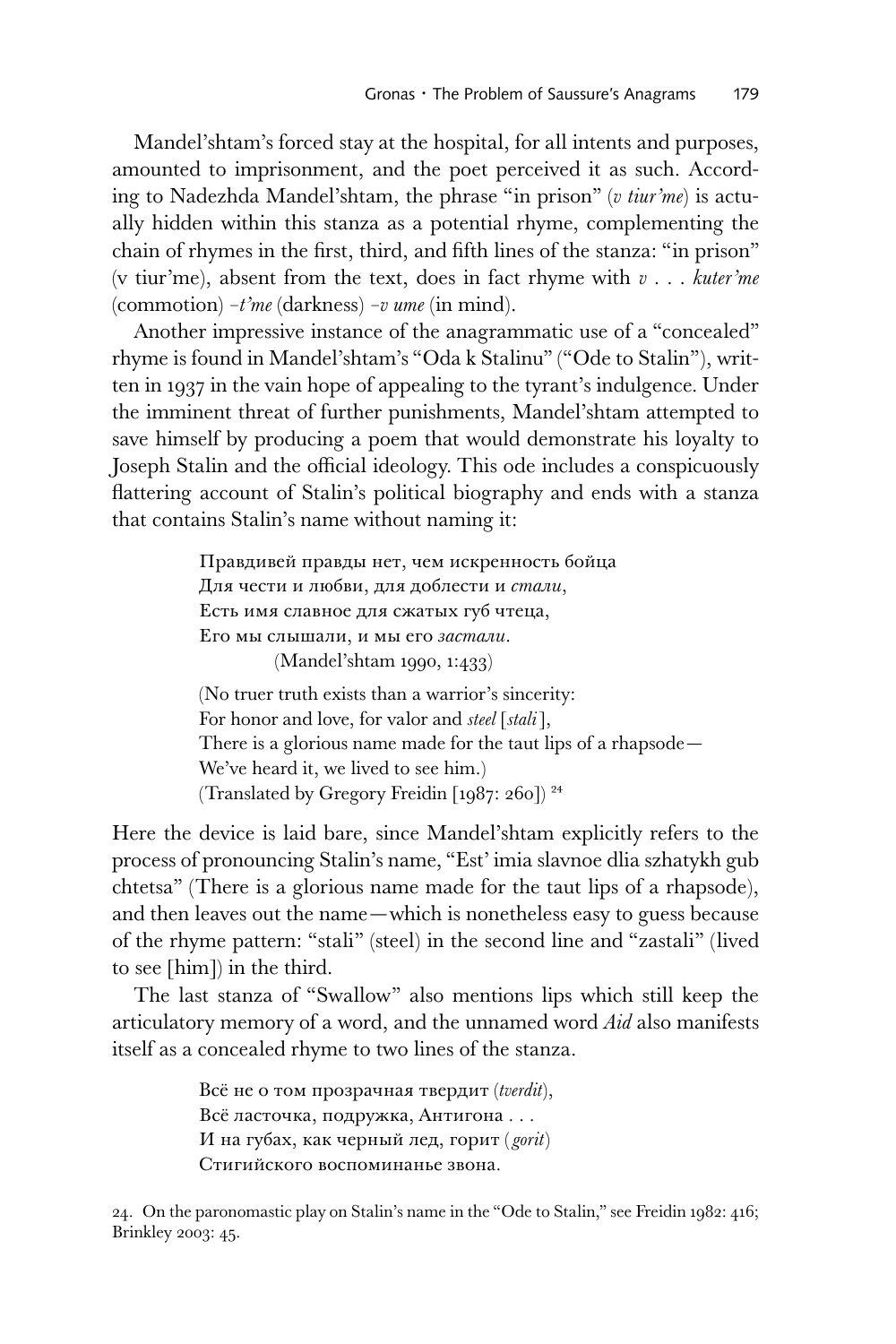(The transparent [thought] keeps on *repeating* the wrong thing, Again and again: swallow, friend, Antigone . . . But on the lips, like black ice, *burns* The remembrance of Stygian ringing.)

Phonetic Indications of the Word *Aid* (Hades) in Mandel'shtam's "Swallow"

| Target word (anagram)   | Phonetic indications of the word $\text{A}id$ [a-it] in the text                                                                                                                                                                   |
|-------------------------|------------------------------------------------------------------------------------------------------------------------------------------------------------------------------------------------------------------------------------|
| АИД (HADES)<br>$[a-it]$ | 1) Syllables [a] and $\lceil \text{it} \rceil$ in proximity:<br>пальцев стыд [pal'tsev stit]<br>аонид $[a$ on'it]<br>прозрачная твердит [prazrachnaja tv'ird'it]<br>ropum $\lceil \text{garit} \rceil$<br>само гудит [samo gud'it] |
|                         | 2) Concealed rhyme:<br>styd [stit] (stanza 4, line 1)<br>aonid [aon'ii] $(4, 3)$<br>tverdit $[tv'ird'it]$ $(6, 1)$<br>gorit [gar'it] $(6, 3)$<br>gorit [gar' <i>it</i> ] (variant of 6, 1)<br>gudit [gud'it] (variant of 6, 3)     |

Thus it is very likely that Mandel'shtam did weave the word *Aid* (Hades) into both the semantic and the phonetic fabric of the poem. Is this hidden word (this anagram), this unsaid word, an example of a tip-of-the-tongue state that really occurred to Mandel'shtam? We will never know for sure. The failure to retrieve the word *Aid* (Hades) might have initiated a train of images and sounds that eventually led to the poem. Or the idea of hiding the word *Aid* (Hades) in an anagram might have come to him as he was reading the passage in Plato's (1998: 35) *Cratylus* (403A), where both the folk etymology and the tabooistic use of the word are invoked: "It seems to me that most people call him [the god] by the name 'Pluto', because they are afraid of what they can't see (aeides), and they assume that his other name, 'Hades', associates him with that [i.e., what they can't see]." But regardless of whether Mandel'shtam did in fact forget the word *Aid* (Hades), one thing is clear: the cognitive structure of the Saussurean anagram is close to that of the tip-of-the-tongue phenomenon. In hiding a word, the anagram may follow the rules we employ when we are trying to retrieve one.

## **On the Tip of the Mind: Anagram as Priming**

The similarities between the anagram and the tip-of-the-tongue state may be due to the fact that they both depend on the psychological phenomenon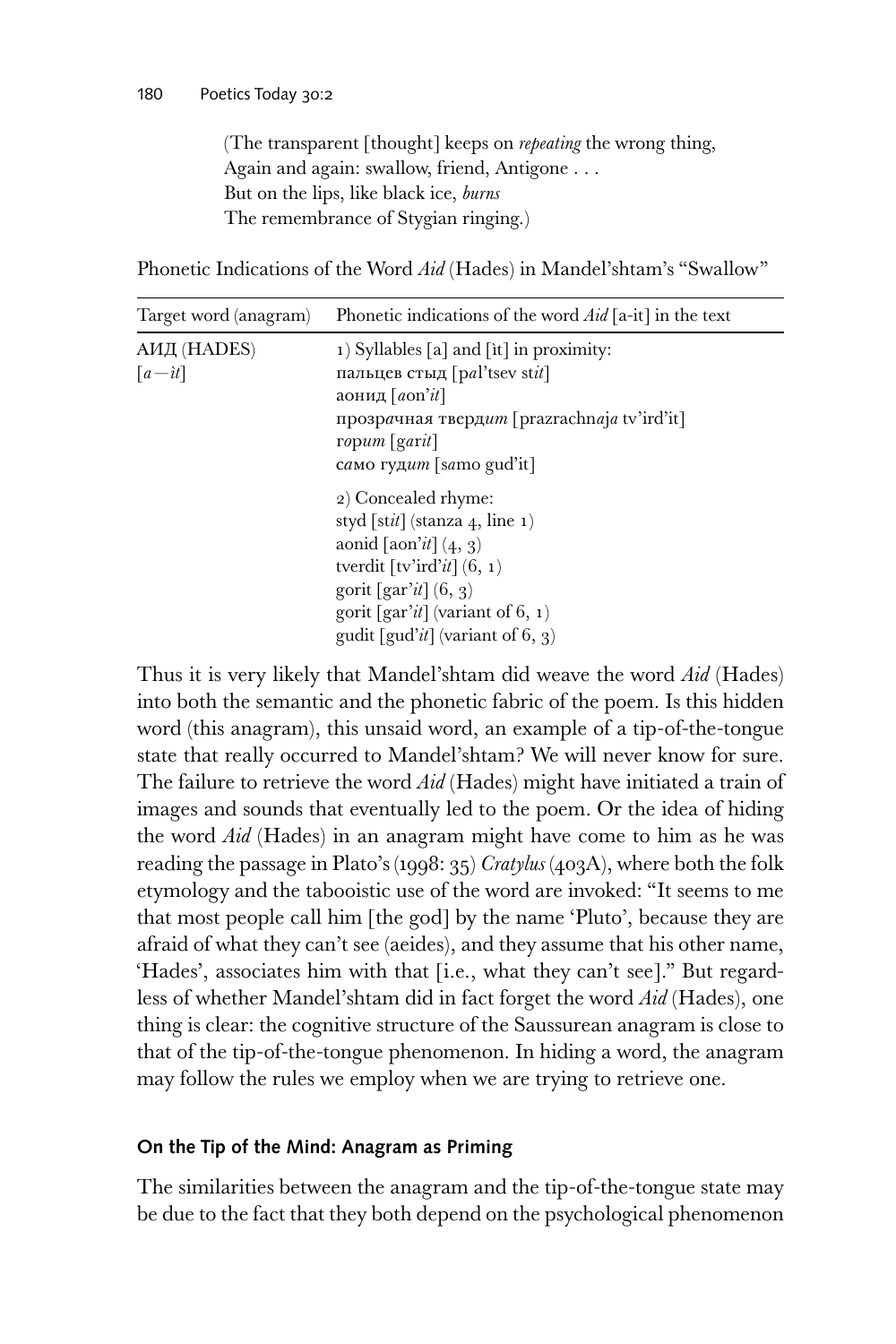known as priming. Priming is a type of implicit (i.e., nonconscious) memory which facilitates reaction to a stimulus (the "target") that is identical, similar, or related to a previously encountered stimulus (the "prime").

The interest in priming was initiated by a classic experiment by David E. Meyer and Roger W. Schvaneveldt (1971; see Neely 1991 and McNamara 2005 for a review of the vast literature on priming). In this experiment, the subjects were shown cards with pairs of words in three combinations: either two existing words that are semantically related (nurse/doctor), or two existing unrelated words (bread/doctor), or one nonce word and one real word (marb/bread). The task was to identify the pairs either as both real words or not. The surprising result was that it took subjects significantly less time (eighty-five milliseconds on average) to identify a pair as "two real words" if the words were related. The implication is that the encounter with the word *nurse primes* the word *doctor*: that is, makes the target word (*doctor*) more available for processing and thus facilitates recognition. This phenomenon is now known as semantic priming.

A similar effect is achieved by prior processing of stimuli (e.g., pictures or words) that are perceptually related to the target stimulus: for example, to one that contains similar visual features or shares one or more syllables or the same initial consonant. This facilitation of recognition by perceptually related stimuli is called perceptual priming.

Thousands of experiments on various aspects of both semantic and perceptual priming have been conducted over the last decades, but the experimental paradigm in all priming-related studies has, for the most part, remained the same as in the original 1971 article: a priming effect is said to occur when the mere exposure to a prime speeds up the processing of a target that is either identical or in some way related to the prime. A short excursus into the psycholinguistics of priming may clarify the relations between the anagram and the tip-of-the-tongue state.

Most current psycholinguistic models represent speech production as the sequential top-down activation of nodes, first in the semantic, then in the lexical/syntactic, and finally in the phonological networks. In such models, priming is considered "a form of subthreshhold activation that prepares a node for activation or retrieval" ( James and Burke 2000: 1379). In other words, in normal speech production, while most of the activation affects the nodes leading to the "needed" word, it also spreads to the neighboring nodes and partly activates them as well. For example, when we are gearing up to pronounce the word *doctor*, we partly activate words that share its semantic nodes (such as "being related to medicine") and phonological nodes (such as the syllables [doc] and [tor], or its phonemes, or its syllabic structure).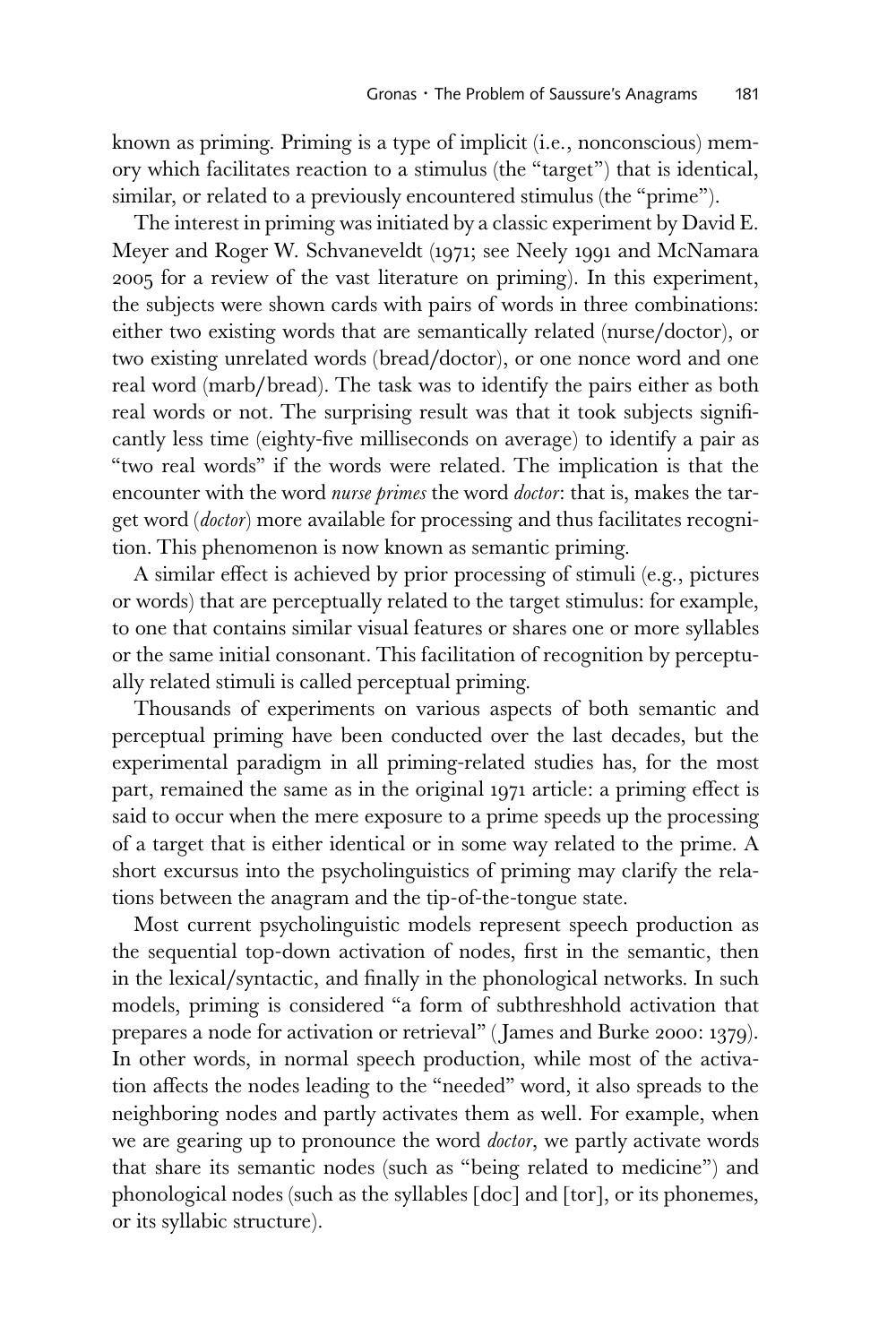This brings us back to the tip-of-the-tongue phenomenon. As mentioned before, it is usually explained as a deficit in the transmission between semantic and phonological representations. According to this—currently generally accepted—hypothesis, the persistent wrong alternatives that we sort through while trying to retrieve the lost word result from priming: the available nodes of the word on the tip of the tongue activate its semantic and phonological neighbors. A competing account of the tip-of-the-tongue phenomenon argues that these persistent alternatives are not the result but the cause of tip-of-the-tongue states: the primed words "overwhelm" the target word because of a deficit in inhibition, that is, the impossibility of suppressing the other connections that are activated along with those of the target word. The inhibition deficit hypothesis is intuitively convincing (we do feel that the persistent alternatives hinder the correct retrieval) but seems to contradict the sequential model of activation. In order to resolve this debate, psychologists Lori E. James and Deborah M. Burke (2000) came up with an ingenious experiment. They postulated that if transmission deficit is responsible for the tip-of-the-tongue state, then prior priming of the target word will either prevent the tip of the tongue from happening or facilitate its resolution, because the nodes of the targeted word will receive additional activation from the primes. If, however, an inhibition deficit is at fault, then primes will add to the confusion and lead to more tips of the tongues. To induce tip-of-the-tongue states for experimental purposes, the usual procedure is to ask the subjects general knowledge questions about low frequency words or to show pictures of famous persons and ask for their names. Since low frequency words and proper names have less developed semantic networks, they are more likely candidates for inducing tip-of-the-tongue states.

James and Burke presented subjects with a series of such general knowledge questions on computer screens preceded by a list of words, some of which—without the knowledge of the subjects—contained syllables of the target word (i.e., the answer to the general knowledge question). The priming words on this list were mixed with filler words to prevent the subjects from detecting the connection between the prime and the target. The subjects were asked to read the words and rate their pronunciation difficulty: again, to mislead them about the real nature of the task. They were then presented with the "tip-of-the-tongue inducing question." Figure 1 demonstrates the structure of the experiment.

I hope that this figure has by now primed in the reader's mind the central topic of the present article, the Saussurian anagram. Indeed, the structure of the anagram is similar to what James and Burke presented to their subjects. In their experiment, the target word is hinted at by the syllables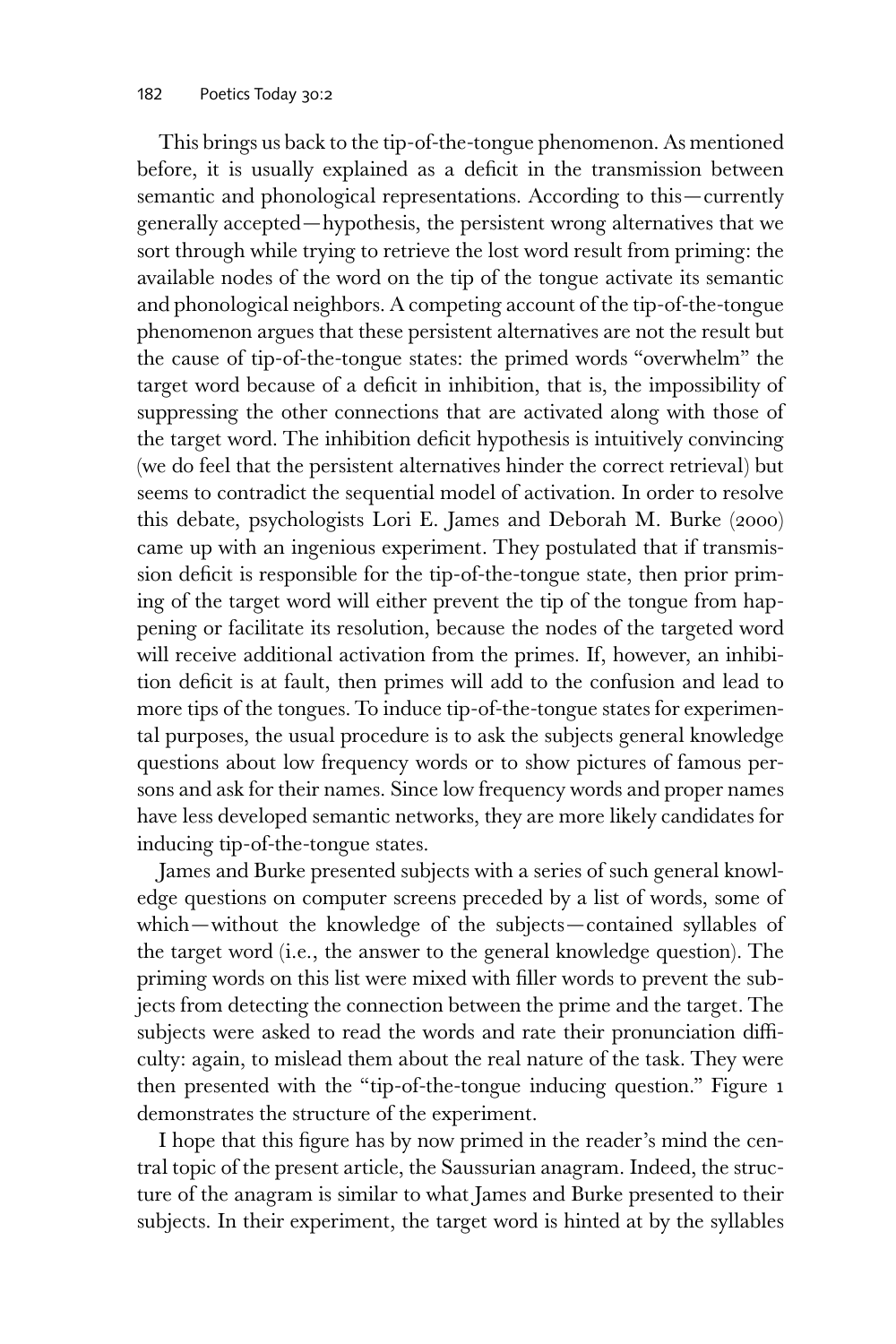

**Figure 1** An example of the presentation of the general knowledge question and processing task in the James and Burke (2000: 1382, figure 2) tip-of-the-tongue experiment. (The syllables shared with the target word were not underlined in the experiment.)

shared with the words on the list, just as, in the anagram, the syllables of the theme word are dispersed within the words of a poetic line. The experiment's general knowledge question provides a strong semantic cue, analogous to the semantic indicators of the "hidden" theme word in the anagram. Granted, a psychological experiment and a poetic device are obviously quite different, but the structural analogy is close enough to suggest that the results of this experiment have implications for the anagram as well.

In fact, the results of the experiment confirmed the transmission deficit hypothesis: exposure to phonologically related words reduced the number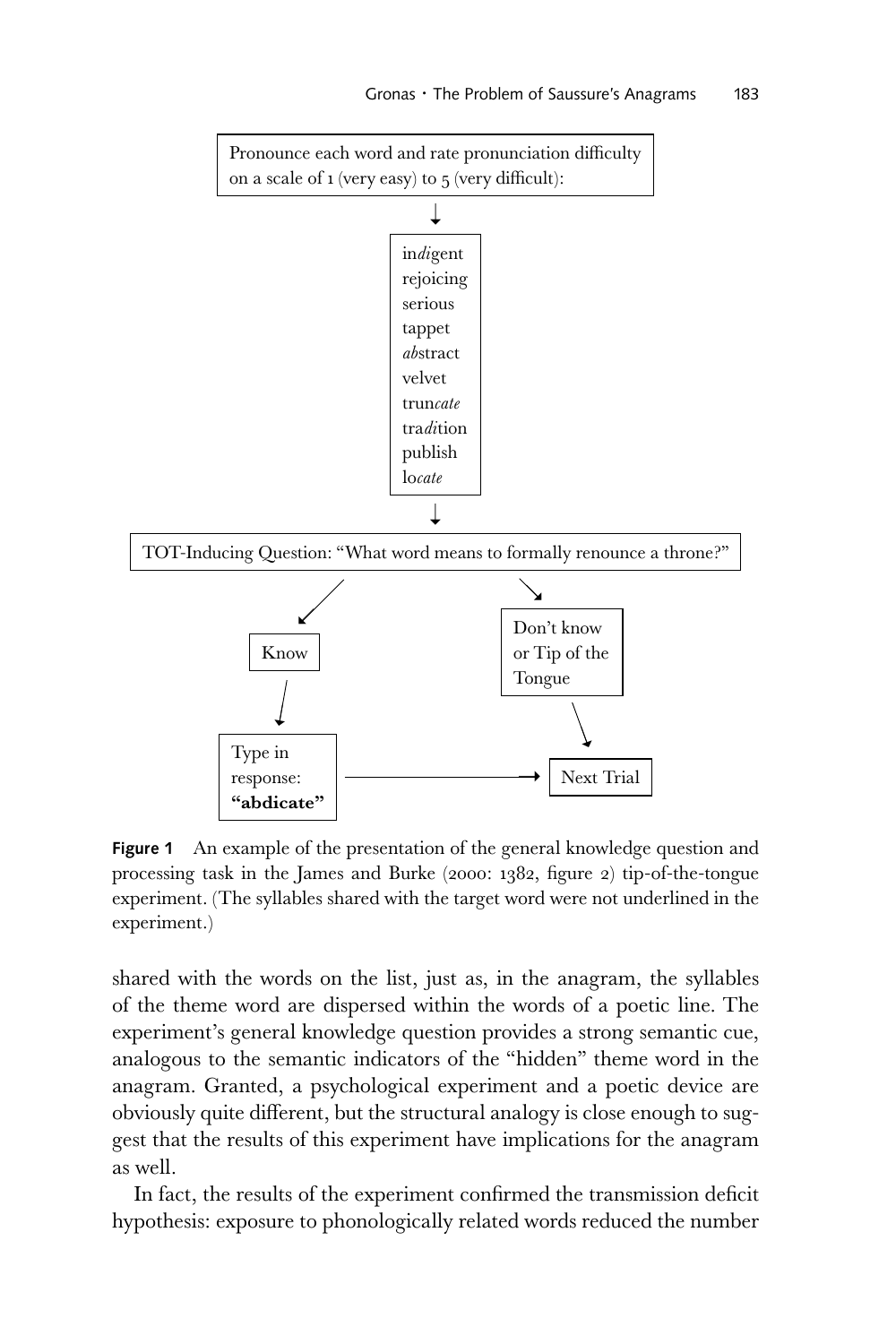of tip-of-the-tongue states or facilitated their resolution. In other words, the phonologically related words helped activate the target in the subjects' memory—prevented it from slipping into what Mandel'shtam called "the palace of shadows," the netherworld of oblivion.

The analogy between this experiment and Saussure's anagram may shed light on the anagram's cognitive nature and function. I suggest that the anagram may in fact be a manifestation of perceptual and semantic priming and may therefore provide a mnemonic support for a poetic utterance. The anagrammatic word (the theme word in Saussure's terminology) serves as a powerful prime that sends waves of activation throughout its semantic and phonological networks and makes its phonological and semantic "neighbors" more available to a poet during the creative process, thus helping these words emerge and reach the surface of the linguistic consciousness.

The need to "hide" the word would make this process especially pronounced by keeping the prime in the poet's consciousness and/or subconsciousness—on the tip of his or her mind, so to speak. Historically, such a need may have arisen, as Saussure suggested, in the context of religious and necrologic poetry: taboos on the proper names of deities and of the deceased have been attested in many religious traditions. Another possible context where the poet may feel the need to conceal the name of the addressee is love poetry—which, after all, constitutes a good chunk of all existing verse. One may safely assume that in many poetic traditions poets do not necessarily want to broadcast the names of their beloved to the reading (or listening) public. Finally, the poet's own name, his or her signature, is another proper name that is bound to be active in the poet's consciousness but may not explicitly appear in his or her poems.

Saussure and his followers have found numerous anagrams stemming from these three types of proper name avoidance. Such situations would press for priming, but any proper name (or any word) that is active enough in the poet's memory at the time of composition may, in theory, lead to priming effects.

If priming explains the cognitive mechanism of the anagram, its mnemonic properties may shed light on the anagram's function. The mnemopoetic approach advocated here regards any successful poem as an elaborate mnemonic device, designed to capture and reinforce a fragment of the poet's lived or mental experience and then to embed it in the readers' memory. In this view, some of the most basic structural elements of verse are, in essence, memory aids. Rhyme, meter, alliteration, and recurrent formulas have been shown to ease the burden of memory by imposing various constraints on a potentially limitless number of possible word choices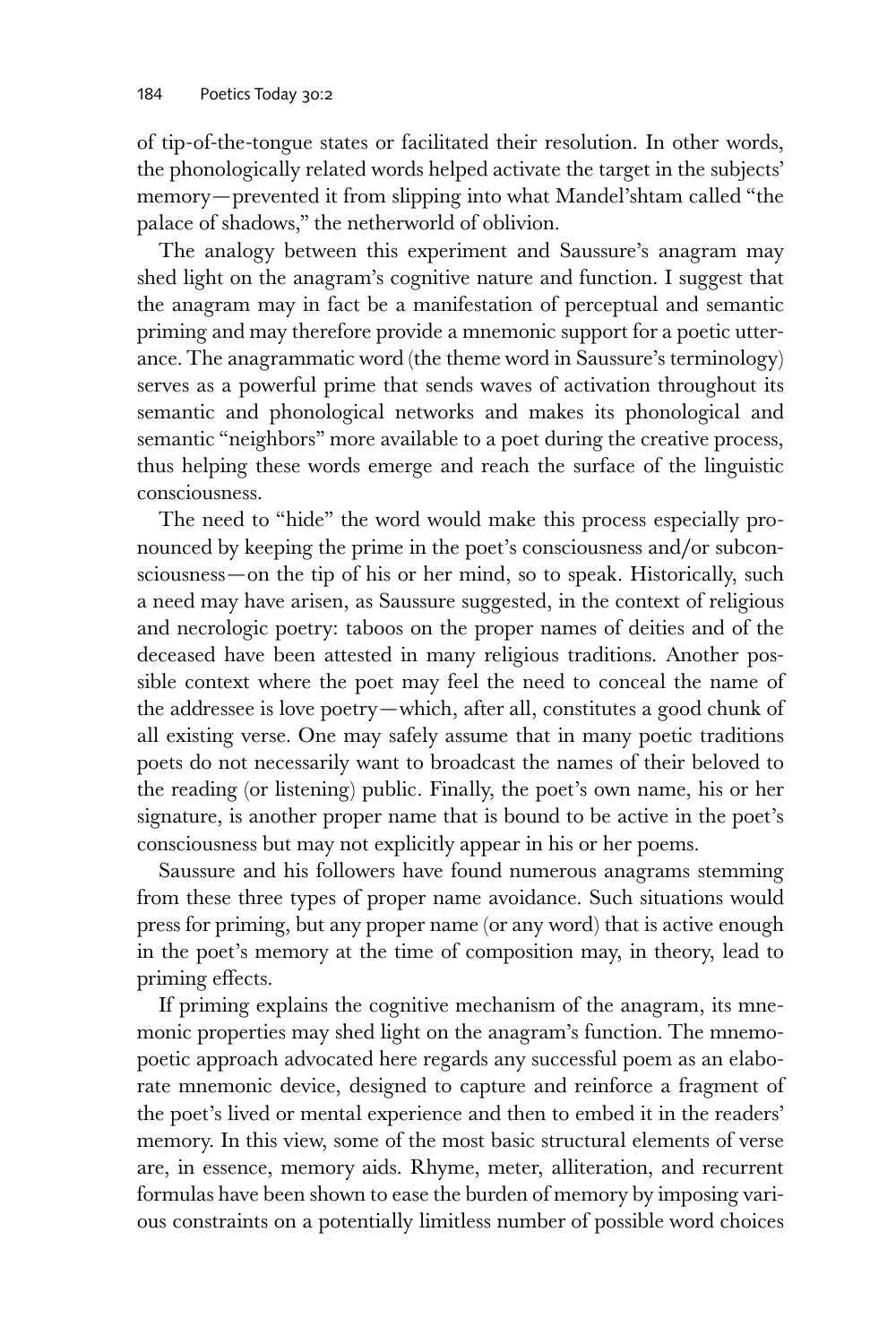(see Rubin 1995). Note that the mechanism underlying these constraints is, again, priming. Rhyme, for example, is a prime: experiments have shown that exposure to a word primes in our memory the words that rhyme with it and therefore makes them more available for eventual retrieval in the recitation of a poem (Montant and Ziegler 2001; Slowiaczek 2000). The anagram functions in a similar way. We have seen that the experiment of James and Burke shows that a pattern similar to the Saussurian anagram wards off tip-of-the-tongue frustration and leads to the improved recognition and retention of the target word. Since priming, by definition, is bidirectional (i.e., related stimuli prime each other), one may assume that when the situation is reversed—when the target word is made prime this target word will then activate, and thus cement in memory, the words that share its phonological and semantic nodes. As rhyme limits possible word choices by providing a phonological clue, so too the anagrammatic word puts some—although obviously weaker—constraints on the multitude of verbal choices and thus helps keep them in the memory. But whose memory?

#### **Memorable Speech**

Still, the analogy between rhyme and the anagram may seem misconceived. Rhyme is a highly perceptible device immediately available to the reader, whose memory then uses the rhyme as an aid in reproducing the text. The anagram, however—at least in the majority of observed instances—is hidden from the common reader and has to be detected by a scholar. Therefore, as distinct from rhyme, it should play no role in the mnemonic transmission and circulation of the poem. But if not the reader, who is then the beneficiary of the mnemonic facilitation afforded by the anagrammatic pattern? In my opinion, it is the poet.

One of the basic premises of the mnemopoetic approach is that the advent of writing did not put an end to the oral mode of poetry's existence, which continues to play an important part in most poetic traditions in the form of the mnemonic circulation of poetry (e.g., poetry memorization and recitation). But this oral mode also informs the ways poems have been created: the mnemonic reader of poetry—one who recites or cites—needs a mnemonically efficient poem, "memorable speech." And in order to fit the channels of mnemonic transmission, such a poem has to be composed mnemonically, in the poet's head rather than on paper, through a process of internal mnemonic elaboration.

A detailed substantiation of the claim that the mnemonic mode of poetic composition has been widespread and is still in use would require a sepa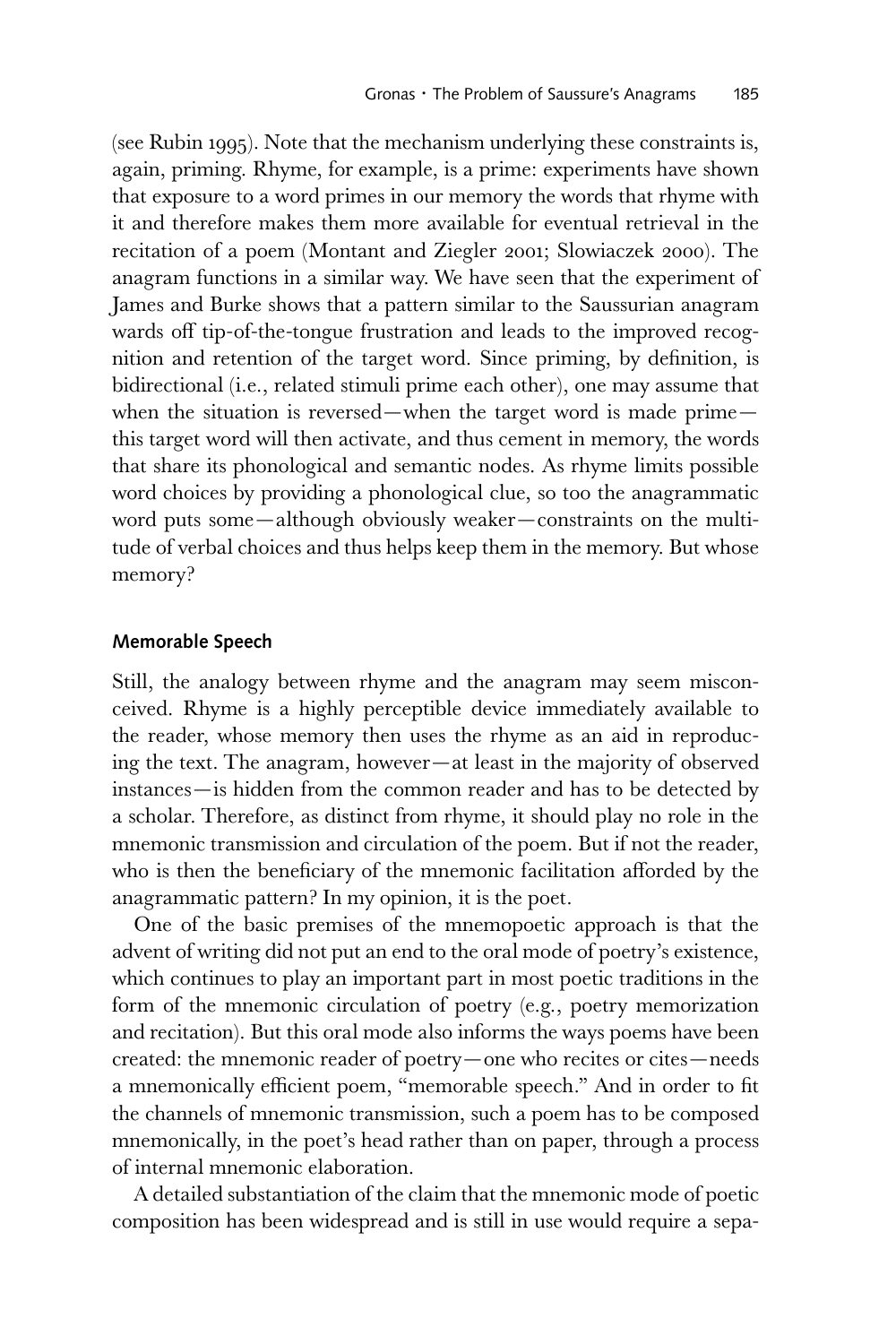rate study. Here I will limit myself to evidence from the poetic practice of Mandel'shtam, a mnemonic poet par excellence. His poems are among the most known by heart in today's Russia, and their memorability, in my opinion, stems from the way Mandel'shtam composed. We are lucky to have a fairly detailed account of Mandel'shtam's creative process in the memoirs of his wife, Nadezhda Mandel'shtam (1974: 477–78), who throughout their life together doubled as the poet's first reader, critic, and editor—and as the recorder of his poems, for Osip Mandel'shtam rarely bothered to write them down himself:

M. [Mandel'shtam] even boasted that he never wrote at all, working only with his voice. . . . If ever he made a fair copy of a poem, it was usually not to keep but to give to someone who had asked for an autograph. This quite often happened when he was still at work on the poem, before it had taken final shape, so that these neat, autograph copies do not represent the end product. The final versions were generally taken down by me to his dictations. As he dictated, he always grumbled because I could not at once memorize the whole poem at first hearing. . . .

M. just failed to understand why I could not remember a poem he already had in his head.

Two important characteristics of mnemonic creativity are documented in this passage. First, it highlights the priority of the oral mode of composition, while writing it all down on paper serves as a secondary and optional medium. The "boast" in the first line of the passage is a reference to Mandel'shtam's *Fourth Prose*, a magnificently eloquent diatribe against official Soviet writers. There Mandel'shtam (1997 [1909]: 197) proudly declares that the ability to compose orally ("with his voice") is the hallmark of a true poet, thus separating himself from the lowly breed of writers in the most basic sense of the word—those who *write*: "I have no manuscripts, no notebooks, no archives. I have no handwriting, for I never write. I, alone in Russia, work with my voice, while all around me consummate swine are writing. What the hell kind of writer am I? Get out, you idiots!" In the present context, it is worth noting that the Mandel'shtams considered it too risky to keep the manuscript of *Fourth Prose* at home, and the text only survived the period of Stalin's purges because Nadezhda Mandel'shtam committed this rather lengthy  $(3,362 \text{ words}, \text{to be exact})$  essay to memory and was able to reproduce it verbatim in the sixties.

Second, Osip Mandel'shtam's insistence that his wife internalize the poem "at once, at the first hearing" illustrates what may be termed the principle of mnemonic transitivity: whatever is composed mnemonically is designed—and expected—to travel effortlessly into other people's memory. Elsewhere in her memoirs, Nadezhda Mandel'shtam gives an account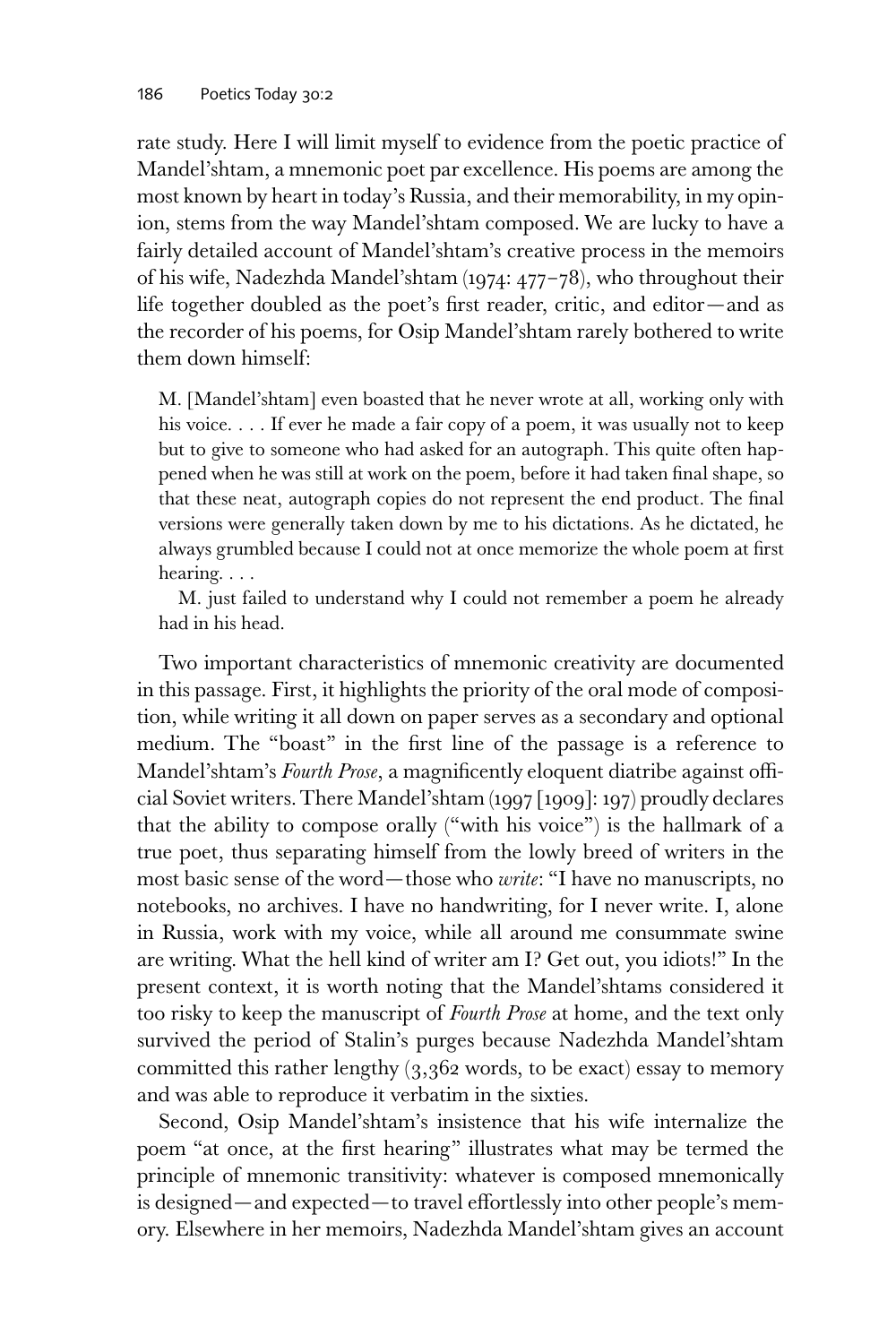of the creative process that results in such mnemonic poems. Note that in the following passage she is describing not just her husband but a generalized "poet," because her analysis draws on a lifetime of observing other great Russian Silver Age poets with whom she kept company: first of all, Anna Akhmatova, a close friend of the Mandel'shtams and another mnemonic poet, who, according to the memoirist, "only started using notebooks in her old age" (Mandel'shtam 1974: 477), and probably also Nikolai Gumilev and Velimir Khelbnikov.

A poet's memory is always unbelievably overloaded, even if he is the kind who writes down his verse straightaway and keeps the drafts. But before the draft stage, that is, even before the poem has taken shape—or is only in the process of doing so—there is a lengthy period of preparation which goes on only in the mind, and none of this gets onto paper. During this period words and combinations of words are marshaled in the poet's head, together with lines or even whole stanzas that have still not fallen into place, or in which no idea has formed or—as is more frequently the case—exists only in embryo. Such lines and stanzas sometimes go into a later poem, or prompt the appearance of a new one. In themselves they are mere raw material and may linger in the mind for years before suddenly surfacing to be allied with the new material. Even in periods of apparent silence or rest, a poet is still at work mentally preparing his stocks of raw material. (Ibid.: 391)

Her use of general terms notwithstanding, there is no way to verify the universality of Nadezhda Mandel'shtam's observations. They may fully apply to Osip Mandel'shtam's and Akhmatova's "paperless" poetic practice but perhaps less so to less mnemonic poets, the ones "who write down [their] verse straightaway." Still, to the extent that Nadezhda Mandel'shtam's account represents the psychological reality of at least one (in my opinion, very common) kind of creative process, it confirms the mnemopoetic view of poetic creativity. The mnemonic poet "marshals in his head," combines and recombines potential fragments ("words and combinations of words") of the poem in the making, and constantly revisits them in order to build upon them, to leave them aside for future use, or to discard them. A fragment in its more or less final shape has to "stay put" in the poet's mind and therefore must be constantly refreshed or else risk being dissipated into oblivion under the pressure of the limitations of short-term memory. New "embryonic" fragments are measured mnemonically against the existing ones—and may well end up transforming or replacing them altogether. During these periods of gestation (which may go on for years or condense into a few hours of poetic inspiration), these would-be pieces of a future poem are engaged in a fierce battle for mnemonic survival—and this is where the anagram, along with other semantic and phonetic constraints,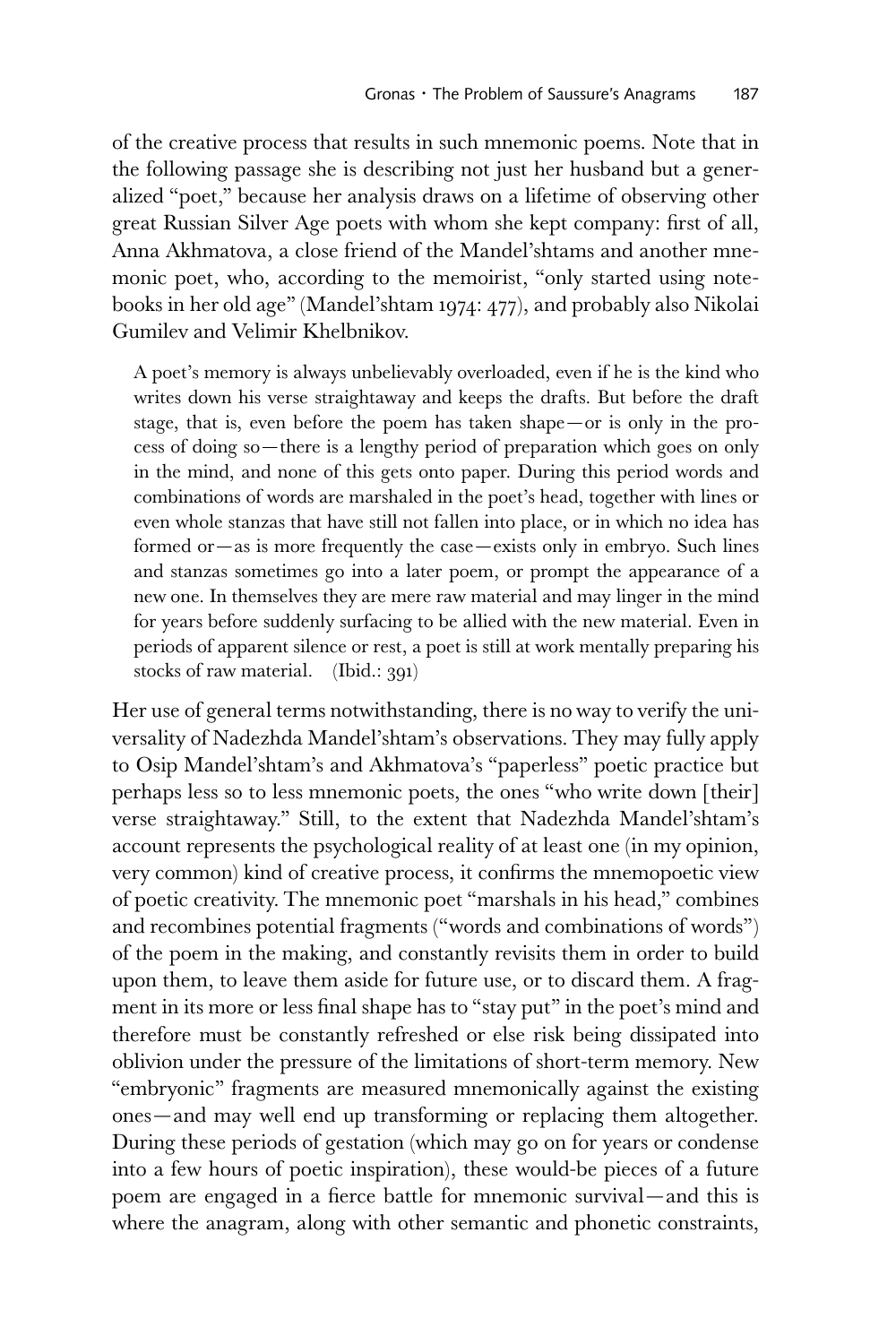comes in handy. An anagram provides a fragment with mnemonic support, thus making it more "fit" and likelier to survive (i.e., to remain in the final version of the poem).

Under normal speech conditions, the ultimate concern of the speaker is to pass on information, and that is how we measure the effectiveness of an utterance. Once this information has been transmitted, the utterance is no longer needed. Poetic speech is concerned with the durability of the utterance itself, and in order to be ready for a long mnemonic journey outside the poet's consciousness, it has first to withstand a mnemonic test inside the poet's head.

As already noted, normal speech production can be modeled as the unidirectional and sequential top-down activation of nodes from semantics to phonology. But the production of poetic speech is bidirectional (from semantics to phonology and back again), nonsequential (activation can start at any node), and characterized by excessive—and in some cases, uncontrollable—priming: words lead to words, syllables to similar syllables, rhymes to rhymes, and sometimes, names to anagrams.

## **Conclusion**

Saussure abandoned his research in part because he could not answer two questions. First, did the anagrams in fact exist? And second, if they did exist, what was their origin and function? The present study is intended to answer the latter question, but of course fundamental doubts about the former question could make this answer moot.

Unfortunately, I do not think there can be a definitive resolution to the question of the anagram's reality. The human capacity for pattern recognition may easily go into overdrive, as witnessed, for example, by a notorious attempt to read a prophecy about the John F. Kennedy assassination out of the Hebrew text of the Bible (Witztum et al. 1994; Drosnin 1997). Some of the anagrams "found" by Saussure and by those who followed his lead—the anagram hunters of the 1960s and 1970s—may in fact be pure fantasy. A standard procedure for disproving an overzealous pattern recognition scheme consists in finding similar patterns in a blatantly absurd and random context, thus showing that, if the rules are flexible enough, such patterns can be found everywhere (e.g., Bar-Hillel et al. 1998). This can easily be done with Saussurian anagrams—in fact right now, just as I was typing this word, I noticed that it more or less contains my name: M. Gronas. However, the ease of finding a pattern does not in itself disprove the existence of the pattern.

As mentioned before, Saussure played with the idea of proving non-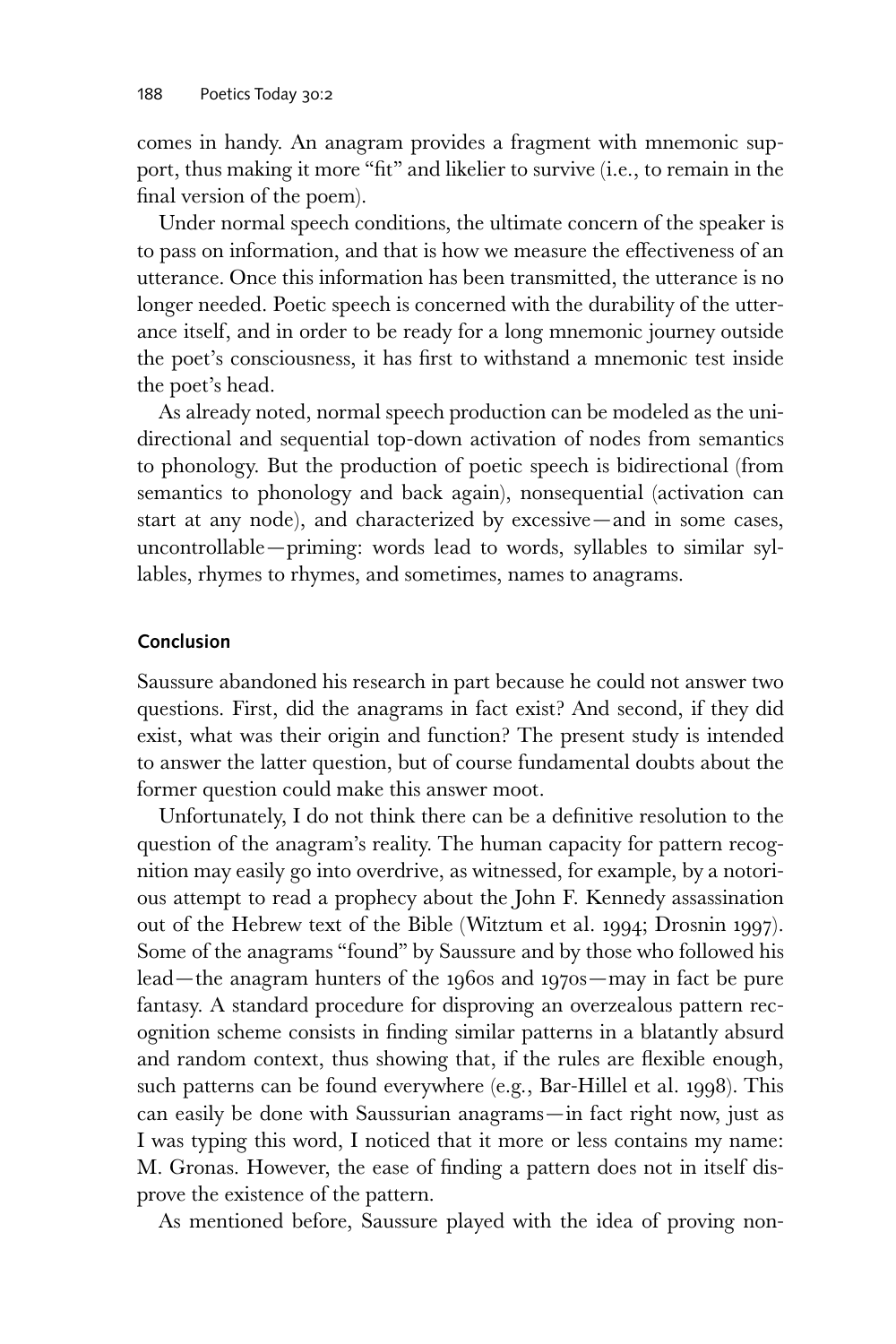randomness of the anagrammatic patterns statistically but conceded that such a task would be beyond his mathematical expertise (Nava 1968: 81). In the seventies—the heyday of anagrammatic research—skeptics called for verification by the methods of computational linguistics, then in its infancy (Karlgren 1973). To my knowledge, this call still remains unheeded and for good reason. The phenomenon of the anagram, as defined by Saussure, is quite vague and hardly allows for formalization. The "theme word" can be pretty much any proper name (and in his later notebooks, any noun) relevant to the text; the minimal components of the anagram can be either phonemes, or diphones, or syllables; the sequence of components can be the same or different from that in the target word; the components themselves can be either adjacent or, more frequently, separated by an unspecified number of filler syllables. All of this involves so much variability that a statistical definition of the anagram will hardly be useful.25

However, some anagrams are just obvious—not to a single scholar but to a community of culturally competent readers. For example, while reading Mandel'shtam's "Ode to Stalin," no educated Russian will fail to hear the name Stalin in the two rhyming lines that end in "stali" and "zastali." Starobinski (2005: 563-67) cites a wonderful example of another obvious anagram in the fifth sonnet of Petrarch's (1976: 40) *Canzoniere* (*Rime sparse*):

25. Even if one comes up with a definition, any resulting statistical analysis will be inconclusive. Let us assume, for example, that the anagram is a sequence of phonetic elements within the line of a poetic text (e.g., a + po +lo in the Saturnian poem discussed above), roughly corresponding to the phonetic elements in a proper name relevant to that line (e.g., "Apollo"). The probability that this sequence will occur in a random line of text can be estimated from a corpus (say, of all Latin texts). Depending on how frequent these elements and their combinations are in a given language, this probability may be relatively low or high. If a certain sequence turns out to be extremely rare, it would indeed constitute an argument in favor of intentionality (or some kind of nonconscious motivation)—but the anagram in such a case is likely to be one that is obvious to begin with. In most cases, probability alone (i.e., the likelihood that any particular set of syllables will occur in a random line) will not be enough for us to make a judgment on intentionality/motivation with sufficient confidence. And if a sequence has a high probability of occurrence, it may still be intentional (or nonrandom) because, for example, the target name consists of a small number of frequently occurring syllables. To produce a better estimate, one would need to compare the probability of occurrence of the target syllables in the language as a whole to the probability of their occurrence in texts associated with the relevant proper name. This latter probability, however, is impossible to determine, since the sample size always consists of just one instance. If Saussure's claim was that most poems devoted to Apollo tend to contain anagrams, then one could compare the conditional probability estimated on the corpus of Apollo-related texts against the corpus of all texts. But since his claims are limited to unique handpicked cases, they cannot be either proved or disproved statistically. I would like to thank computational linguists Anna Rumshisky (2008) (Brandeis) and Sergey Bratus (2008) (Dartmouth), who confirmed my more or less intuitive statistical reasoning on this subject.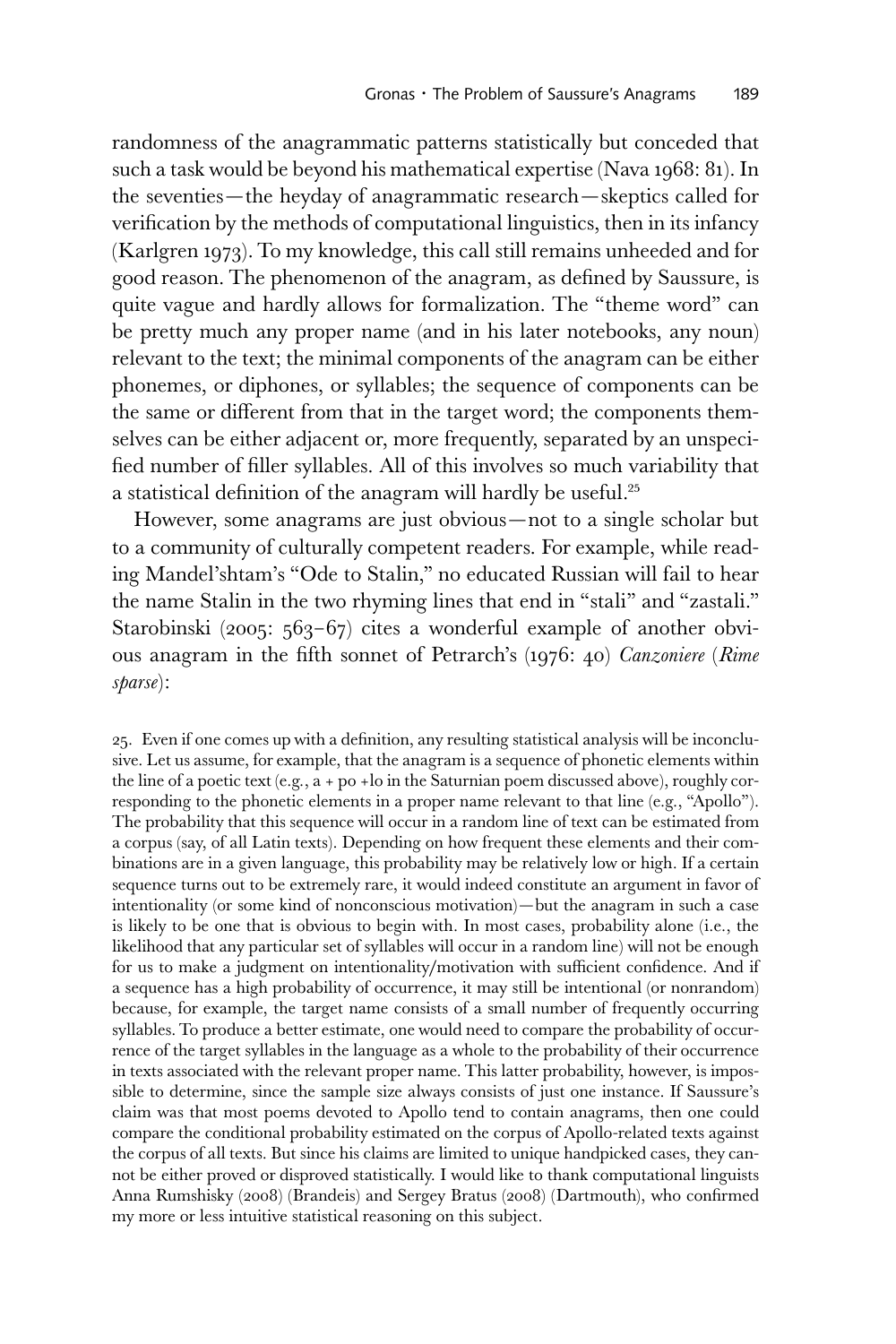Quando io movo i sospiri a chiamar voi, e 'l nome che nel cor mi scrisse Amore, LAUdando s'incomincia udir di fore il suon de' primi dolci accenti suoi;.

Vostro stato REal, che 'ncontro poi, raddoppia a l'alta impresa il mio valore; ma TAci, grida il fin, ché farle onore è d'altri omeri soma che da' tuoi.

(When I move my sighs to call you and the name that Love wrote on my heart, the sound of its first sweet accents is heard without its LAU-ds.

Your RE-gal state, which I meet next, redoubles my strength for the high enterprise; but "TA-lk no more!" cries the ending, "for to do her honor is a burden for other shoulders than yours.") (Prose translation by Robert Durling)

In this sonnet, the presence of the anagram is beyond a doubt not because it is immediately available to the reader but because Petrarch himself highlighted the syllables of the name Laureta (the diminutive of Laura) by putting them in capital letters. The sonnet itself is a glorification of Laura's name, which "Love wrote on [the poet's] heart," and this motivates the insertion of the syllables into its phonetic texture (for a detailed analysis, see Starobinski 2005: 564–66). Still, one is left to wonder whether Petrarch had the device in mind beforehand, or only realized the presence of the pattern while composing and decided to keep going with it, or perhaps even—much to his own surprise—found the syllables of the beloved name in the already written poem. In any event, if Petrarch had not marked the syllables himself, a scholar who discovered this anagram would have had no proof of it beyond the pattern itself.

If at least some anagrams are "real" (i.e., not random and either consciously or unconsciously motivated), then other observed anagrams may be real as well. Or again, they may not be. The question becomes how convincing—from the philological, historical, and psychological points of view—each particular instance is. What I hope to have demonstrated in this study is the theoretical possibility and indeed plausibility of the anagram's existence. The mnemopoetic approach holds that poetic creativity is based on a process of mnemonic elaboration that utilizes various types of priming as phonetic and semantic constraints. If the anagram is a result of priming exerted by a significant word that is kept at the back of the poet's memory at the time of composition, then the presence of anagrams in some poems should not be surprising.

This view also helps clarify the question of intentionality—a question strangely neglected by Saussure, who for the most part seemed to believe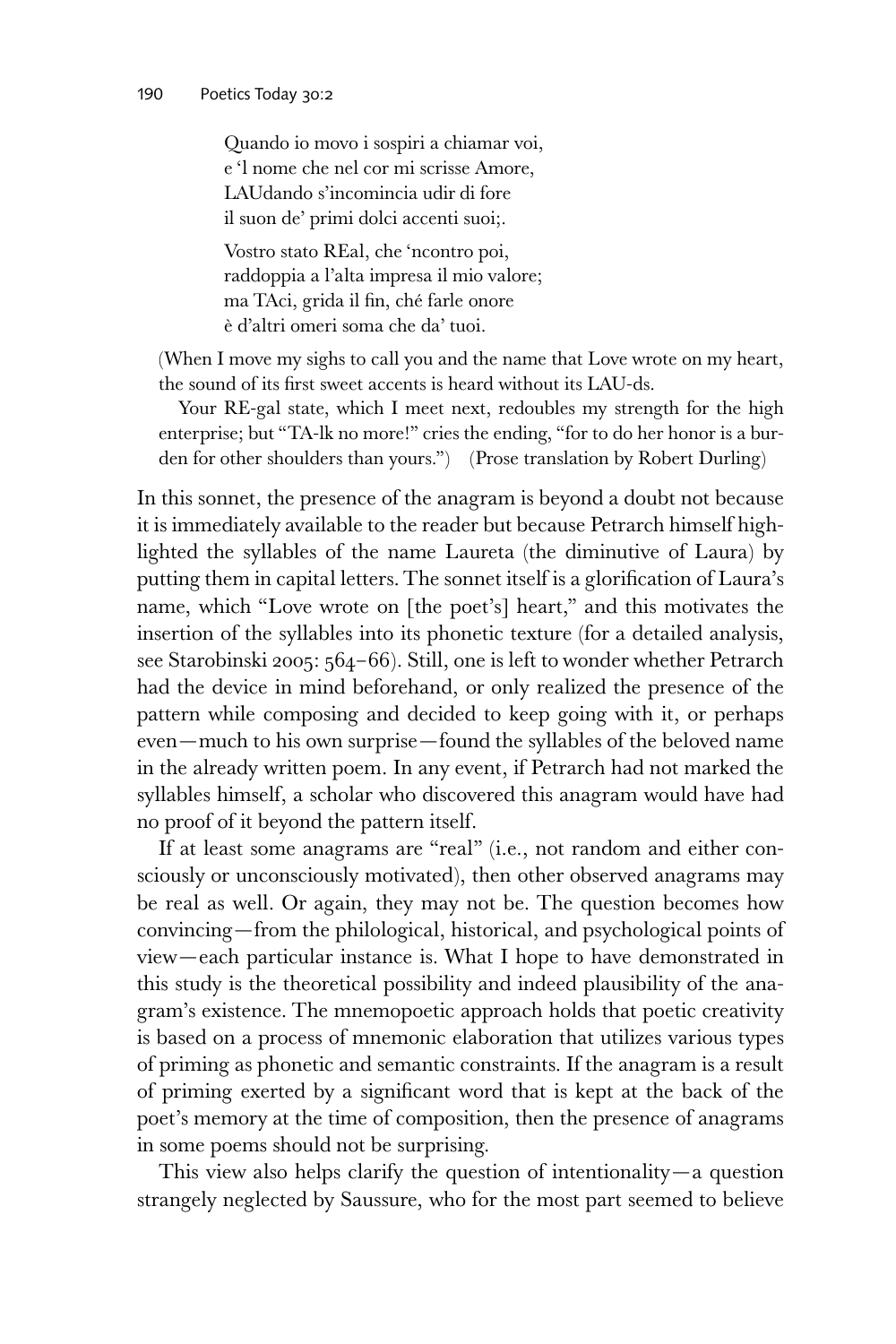in the conscious use of the anagram, but raised in later anagrammatic scholarship. The consensus seems to be that the anagram is more likely to be an unconscious phenomenon rather than an intentional device— "subliminal" in the words of Jakobson (1980), "between intellect and intuition" according to T. Craig Christy (1999: 557):26 hence the absence of the kind of historical evidence that Saussure was looking for. At the same time, as in the case of Petrarch's sonnet, some notable intentional uses of the anagram have also been observed. If the anagram is the result of semantic and perceptual priming, this continuum—from the nonconscious (more frequent) to the intentional (less so)—is to be expected. Since priming is a form of implicit, nonconscious memory, priming effects do not have to reach the threshold of consciousness and may remain unnoticed. However, nothing prevents a poet from recognizing such effects by way of introspection and even using them intentionally as a poetic device.

Finally, the proposed view of the anagram (and of poetic creativity in general) may have some empirical implications and offer testable predictions. In particular, if priming plays such an important role in the mechanism of poetic creativity, poets should exhibit above average priming effects in the usual kinds of experiments on priming, such as the repetition priming paradigm (i.e., when prior exposure to a stimulus facilitates the processing of a semantically or perceptually related stimulus). Of course, an inherent difficulty in designing such experiments would be how to define *poet* and *poetry*. The present discussion only concerns what I call "para-oral" poetry, dependent on social practices of memorization and recitation. This would include such modern traditions as North American rap or Lebanese Zajal poetry but probably exclude some varieties of contemporary Western free verse.

The importance of priming in poetry may also explain the oft-repeated but informal observation that—a few famous exceptions notwithstanding—poetic creativity tends to peak (at least in terms of quantity) at a relatively young age and goes downhill from there. This may have to do with the well-studied age-related decline in priming transmission (e.g., Cohen and Faulkner 1986; Juncos-Rabadan 2006)—the same reason why as we age we find—or rather lose—more and more words on the tips of our tongues.

<sup>26.</sup> In his perspicacious study of the problem of the anagram's intentionality, Christy (1999: 559) mentions in passing the possibility of the mnemonic use of the anagram without exploring the wider cultural and cognitive implications of this conjecture.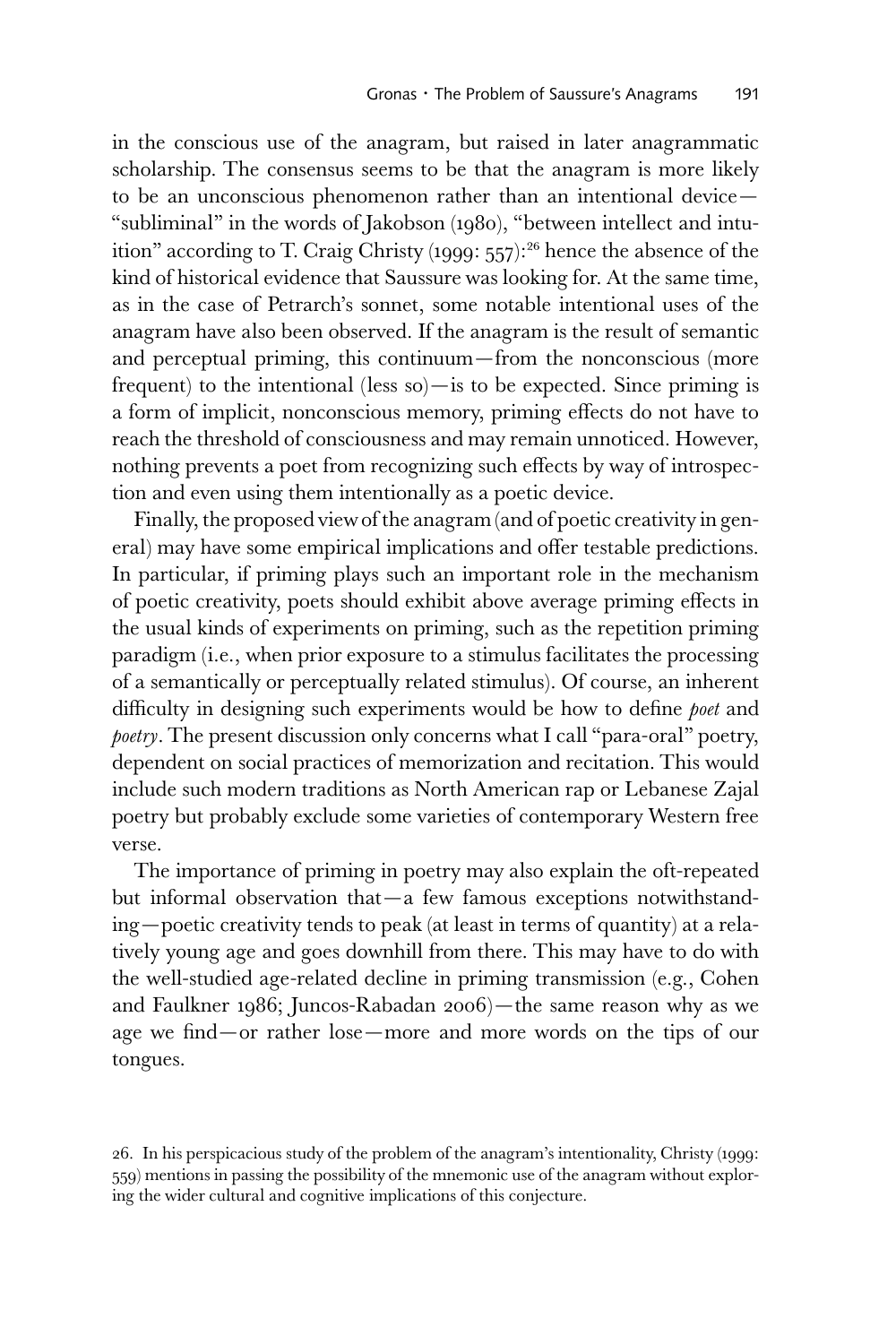# **Postscript I: In Which Tentative Historical Evidence for the Anagram May Be Found but Not Where Saussure Was Looking for It**

What about the third problem that plagued Saussure: if the anagram was widely used, then why was it never mentioned or described? Part of the answer to this question has already been presented: the anagram is more likely to be a nonconscious phenomenon. Even when used intentionally, it was an occasional experiment rather than a systematic poetic device worthy of inclusion in poetry manuals. And that is where Saussure was looking for evidence: "I have no further explanation of the fact, so difficult to understand or believe, that not a single Latin author writing a *De re metrica* or discussing poetic composition in a general way should appear to know, or even *to wish to know*, that the fundamental basis of poetic composition is to take as a framework the logograms [i.e., anagrams] of a name or of a phrase" (quoted in Starobinski 1979: 103). Saussure greatly exaggerated the importance of the anagram as a specifically poetic device. But if the mnemopoetic understanding of the anagram is correct, then we would expect a wider and more explicit use of anagrams or similar patterns in the domain of practical mnemonics, which was considered a branch of rhetoric rather than poetics proper. And this may in fact be the case.

Little has survived of the once thriving *ars memorativa* practiced in classical antiquity.27 The oldest source we have on it is a short section of a Sophist fragment called the *Dialexeis* or *Dissoi Logoi* (*Double Speeches*) dating from the fourth century BCE; the second oldest source is a chapter on mnemonics from the rhetorical treatise *Ad Herennium* dating from the first century BCE and formerly attributed to Cicero. And it so happens that both these texts do include explicit descriptions of a mnemonic device rather similar to the Saussurian anagram. In the *Dialexeis* we read:

What you hear, place on what you know. For example, (the name) Chrysippus is to be remembered; we place it on *chrysos* (gold) and *hippos* (horse). Another example: we place [the name] [*P*] *yrilampes* on *pyr* (fire) and *lampein* (shine). So much for [proper] names. (Quoted in Yates 1966:  $30^{28}$ 

In order to memorize the proper name, we are advised to decompose it into its constituent parts. The mnemonic operations "chrysos (gold) + hip-

<sup>27.</sup> For the by now classic account of the history of ars memorativa in antiquity and the Middle Ages, see Yates 1966.

<sup>28.</sup> Yates seems to indicate that *pyrilampes* is simply the word for glowworm, but it is also a proper name, mentioned, e.g., in Plato's *Gorgias* 481D and 513B and in his *Charmides* 158A. The word is treated as a proper name in the authoritative Diels (1996 [1952], 2:416) edition of *Dissoi Logoi*. For an analysis of this and other Greek and Latin mnemonic devices from the cognitive perspective, see Small 1997.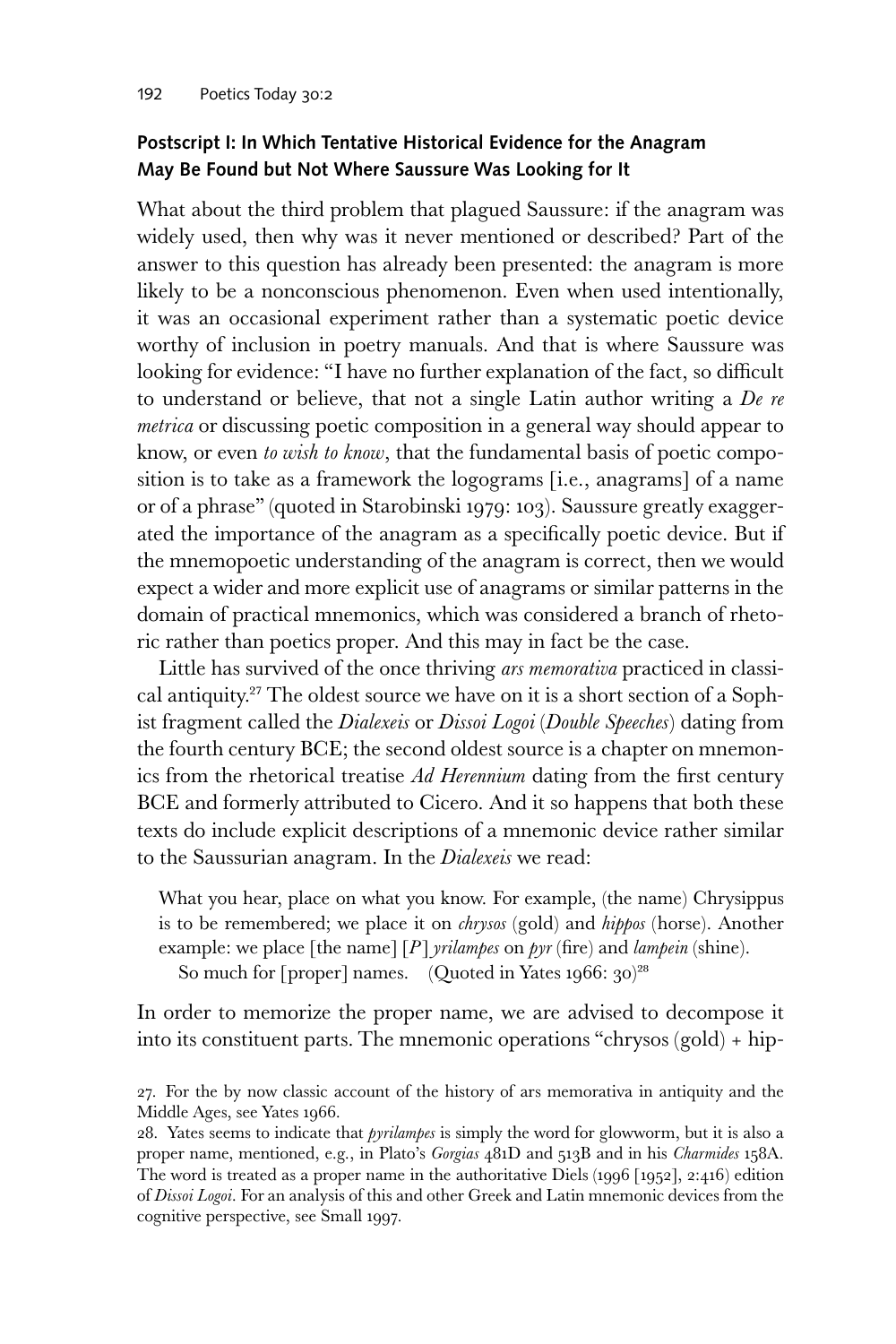$pos(horse) = [proper name] Chrysippus" and "pyr (fire) + lampein (shire)$ = [proper name] Pyrilampes" are similar, for example, to the anagram of the name of the god Agni Agniras that Saussure found in the Vedic hymn to this god: "anga (conjunction) + girah (songs) = Agni Agniras" (see Starobinski 1979: 23).

In the *Ad Herennium*, we find a recommendation on how to memorize a line of poetry:

Iam domum itionem reges Atridae parant

(And now their homecoming the kings, the sons of Atreus, are making ready)

If we wish to remember this verse, in our first background we should put Domitius, raising hands to heaven while he is lashed by Marcii Reges—that will represent "Iam domum itionem reges." (Cicero 1954: 34)

Here the first part of the poetic line ("domum itionem reges") is mnemonically hooked on proper names (Domitius and the Reges, the names of two prominent Roman families) that contain the same syllables in the correct order. The action described is intended to evoke a striking and memorable image (a nobleman being lashed by other noblemen) that will cement in the mind the names of the participants and, through the names (Domitius, Reges), the similar-sounding line (domum itionem reges). This mnemonic operation is similar to the Saussurian anagram of Apollo hidden in the line "Don*o*m *a*m*plo*m vict*o*r *a*d me*a* tem*pla po*rtat*o*" in the ancient Roman oracle. Using the terminology of ars memorativa, one could say that the line is mentally "placed" on the name Apollo in the same way that the poetic line in *Ad Herennium* is "placed" on the names of Domitius and the Reges.

The third oldest surviving manual on the art of memory, included in Quintilian's *Institutio Oratoria* (*The Orator's Education*; 2002, 5:74), also contains a description of an anagram-like mnemonics based on proper names, and so do many medieval treatises on mnemotechnics.29 Moreover, the anagram-like patterns (the method known as keyword mnemonics) is still

29. See Carruthers and Ziolkowski (2002: 9–11) on "rebus-like associations to remember names" which survived throughout the history of medieval rhetoric as part of *memoria verborum*, "memory for words." Thus the fifteenth-century Catalan scholar Francesc Eiximenis (2002: 203), in his treatise "On Two Kinds of Order That Aid Understanding and Memory," advises:

If I wish to memorize the names of some men, I will put them together in some syllables from which I will make a new word. Say that I wish to remember a man called "Aurelius," another called "Ximus," another called "Linus," another called "Arnaldus," and another named "Torquatus." From the first syllable of these names I will create the word "Auxiliator," so that the first syllable, which is "Au," represents to me "Aurelius," and the second, which is "Xi," "Ximus," and the third, which is "Li," represents to me "Linus," and the fourth, which is "A," represents "Arnaldus," and fifth, which is "Tor," stands for "Torquatus."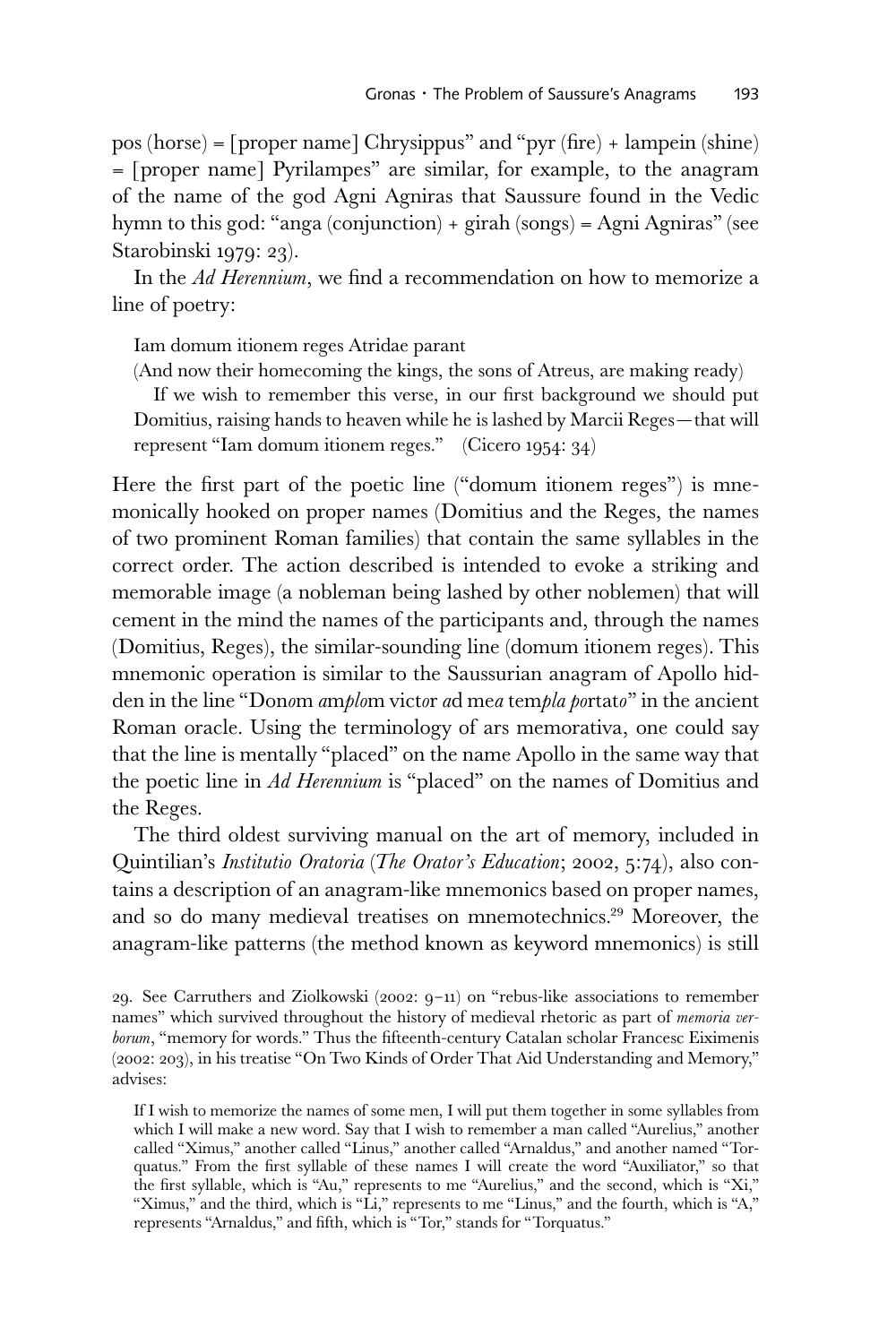used by modern practitioners of the art of memory. For example, the mnemonist S. (Solomon Shershevsky), the hero of Aleksandr R. Luria's seminal study *The Mind of a Mnemonist*, describes using anagram-like bundles of phonological and semantic clues for memorizing lists of names and lengthy texts.<sup>30</sup> Thus both ancient sources and contemporary data give credence to the view that the anagram, or anagram-like patterns, may be used mnemonically.

It is worth mentioning that ancient name-based mnemonics as well as the two main subjects of this article—the anagram and the tip-of-thetongue state—all deal predominantly with proper names. Most of the anagrams that Saussure described were proper names. Statistical research on the tip-of-the-tongue phenomenon has shown that the majority of such states (65–85 percent) has to do with proper names (see Schwartz 2002: 30). Finally, as we have seen, the oldest examples of anagrammatic mnemonics in *Dialexeis* and in *Ad Herennium* are also based, in large part, on proper names.

All this is understandable in that proper names have a special cognitive status: they are arbitrary and unique, they refer to just one object rather than to a type or category of object, and hence their semantic networks are underdeveloped (Cohen 1990; Burke et al. 2004: 164). This is why proper names are notoriously difficult to recall.<sup>31</sup> On the other hand, the fact that a name refers to just one distinct individual allows familiar or important names<sup>32</sup> (one's own name, the name of the beloved, or the name of a god)

(*Nel*)—I was paying my membership dues when there, in the corridor, I caught sight of the ballerina *Nel'*skaya.

(*mezzo*)—I myself am a violinist; what I do is to set up an image of a man, together with [Russian: *vmeste*] Nel'skaya, who is playing the violin.

(*del*)—There is a pack of *Del*i Cigarettes near them.

(*cammin*)—I set up an image of a fireplace [Russian: *kamin*] close by.

(*di*)—Then I see a hand pointing towards the door [Russian: *dver'*].

(*nostra*)—I see a nose [Russian: *nos*]; a man has tripped, and in falling, gotten his nose pinched in the door way (*tra*).

(*vita*)—He lifts his leg over the threshold, for a child is lying there, that is, a sign of life *vita*lism. (Luria 1968 [1965]: 45–46)

31. See Valentine et al. 1996: 85–116 for an overview of theories dealing with the retrieval of proper names.

32. Psychologists have found that letters occurring in one's own name are perceived by informants as more attractive. This phenomenon is known as the "name letter effect." See Nuttin 1985 for the first experimental demonstration and Valentine et al. 1996: 8–15 for an analysis of suggested explanations. One might expect a similar effect with other important

<sup>30.</sup> Asked by the experimenter to memorize parts of *The Divine Comedy* in the original, Shershevsky (who did not know Italian) came up with an anagram-like technique. Here is Shershevsky's account of the sequence of words and images he used to memorize the first line: "Nel mezzo del cammin di nostra vita" (In the middle of our life's journey):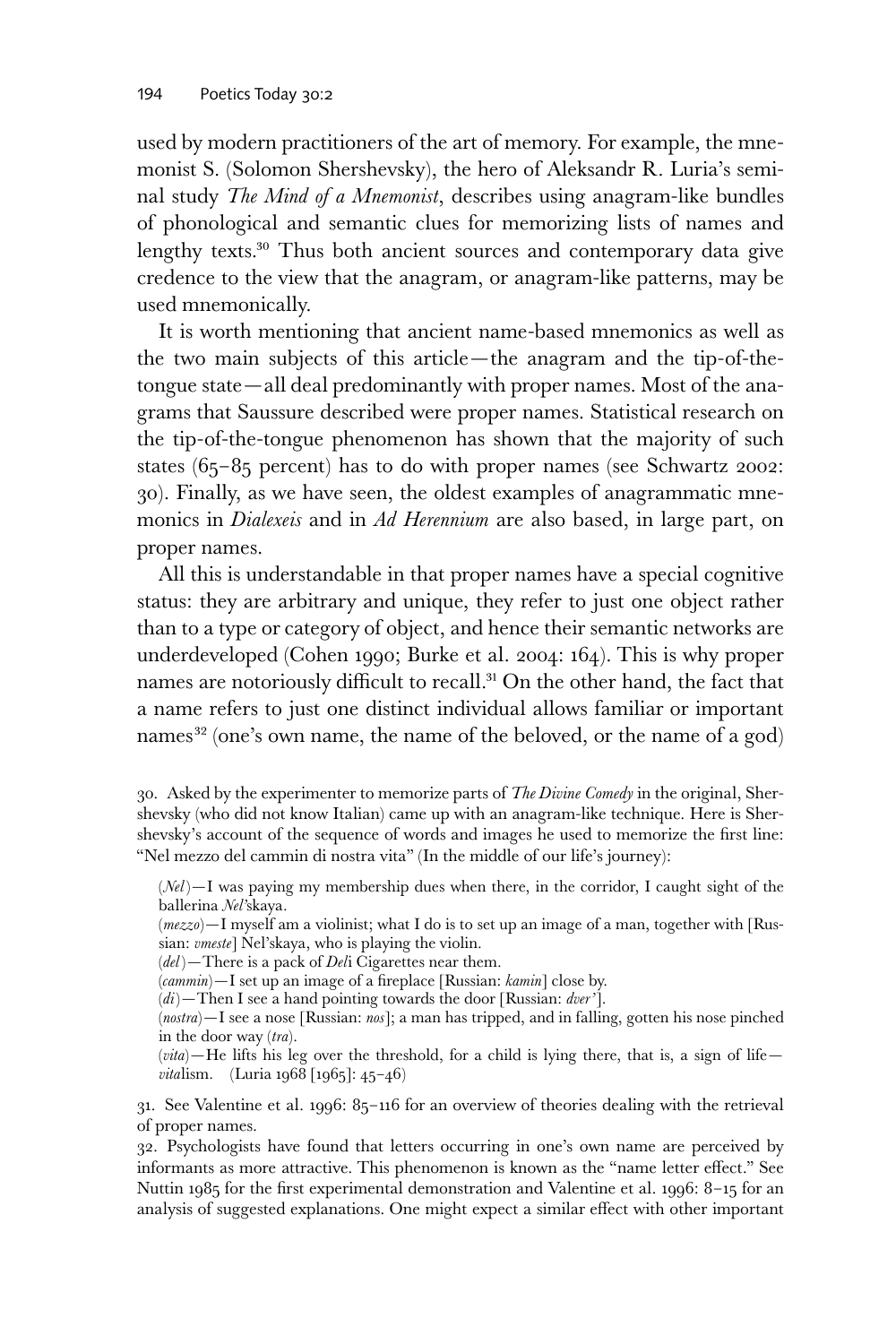to develop intense and emotionally laden networks of semantic connections. This turns these names into powerful primes, and as a result, they become very difficult to forget and hence perfect mnemonic "places" for supporting memorization. Thus personal names are both easy to forget but also handy as mnemonic aids; and this is why, in the oldest mnemonic manuals, we find both strategies to remember names by decomposing them into phonetic and semantic elements (Chrysippus = *chrysos* "gold" and *hippos* "horse") and strategies to remember texts by decomposing them into familiar names (domum itionem reges = Domitius + Reges). These mnemonic traditions themselves could be one of the sources of the anagrammatism in Greek and Latin poetry. Ars memorativa was part of practical rhetoric and thus played an important role in the educational curriculum. A schoolboy assigned to play with mnemonic decompositions—such as the one about poor Domitius lashed by the obnoxious Reges—in order to learn poetry by heart might well develop a liking for such games and use it in his own poetry later on.

#### **Postscript II: In Which Mandel'shtam and Saussure (Maybe) Meet**

As mentioned earlier, Saussure found anagrams even in modern poetry and finally, in 1909, decided to ask Pascoli whether he used anagrams consciously (Nava 1968). Pascoli never replied to Saussure's detailed second letter, and the scholar finally abandoned his research.

However, there was another contemporary who, roughly ten years later, would write something like the anagrammatic poet's confession that Saussure was expecting—in vain—from Pascoli. This other poet was Mandel'shtam.

Mandel'shtam had traveled to Switzerland twice (1909, 1910), and during his first and longer stay ( July to September 1909) he may well have met with Saussure. The young Mandel'shtam's philological specialty was Romance languages and literatures. In 1908, before his Swiss trip, he took classes in Old French literature at the Sorbonne and later, in 1909, enrolled in courses on Romance philology at Heidelberg (Dutli 2005: 48–51; Nerler 1994). These were precisely the subjects that Saussure was teaching in Geneva: hence it seems plausible that Mandel'shtam could have dropped in at one of Saussure's lectures.33

proper names (such as the name of the beloved), although, to my knowledge, such experiments have not yet been conducted.

<sup>33.</sup> In addition, Mandel'shtam and Saussure even happened to have a mutual acquaintance, the leading Russian symbolist poet and philosopher Viacheslav Ivanov (1866–1949). Ivanov was the young Mandel'shtam's mentor, the reader of his first poetic attempts, and the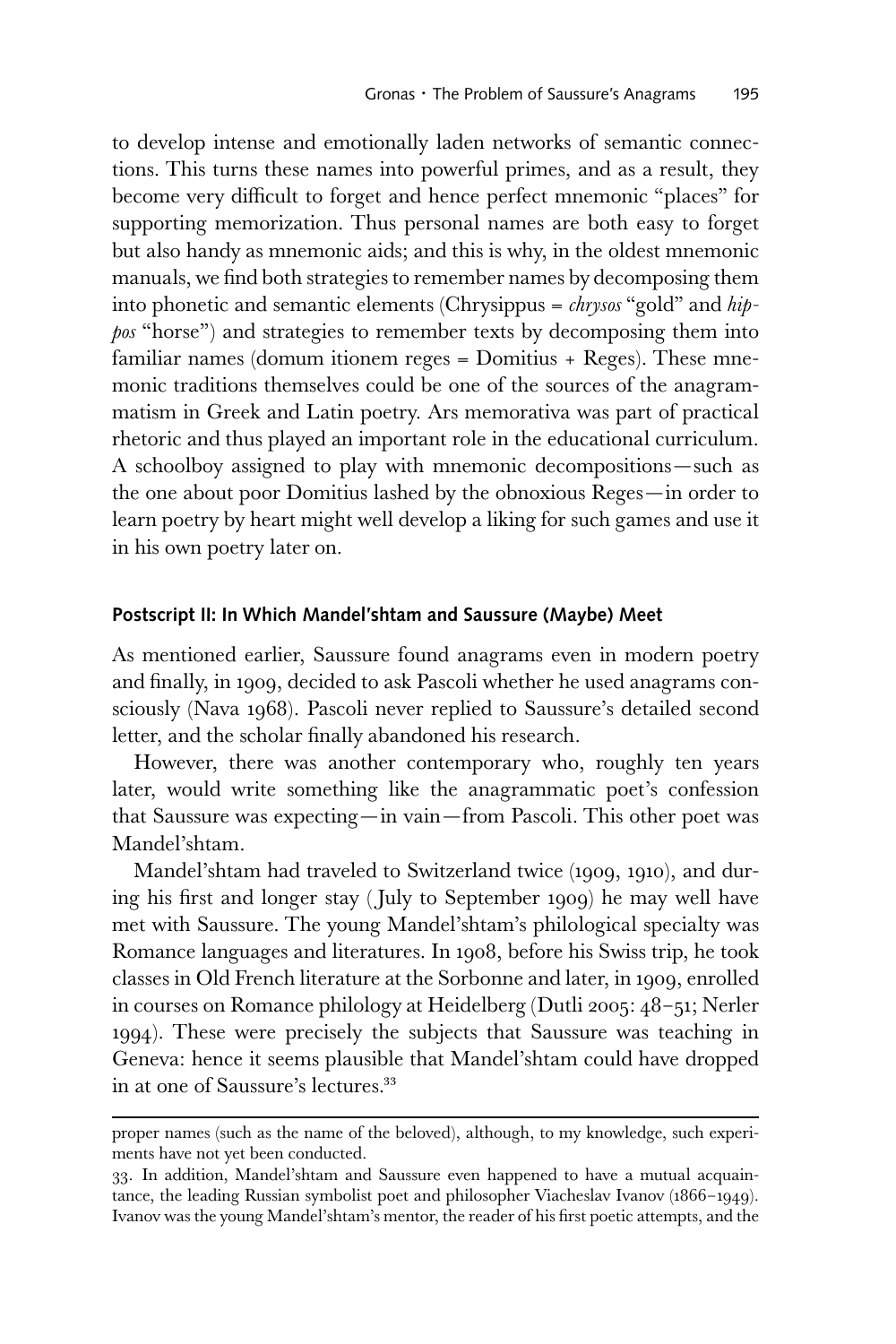If Saussure, who died in 1913, could have read just five lines from Mandel'shtam's 1923 poem "Nashedshii podkovu" ("The Horseshoe Finder"), he would have found them most intriguing. The very first line of this passage seems like a perfect explication of an anagram: "Trizhdy blazhen, kto vvedet v pesn' imia" (Thrice blessed he who sets name into song). This is a direct description of the anagrammatic principle: a proper name is set into (literally "inserted into" or "led into") a poem. But Mandel'shtam (1990, 1:146) goes on to explain why one might use an anagram, and his reasons seem to be mnemonic:

> Украшенная названием песнь Дольше живет среди других— Она отмечена среди подруг повязкой на лбу, Исцеляющей от беспамятства (The song adorned by a name Lives longer amid the others— She is marked out amid her companions by the band on her brow Which saves her from oblivion.) (Modified translation by Jane Miller.)

Thus if this reading of the passage is correct, the name is inserted into the fabric of a poem in the form of dispersed phonetic and semantic clues to it, and this anagrammatic pattern becomes the headband, "the band on her brow," a mnemonic sign that provides for the poem's cultural survival ("saves her [i.e., the song, the poem] from oblivion"). $34$ 

most frequent addressee of his surviving letters from 1908 and 1909. While living in Geneva in the early 1900s, Ivanov had studied Sanskrit under Saussure, and he maintained the contact afterward (quoted in Meylakh 1976: 108). On the eve of his Swiss trip, Mandel'shtam (1997, 4:13) sent Ivanov a letter asking whether the latter was planning to be in Switzerland so that the two poets could meet there. Ivanov's answer does not survive, but it is plausible that in reply he could have told Mandel'shtam that, although he himself would not be there, Mandel'shtam—since he was interested in Romance philology—should find an interesting interlocutor in Saussure. According to Mikhail Meylakh's ingenious hypothesis, conversations with Saussure could have influenced Ivanov's own theory of the "internal phonic image," a concept that is in many respects reminiscent of the Saussurean anagram (ibid.: 13–14). If Meylakh's guess is correct, Mandel'shtam could have learned about anagrams from Ivanov himself.

<sup>34.</sup> This is of course a risky and admittedly somewhat playful reading of the passage. The obscurity of late Mandel'shtam is usually the result of a condensed and elliptical poetic diction—what has been termed a "poetics of omitted links" (Gasparov 2001: 193–260; see also Levin 1969; Ronen 1973; Semenko 1997: 143), which puts the reader (and the scholar) into the position of a decoder or puzzle solver. The "omitted links" could be either internal, i.e., logical and associative connections within the text itself, or external, such as implicit allusions and hidden quotations. "The Horseshoe Finder" (which is subtitled "A Pindaric Fragment") abounds in hidden allusions to Pindar's odes that may clarify the poem's imagery.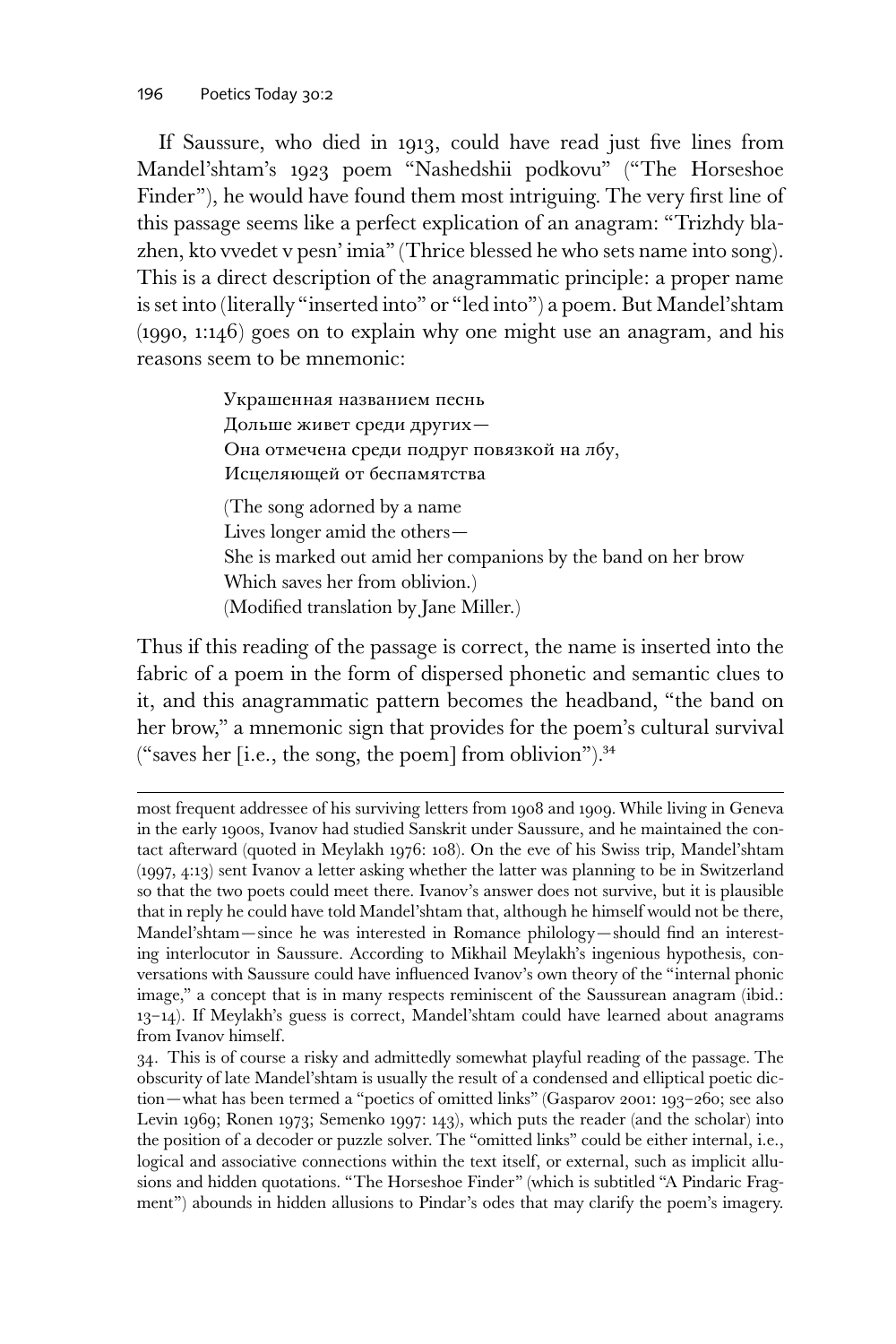Did Mandel'shtam—one of the most prolific anagram writers of the twentieth century, a poet who used anagrams surprisingly consciously (see the Stalin line in his ode)—in fact attend one of Saussure's lectures when the scholar happened to be discussing anagrams? Could Mandel'shtam have then developed his own theory of the anagram, one similar to that presented here? Have I read too much into Mandel'shtam's lines, just as Saussure read anagrams into the poems of the unsuspecting Pascoli? We will never know.

## **References**

Auden, W. H., and John Garrett, eds. 1935 *The Poet's Tongue: An Anthology* (London: G. Bell).

Bachellier, Jean-Louis

1973 "Rimebaldiane miousic: Les maîtres-mots-chanteurs de Rimbaud," *SubStance* 3 (7): 127–37.

Bar-Hillel, Maya, Dror Bar-Natan, and Brendan McKay

1998 "The Torah Codes: Puzzle and Solution," *Chance* 11 (2): 13–19.

Thus as has been noted by Mandel'shtam scholars (Broyde 1975: 185; Dobritsyn 1994: 117), the image of the band (or fillet—"poviazka na lbu") that "marks" the song (or poem) and "saves it from oblivion" is a reference to Pindar's frequent description of Mnemosyne and the Muses wearing a fillet (or frontlet, or diadem): χρυσάμπυξ (literally, golden-banded). In light of this allusion, Steven Joseph Broyde (1975: 184) interprets "the name that marks the song" as the poem's title: "The title clearly stands in relation to a poem (on a printed page) as the fillet does to the one who wears it—on the top." According to Broyde, having a title makes a poem more distinct and thus ensures its survival in its readers' memory. In my opinion, this interpretation is problematic: even if one agrees with the idea that a poem with a title is, in some sense, more memorable, the literal meaning of the first line of the passage ("Thrice blessed he who sets [inserts] name into song") seems to contradict such a reading. "Setting or inserting into" implies placing the name inside the text rather than "putting it on top" as a title. In addition, the Russian word *imia* (name), used in the first line, never means "title" and always refers to a personal name.

A more convincing interpretation has been suggested by Clare Cavanagh (1995) in a close reading of the poem included in her book *Osip Mandelstam and the Modernist Creation of Tradition*. Cavanagh (ibid.: 176) notes that Pindar "uses the image of fillet or headband to symbolize the poem's dedication to the lofty patron whose name would 'shine from afar' at the head of the ode that would concentrate his deeds for the posterity." Indeed, Pindar's victory odes are dedicated to the winners of athletic contests, and the names of their patrons both serve as de facto titles and are often repeated in the texts themselves. Therefore, according to Cavanagh, "the name that marks the song" is that of a patron, a reflection of Mandel'shtam's nostalgia for the idealized golden age of harmony between power and poetry, when each helped the other in the struggle against oblivion. My anagrammatic reading of this passage does not contradict but rather complements Cavanagh's interpretation: the name of the poem's addressee (a patron, the subject of a hymn or epitaph) is a frequent subject of Saussurian anagrams. And as has been discussed above, in Mandel'shtam's only attempt at a dithyrambic ode dedicated to a would-be patron, his "Ode to Stalin," the name of the addressee is indeed literally inserted into the poem by virtue of being a surreptitious rhyme to two lines (Stalin / stali / zastali).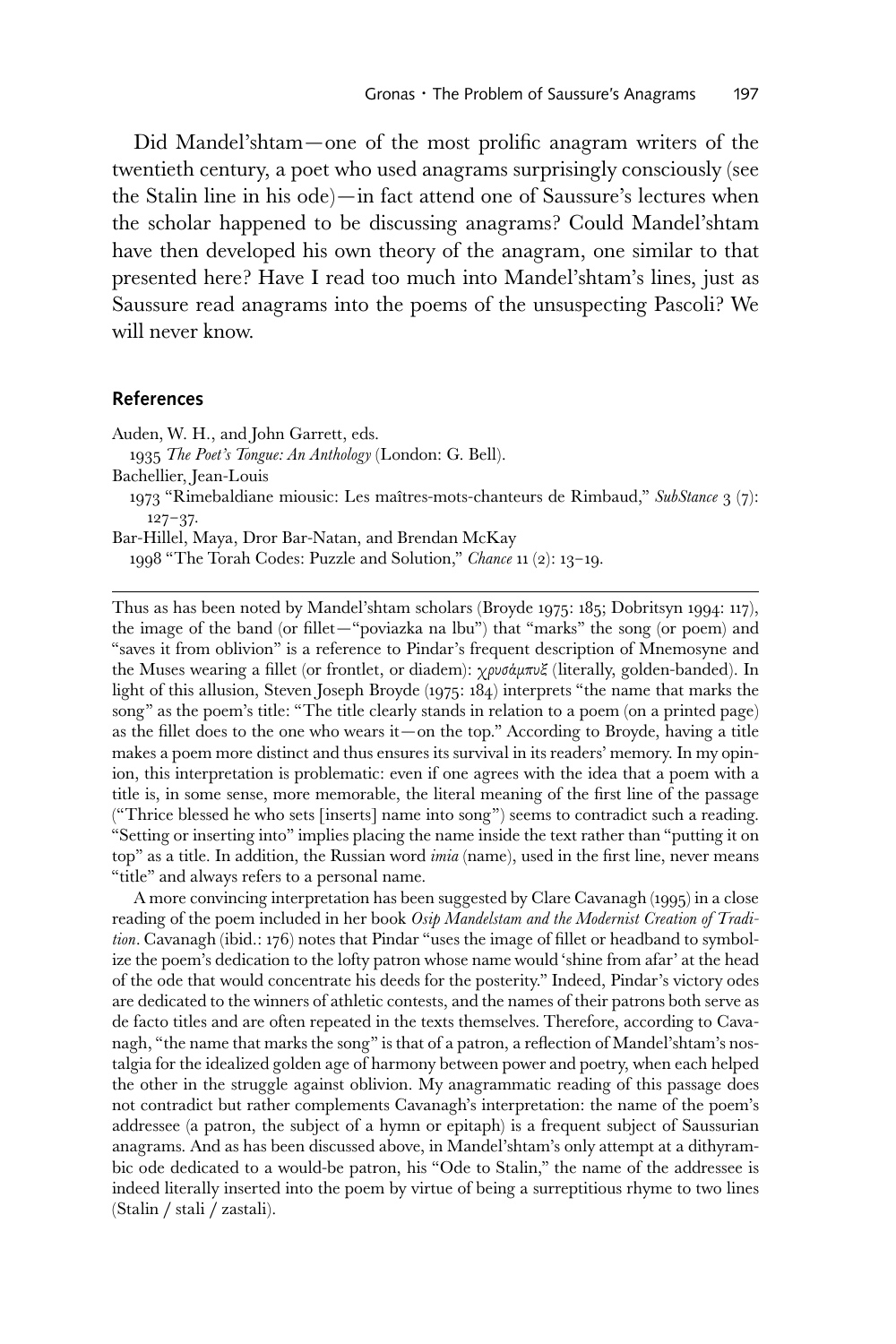Baudrillard, Jean 1993 *Symbolic Exchange and Death*, translated by Iain Hamilton Grant (London and Thousand Oaks, CA: Sage). Beekes, Robert 1998 "Hades and Elysion," in *Mír Curad: Studies in Honor of Calvert Watkins*, edited by Jay Jasanoff, H. Craig Melchert, and Lisi Olivier, 17–28 (Innsbruck, Austria: Institut für Sprachwissenschaft der Universität Innsbruck). Benchich, Zhiva 1997 "Kategoriia pamiati v tvorchestve Osipa Mandel'shtama," *Russian Literature* 42: 115–36. Bevis, Matthew 2007 "Joyce's Love Letters," *James Joyce Quarterly* 44 (2): 354–57. Blum, Herwig 1969 *Die antike Mnemotechnik*, Spudasmata 15 (Hildesheim, NY: Olms). Bratus, Sergey 2008 Conversation with author, March 8. Brinkley, Tony, and Raina Kostova 2003 "The Road to Stalin: Mandelstam's 'Ode to Stalin' and 'The Lines on the Unknown Soldier,'" *Shofar: An Interdisciplinary Journal of Jewish Studies* 21: 2–62. Brodsky, Joseph 1990 "Let Them Read Proust (Interview with Joseph Brodsky)," *Economist* (U.S.), October 13, 97–98. Brown, A. S. 1991 "A Review of the Tip-of-the-Tongue Experience," *Psychological Bulletin* 109 (2): 204–23. Broyde, Steven Joseph 1975 *Osip Mandel'štam and His Age* (Cambridge, MA: Harvard University Press). Burke, Deborah M., Jill Kester Locantore, Ayda A. Austin, and Bryan Chae 2004 "Cherry Pit Primes Brad Pitt: Homophone Priming Effects on Young and Older Adults' Production of Proper Names," *Psychological Science* 15 (3): 164–70. Callus, Ivan 2002a "Jalonnante and Parathlipse: Encountering New Terminology in Ferdinand de Saussure's Researches into Anagrams," *Cahiers Ferdinand de Saussure: Revue Suisse de Linguistique Générale* 55: 169–202. 2002b "A Chronological and Annotated Bibliography of Works Referring to Ferdinand de Saussure's Anagram Notebooks," *Cahiers Ferdinand de Saussure: Revue Suisse de Linguistique Générale* 55: 269–95. Camilleri, Rosemary 1983 "Plumtree's Meatpot: A Cryptogram in *Ulysses*," *James Joyce Quarterly* 20 (4): 461–62. Carruthers, Mary J., and Jan M. Ziolkowski, eds. 2002 *The Medieval Craft of Memory: An Anthology of Texts and Pictures* (Philadelphia: University of Pennsylvania Press). Cavanagh, Clare 1995 *Osip Mandelstam and the Modernist Creation of Tradition* (Princeton, NJ: Princeton University Press). Chekhov, Anton Pavlovich 1915 [1885] "A Horsey Name," in *Russian Silhouettes: More Stories of Russian Life*, translated by Marian Fell, 272–78 (New York: Scribner). Christy, T. Craig 1999 "Between Intellect and Intuition: Saussure's 'Anagrams' and the Calculus of the Auri-(Ora)cular," in *Interdigitations: Essays for Irmengard Rauch*, edited by Gerald F. Carr,

Wayne Harbert, and Lihua Zhang, 557–68 (New York: Peter Lang).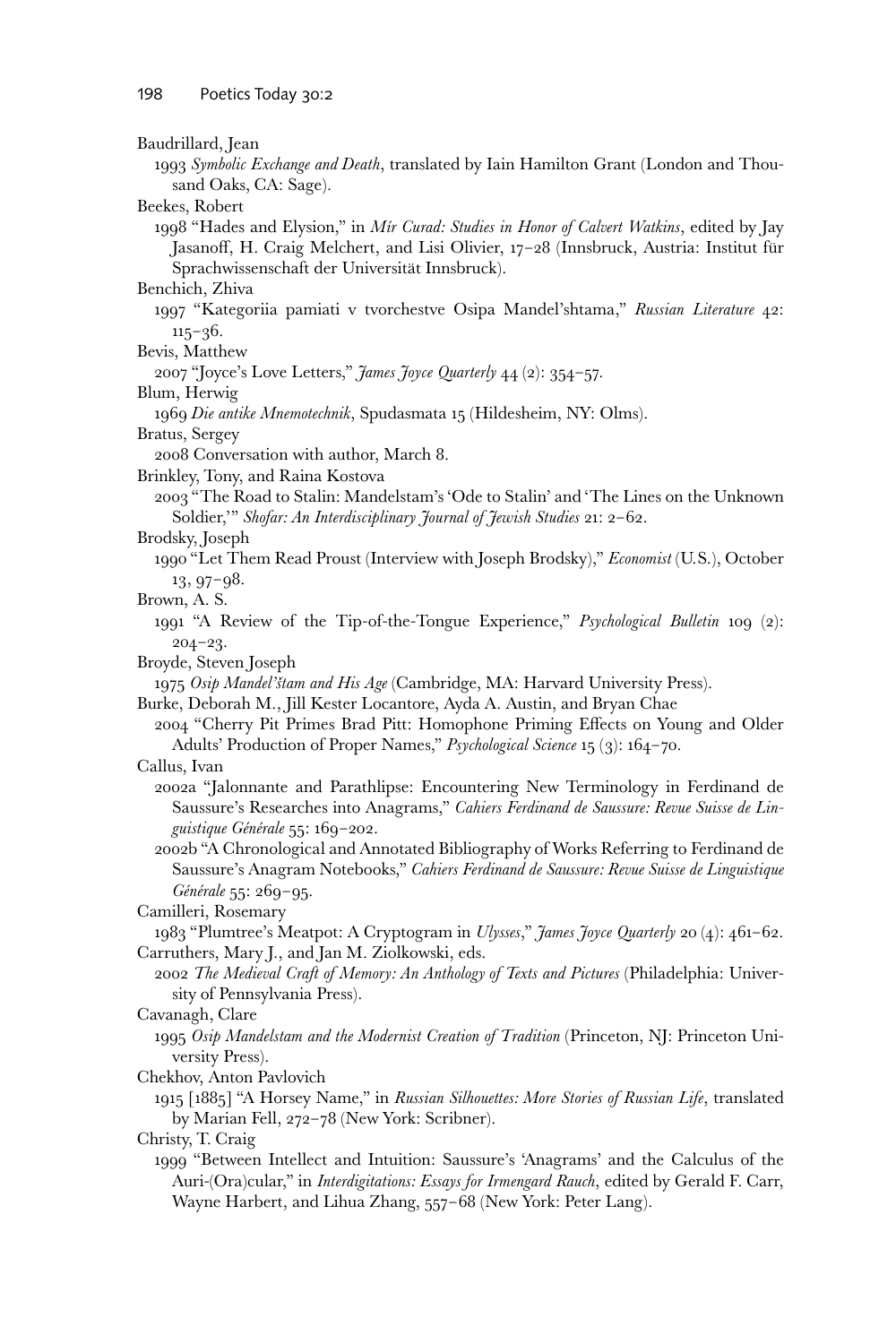| Cicero, Marcus Tullius                                                                                                                                                                                                                                                              |
|-------------------------------------------------------------------------------------------------------------------------------------------------------------------------------------------------------------------------------------------------------------------------------------|
| 1954 Ad C. Herennium de ratione dicendi (Rhetorica Ad Herennium), edited and translated by<br>Harry Caplan (Cambridge, MA: Harvard University Press).                                                                                                                               |
| Cipra, Barry                                                                                                                                                                                                                                                                        |
| 2003 "Algorithmics = Has Trim Logic," Science 299: 650-51.                                                                                                                                                                                                                          |
| Cohen, Gillian                                                                                                                                                                                                                                                                      |
| 1990 "Why Is It Difficult to Put Names to Faces," British Journal of Psychology 81: 287-97.                                                                                                                                                                                         |
| Cohen, Gillian, and Dorothy Faulkner                                                                                                                                                                                                                                                |
| 1986 "Memory for Proper Names: Age Differences in Retrieval," British Journal of Develop-<br>mental Psychology $4: 187-97$ .                                                                                                                                                        |
| Cole, Thomas                                                                                                                                                                                                                                                                        |
| 1969 "The Saturnian Verse," Yale Classical Studies 21: 3-73.                                                                                                                                                                                                                        |
| Deguy, Michel                                                                                                                                                                                                                                                                       |
| 1969 "La folie de Saussure," Critique 260: 20-26.                                                                                                                                                                                                                                   |
| De Looze, Laurence                                                                                                                                                                                                                                                                  |
| 1988 "'Mon nom trouveras': A New Look at the Anagrams of Guillaume de Machaut;                                                                                                                                                                                                      |
| The Enigmas, Responses, and Solutions," Romanic Review 79: 537-57.                                                                                                                                                                                                                  |
| Diels, Hermann                                                                                                                                                                                                                                                                      |
| 1996 [1952] <i>Die Fragmente der Vorsokratikier</i> , Griechisch und Deutsch von Hermann Diels,<br>herausgegeben von Walther Kranz, 3 vols. (Zurich: Weidmann).                                                                                                                     |
| Dobritsyn, A. A.                                                                                                                                                                                                                                                                    |
| 1994 "'Nashedshii podkovu': Antichnost' v poezii Mandel'shtama," Philologica 1 (1-2):                                                                                                                                                                                               |
| $115 - 31.$                                                                                                                                                                                                                                                                         |
| Drosnin, Michael                                                                                                                                                                                                                                                                    |
| 1997 The Bible Code (New York: Simon and Schuster).                                                                                                                                                                                                                                 |
| Dutli, Ralph                                                                                                                                                                                                                                                                        |
| 2005 Vek moi, zver' moi: Osip Mandel'shtam; Biografiia, translated by Konstantin Azadovskii                                                                                                                                                                                         |
| (Saint Petersburg: Akademicheskii Proekt).                                                                                                                                                                                                                                          |
| Eiximenis, Francesc                                                                                                                                                                                                                                                                 |
| 2002 "On Two Kinds of Order That Aid Understanding and Memory," translated by<br>Kimberly Rivers, in Carruthers and Ziolkowski 2002: 192-204.                                                                                                                                       |
| Elizarenkova, Tatyana J.                                                                                                                                                                                                                                                            |
| 1995 Language and Style of the Vedic Rsis (Albany: State University of New York Press).                                                                                                                                                                                             |
| Florensky, Pavel                                                                                                                                                                                                                                                                    |
| 1997 [1914] The Pillar and Ground of the Truth, translated by Boris Jakim (Princeton, NJ:<br>Princeton University Press).                                                                                                                                                           |
| Foley, John Miles                                                                                                                                                                                                                                                                   |
| 1988 The Theory of Oral Composition: History and Methodology (Bloomington: University of                                                                                                                                                                                            |
| Indiana Press).                                                                                                                                                                                                                                                                     |
| Freidin, Gregory                                                                                                                                                                                                                                                                    |
| 1982 "Mandel'shtam's 'Ode to Stalin': History and Myth," Russian Review 41 (4): 400-26.                                                                                                                                                                                             |
| 1987 A Coat of Many Colors: Osip Mandelstam and His Mythologies of Self-Presentation (Berkeley:                                                                                                                                                                                     |
| University of California Press).                                                                                                                                                                                                                                                    |
| Gagliardo, Francesca                                                                                                                                                                                                                                                                |
| 1996 "Indagine computerizzata di anagrammi nel primo sonetto di W. Shakespeare,"<br>Confronto Letterario: Quaderni del Dipartimento di Lingue e Letterature Straniere Moderne<br>dell'Università di Pavia e del Dipartimento di Linguistica e Letterature Comparate dell'Università |
| di Bergamo 13 (25): 179-89.                                                                                                                                                                                                                                                         |
| Gandon, Francis                                                                                                                                                                                                                                                                     |
| 2002 De dangereux édifices: Saussure lecteur de Lucrèce; Les cahiers d'anagrammes consacrés au "De<br><i>rerum natura</i> " (Louvain, Belgium: Peeters).                                                                                                                            |
| Gasparov, Mikhail                                                                                                                                                                                                                                                                   |
| 2001 O russkoi poezii (Saint Petersburg: Azbuka).                                                                                                                                                                                                                                   |
|                                                                                                                                                                                                                                                                                     |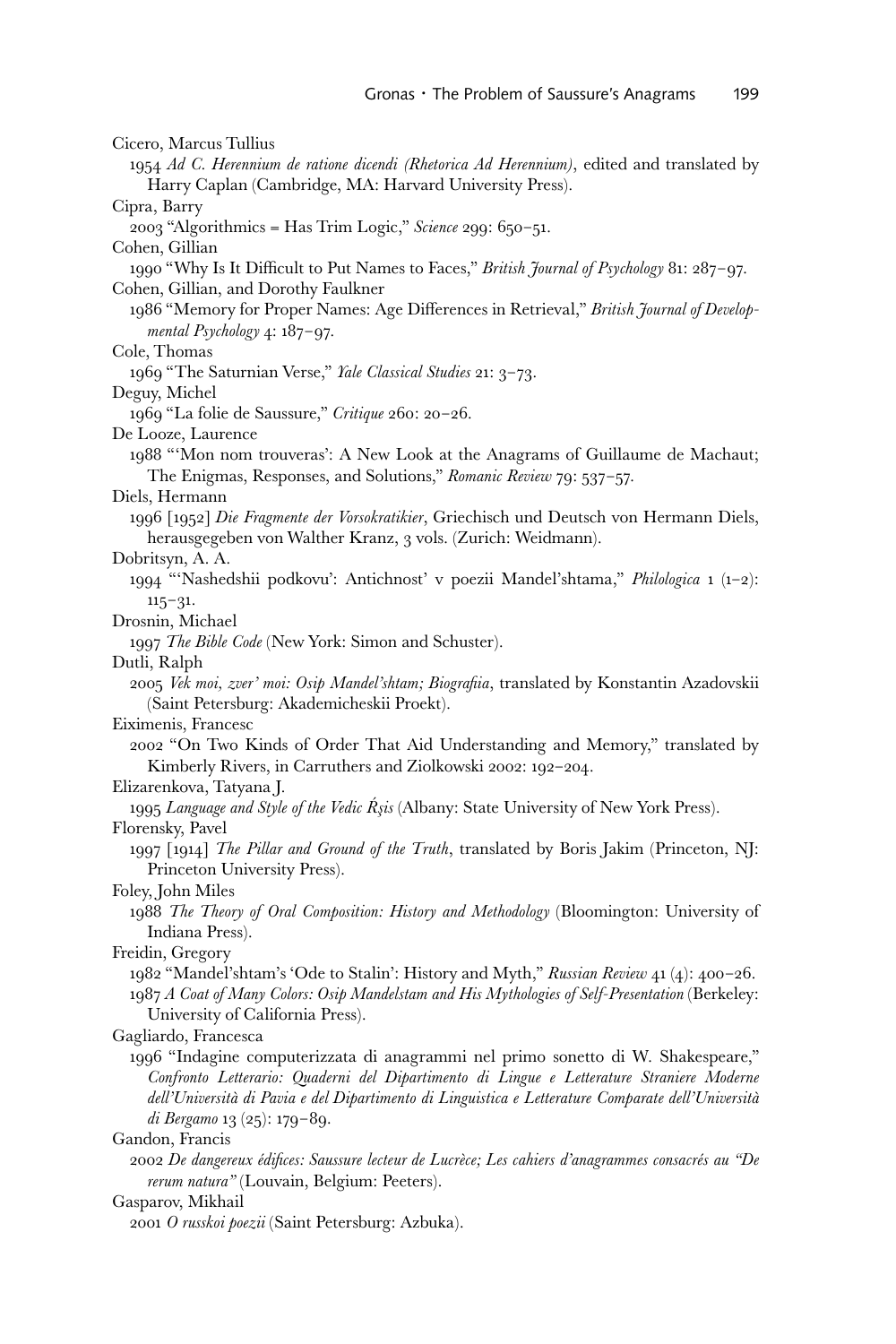| Ginzburg, Lidiia                                                                                                                                                                                                                                            |
|-------------------------------------------------------------------------------------------------------------------------------------------------------------------------------------------------------------------------------------------------------------|
| 1974 O lirike (Leningrad: Sov. Pisatel').                                                                                                                                                                                                                   |
| Goethe, Johann                                                                                                                                                                                                                                              |
| 1964 Selected Verse, introduced and edited by David Luke (Harmondsworth, UK:                                                                                                                                                                                |
| Penguin).                                                                                                                                                                                                                                                   |
| Gorni, Guglielmo                                                                                                                                                                                                                                            |
| 1990 Lettera nome numero. L'ordine delle cose in Dante (Bologna, Italy: Il Mulino).                                                                                                                                                                         |
| Guy, Laurence                                                                                                                                                                                                                                               |
| 1996 "Les anagrammes cosmopolites de l'auteur dans son oeuvre, ou l'identité renversée                                                                                                                                                                      |
| de Vladimir Nabokov," Cahiers du Monde Russe 37 (3): 337-48.                                                                                                                                                                                                |
| Hajdú, Helga                                                                                                                                                                                                                                                |
| 1967 Das Mnemotechnische Schrifttum des Mittelalters (Amsterdam: Bonset).                                                                                                                                                                                   |
| Hardy, Ineke, and Elizabeth Brodovitch                                                                                                                                                                                                                      |
| 2003 "Tracking the Anagram: Preparing a Phonetic Blueprint of Troubadour Poetry," in<br><i>The Court Reconvenes: Courtly Literature across the Disciplines, edited by Barbara K. Altmann</i><br>and Carleton W. Carroll, 199-213 (Cambridge: D. S. Brewer). |
| Havelock, Eric Alfred                                                                                                                                                                                                                                       |
| 1963 Preface to Plato (Cambridge, MA: Belknap Press, Harvard University Press).                                                                                                                                                                             |
| 1971 Prologue to Greek Literacy: Lectures in Memory of Louise Taft Semple (Cincinnati, OH: Uni-                                                                                                                                                             |
| versity of Cincinnati).                                                                                                                                                                                                                                     |
| 1976 Origins of Western Literacy (Toronto: Ontario Institute for Studies in Education).                                                                                                                                                                     |
| 1982 The Literate Revolution in Greece and Its Cultural Consequences, Princeton Series of Col-                                                                                                                                                              |
| lected Essays (Princeton, NJ: Princeton University Press).                                                                                                                                                                                                  |
| 1986 The Muse Learns to Write: Reflections on Orality and Literacy from Antiquity to the Present                                                                                                                                                            |
| (New Haven, CT: Yale University Press).                                                                                                                                                                                                                     |
| Heaney, Seamus                                                                                                                                                                                                                                              |
| 2004 "The Rite Words in the Rote Order: Poetry in a Life." Public lecture delivered at<br>Harvard University, Cambridge, MA, October 22.                                                                                                                    |
| Herrero Blanco, Angel                                                                                                                                                                                                                                       |
| 1996 "La 'sibilación escrita': Anagramatismo en la poesía de Antonio Machado," <i>Bulletin</i>                                                                                                                                                              |
| <i>Hispanique</i> $98$ (1): $205 - 19$ .                                                                                                                                                                                                                    |
| Hesse, Petra                                                                                                                                                                                                                                                |
| 1989 Mythologie in moderner lyrik: Osip E. Mandel'štam vor dem Hintergrund des "Silbernen Zeit-<br>alters," European University Studies Series 16, Slavonic Languages and Literatures, vol.                                                                 |
| 38 (Bern and New York: Peter Lang).                                                                                                                                                                                                                         |
| Higgins, Lynn                                                                                                                                                                                                                                               |
| 1982 "Literature 'à la lettre': Ricardou and the Poetics of Anagram," Romanic Review 73 (4):                                                                                                                                                                |
| $473 - 88.$                                                                                                                                                                                                                                                 |
| Ivanov, Viacheslav<br>1972 "Dva primera anagrammaticheskikh postroenii v stikhakh pozdnego Mandel'shtama,"                                                                                                                                                  |
| Russian Literature 3: 81-87.                                                                                                                                                                                                                                |
| 1999 "Old Novgorodian Nevide, Russian Nevidal': Greek Aidelos," UCLA Indo-European                                                                                                                                                                          |
| <i>Studies</i> 1: 283-93.                                                                                                                                                                                                                                   |
| Ivanov, Viacheslav, and V. N. Toporov                                                                                                                                                                                                                       |
| 1975 "Invariant i transformatsii v mifologicheskikh i fol'klornykh tekstakh," in Tipologiche-                                                                                                                                                               |
| skie issledovaniia po fol'kloru: Sbornik statei pamiati Vladimira Iakovlevicha Proppa (1895-1970),                                                                                                                                                          |
| 44-74 (Moscow: Nauka).                                                                                                                                                                                                                                      |
| Jakobson, Roman                                                                                                                                                                                                                                             |
| 1966 "Ushchekotal skacha," in Selected Writings, 4:603-10 (The Hague: Mouton).                                                                                                                                                                              |
| 1967 "Une microscopie du dernier Spleen dans les Fleurs du Mal," Tel Quel 29: 12-24.                                                                                                                                                                        |
| 1976 Hölderlin, Klee, Brecht: Zur Wortkunst dreier Gedichte, selected and introduced by Elmar                                                                                                                                                               |
| Holenstein (Frankfurt am Main: Suhrkamp).                                                                                                                                                                                                                   |

1980 "Subliminal Verbal Patterning in Poetry," *Poetics Today* 2: 127–36.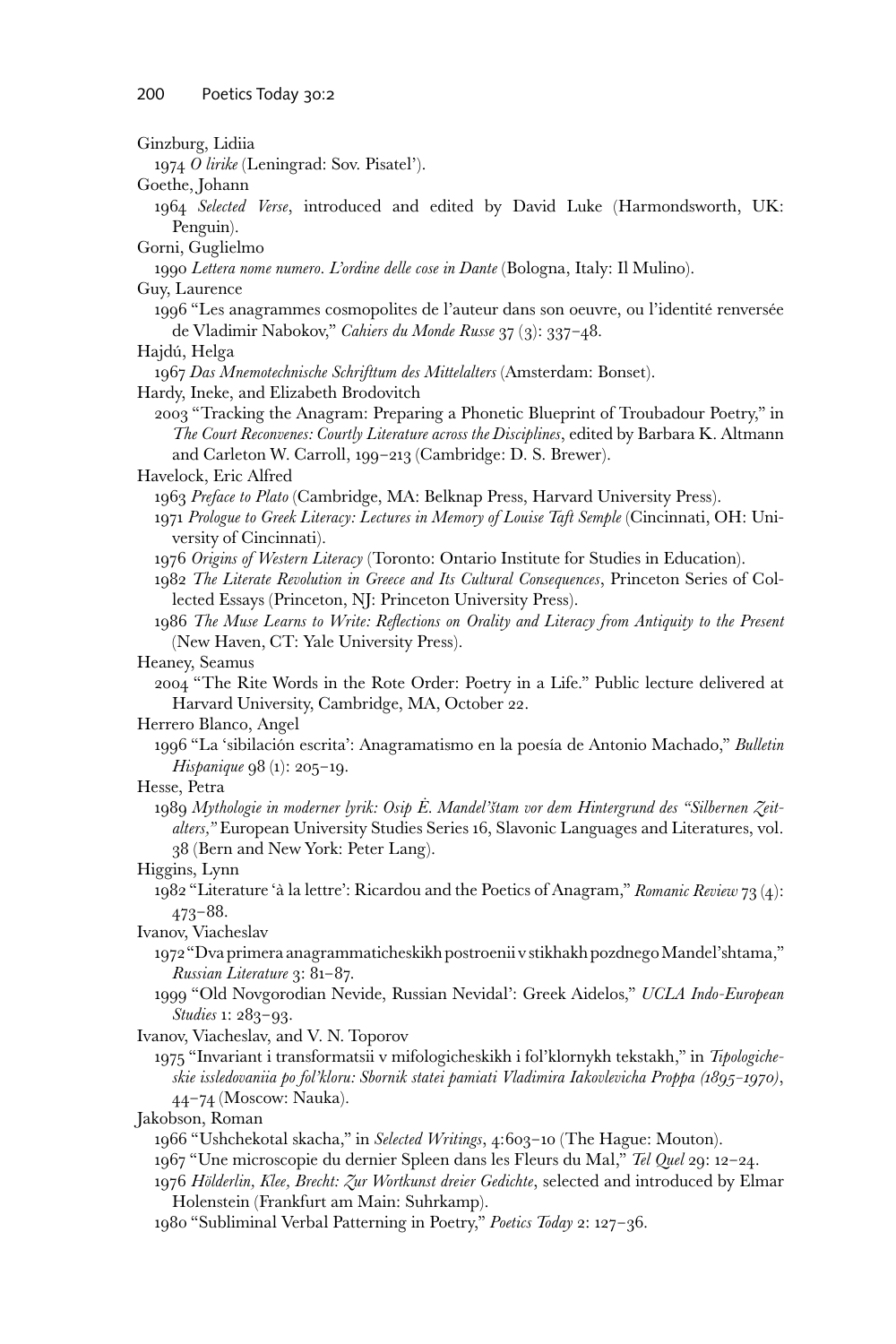Jakobson, Roman, and Lawrence G. Jones 1970 *Shakespeare's Verbal Art in Th'expence of Spirit*, De propietatibus litterarum, Series practica 35 (The Hague: Mouton). James, Lori E., and Deborah M. Burke 2000 "Phonological Priming Effects on Word Retrieval and Tip-of-the-Tongue Experiences in Young and Older Adults," *Journal of Experimental Psychology: Learning, Memory, and Cognition* 26 (6): 1378–91. James, William 1890 *The Principles of Psychology*, 2 vols. (New York: Holt). Johnson, Anthony 1976 *Sign and Structure in the Poetry of T. S. Eliot* (Pisa, Italy: Editrice tecnico scientifica). Jones, Gregory V. 1989 "Back to Woodworth: Role of Interlopers in the Tip-of-the-Tongue Phenomenon," *Memory and Cognition* 17: 69–76. Jones, Gregory V., and Sally Langford 1987 "Phonological Blocking in the Tip-of-the-Tongue State," *Cognition* 26: 115–22. Juncos-Rabadan, Onésimo 2006 "The Phenomenon of the Tip of the Tongue in Aging," *Psicothema* 18 (3): 501–6. Kahn, Andrew 1994 "Andrei Belyi, Dante and 'Golubye glaza i goriashchaia lobnaia kost": Mandel'shtam's Later Poetics and the Image of the *Raznochinets*," *Russian Review* 53: 22–35. Karlgren, Hans 1973 "Ferdinand de Saussure and His Anagrams," *Statistical Methods in Linguistics* 9: 91–100. Katz, Boris 1999 "'My name or any such-like phantom': A Reading of Nabokov's 'Kakoe sdelal ia durnoe delo . . . .'" *Russian Review* 58 (4): 565–73. Kopper, John 2007 Conversation with author, September 20. Kovaleva, Irina 2005 "Psikheia u Persefony: Ob istokakh odnogo antichnogo motiva u Mandel'shtama," *Novoe Literaturnoe Obozreni*e 73: 203–16. Kristeva, Julia 1969 "Pour une sémiologie des paragrammes," in *Semeiotike: Recherches pour une sémanalyse*, 113–46 (Paris: Seuil). Lamont, Rosette C. 1974 "Joseph Brodsky: A Poet's Classroom," *Massachusetts Review* 15 (4): 553–78. Lekmanov, Oleg A., ed. 1995 *Mandel'shtam i Antichnost'* (Moscow: Mandel'shtamovskoe obshchestvo). 1998 *Kniga ob Akmeizme* (Moscow: Izd. Moskovskogo kul'turologicheskogo litseia). 2003 *Zhizn' Osipa Mandel'shtama* (Saint Petersburg: Izd. zhurnala Zvezda). Levin, Iurii 1969 "O nekotorykh chertakh plana soderzhaniia v poeticheskikh tekstakh. Materialy k izucheniiu poetiki O. Mandel'shtama," *International Journal of Slavic Linguistics and Poetics* 12: 106–64. Levinton, Georgii A. 1977 "'Na kamennykh otrogakh Pierii . . .' Mandel'shtama: Materialy k analizu," *Russian Literature* 5 (2): 123–70; 5 (3): 201–36. Levinton, Georgii A., and Igor' P. Smirnov 1979 "'Na pole Kulikovom' Bloka i pamiatniki Kulikovskogo tsikla," *Trudy otdela drevnerusskoi literatury* 34: 72–95.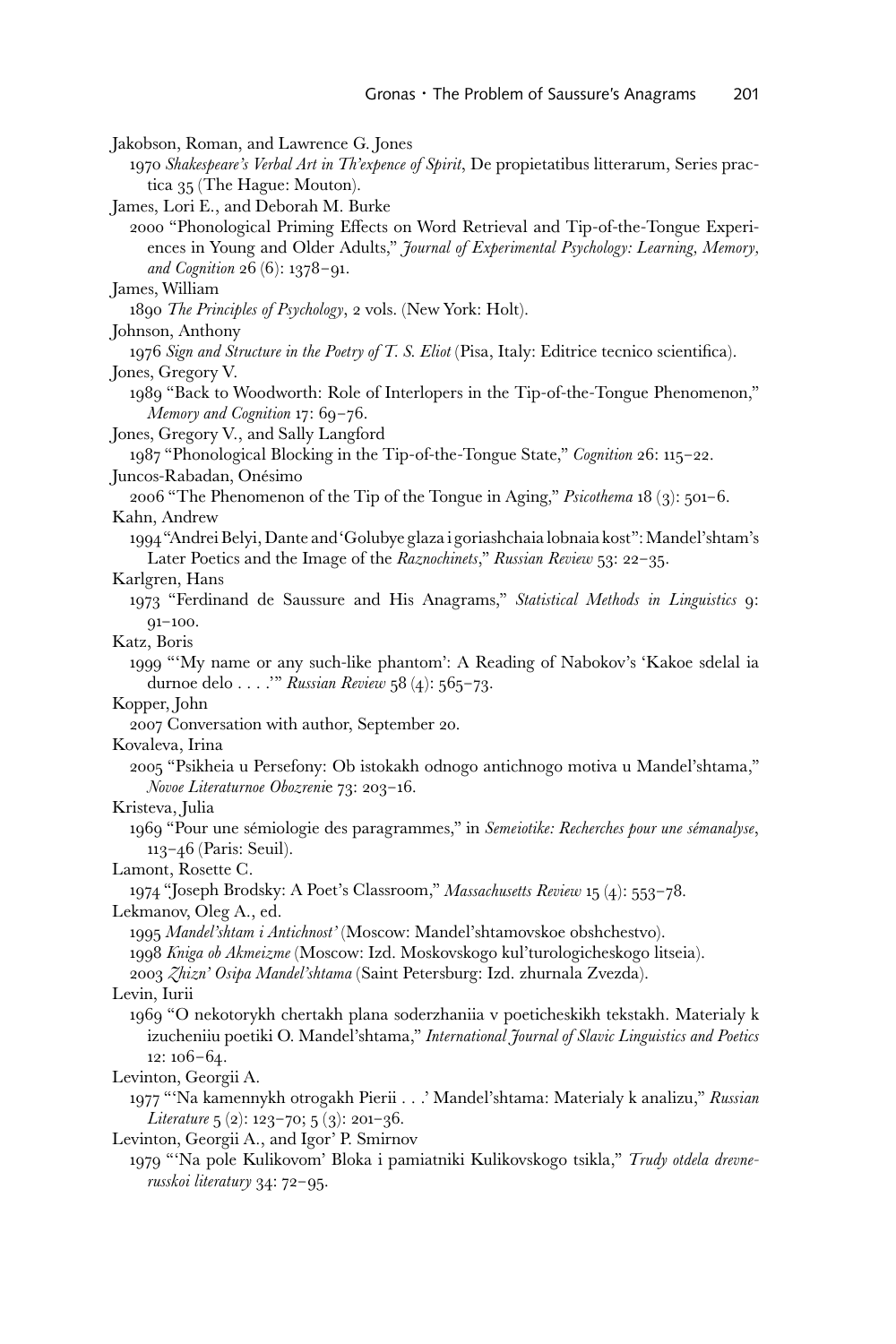| Livy                                                                                                                                                                      |
|---------------------------------------------------------------------------------------------------------------------------------------------------------------------------|
| 2005 The Rise of Rome: Books One to Five, translated by T. J. Luce (Oxford: Oxford Univer-<br>sity Press).                                                                |
| Lord, Albert B.                                                                                                                                                           |
| 1960 The Singer of Tales (Cambridge, MA: Harvard University Press).                                                                                                       |
| Loseff, Lev                                                                                                                                                               |
| 1986 "Who's the Hero of the Poem without One?" Essays in Poetics 11 (2): 91-104.                                                                                          |
| 2007 Conversation with author, June 15.                                                                                                                                   |
| Lotringer, Sylvere                                                                                                                                                        |
| 1973 "The Game of the Name," Diacritics 3 (2): 2-9.                                                                                                                       |
| Luiselli, Bruno                                                                                                                                                           |
| 1967 Il verso saturnio (Rome: Edizioni dell'Ateneo).                                                                                                                      |
| Luria, Aleksandr R.                                                                                                                                                       |
| 1968 [1965] The Mind of a Mnemonist: A Little Book about a Vast Memory (Malen'kaia knizhka o<br>bol'shoi pamiati), translated by Lynn Solotaroff (New York: Basic Books). |
| Mandel'shtam, Nadezhda                                                                                                                                                    |
| 1970 Vospominaniia (New York: Izd-vo im. Chekhova).                                                                                                                       |
| 1974 Hope Abandoned, translated by Max Hayward (New York: Atheneum).                                                                                                      |
| Mandel'shtam, Osip                                                                                                                                                        |
| 1979 The Complete Critical Prose and Letters, edited by Jane Gary Harris, translated by Jane<br>Gary Harris and Constance Link (Ann Arbor, MI: Ardis).                    |
| 1990 Sochineniia: V dvukh tomakh, edited by P. M. Nerler, A. D. Mikhailov, and Sergei Ser-                                                                                |
| geevich Averintsev (Moscow: Khudozh. lit-ra).                                                                                                                             |
| 1997 Sobranie sochinenii v chetyrekh tomakh, edited by P. Nerler, A. Nikitaev, Iu. Freidin, and<br>S. Vasilenko (Moscow: Art-Biznes-Tsentr).                              |
| Matasovic, Ranko                                                                                                                                                          |
| 1996 A Theory of Textual Reconstruction in Indo-European Linguistics (Frankfurt am Main and                                                                               |
| New York: Peter Lang).                                                                                                                                                    |
| Mathieu, Jean-Claude                                                                                                                                                      |
| 1984 La poésie de René Char, ou, le sel de la splendeur (Paris: J. Corti).                                                                                                |
| McNamara, Timothy P.                                                                                                                                                      |
| 2005 Semantic Priming: Perspectives from Memory and Word Recognition (New York:<br>Psychology).                                                                           |
| Meyer, Antje S., and Kathryn Bock                                                                                                                                         |
| 1992 "The Tip-of-the-Tongue Phenomenon: Blocking or Partial Activation?" Memory and                                                                                       |
| <i>Cognition</i> 20 (6): $715 - 26$ .                                                                                                                                     |
| Meyer, David E., and Roger W. Schvaneveldt                                                                                                                                |
| 1971 "Facilitation in Recognizing Pairs of Words: Evidence of a Dependence between                                                                                        |
| Retrieval Operations," <i>Journal of Experimental Psychology</i> 90 (2): 227-34.                                                                                          |
| Meylakh, Mikhail                                                                                                                                                          |
| 1975 "Ob imenakh Akhmatovoi. I: Anna," Russian Literature 10-11: 33-57.                                                                                                   |
| 1976 "A propos des anagrammes," L'homme 16 (4): 105-15A.                                                                                                                  |
| 1978 "Troubadours et anagrammes (structures anagrammatiques dans la chanson X                                                                                             |
| d'Arnaut Daniel)," in Mélanges de philologie offerts à Charles Camproux, 1:149-58 (Montpel-                                                                               |
| lier, France: Centre d'Études occitanes).                                                                                                                                 |
| Miozzo, Michele, and Alfonso Caramazza                                                                                                                                    |
| 1997 "Retrieval of Lexical-Syntactic Features in Tip-of-the-Tongue States," Journal of                                                                                    |
| Experimental Psychology: Learning, Memory, and Cognition 23 (6): $1410-23$ .                                                                                              |
| Montant, Marie, and Johannes C. Ziegler                                                                                                                                   |
| 2001 "Can Orthographic Rimes Facilitate Naming?" Psychonomic Bulletin and Review 8 (2):                                                                                   |
| $351 - 56.$                                                                                                                                                               |
| Nava, Giuseppe                                                                                                                                                            |
| 1968 "Lettres de F. de Saussure a G. Pascoli," Cahiers Ferdinand de Saussure 24: 73-81.                                                                                   |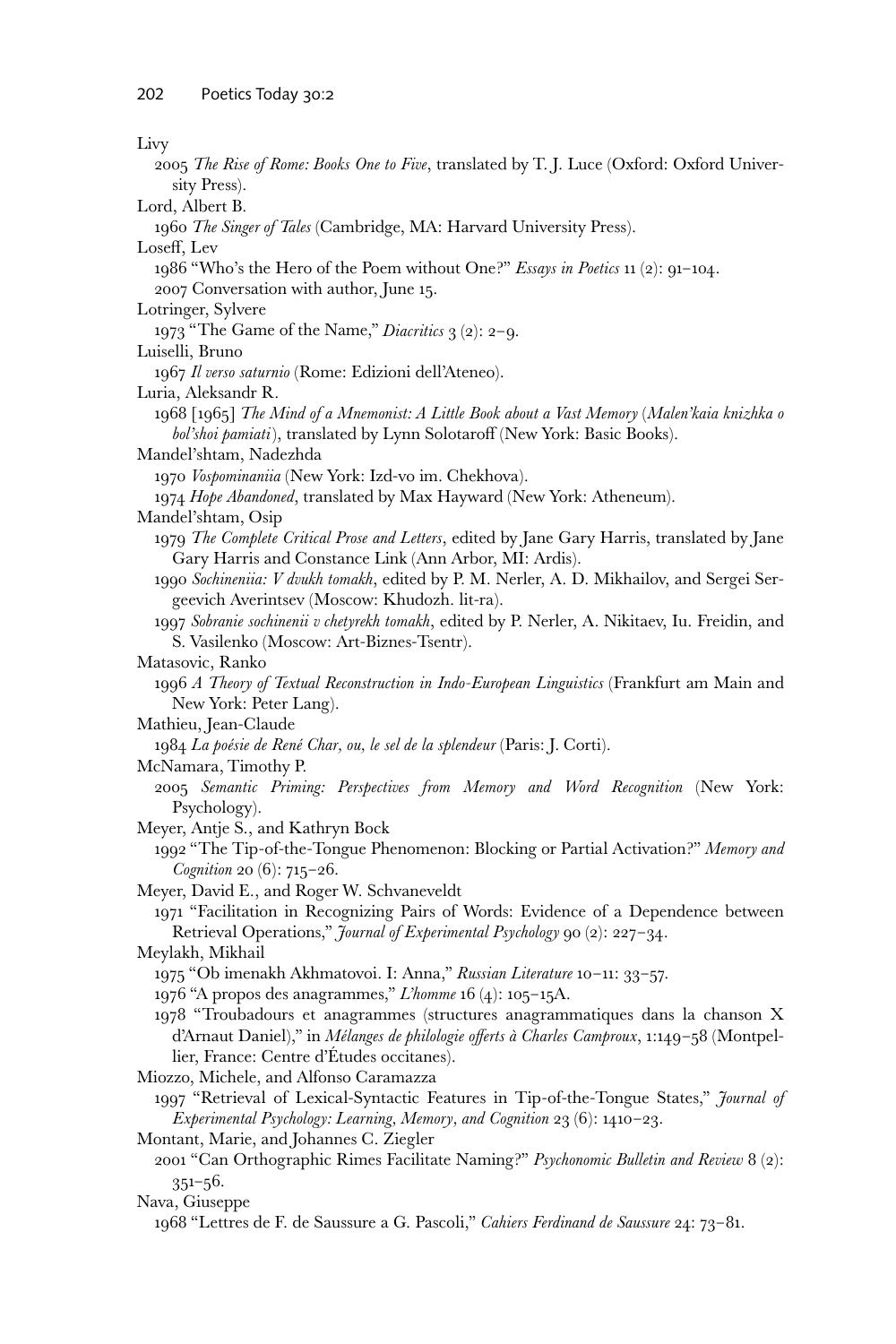| Neely, James H.                                                                                                                                                                                      |
|------------------------------------------------------------------------------------------------------------------------------------------------------------------------------------------------------|
| 1991 "Semantic Priming Effects in Visual Word Recognition: A Selective Review of Cur-                                                                                                                |
| rent Findings and Theories," in Basic Processes in Reading, edited by Derek Besner and                                                                                                               |
| Glyn W. Humphreys, 264-336 (Hillsdale, NJ: Erlbaum).                                                                                                                                                 |
| Nerler, Pavel M.                                                                                                                                                                                     |
| 1994 Osip Mandel'shtam v Geidel'berge (Moscow: Art-Biznes-Tsentr).                                                                                                                                   |
| Nuttin, Jozef M.                                                                                                                                                                                     |
| 1985 "Narcissism beyond Gestalt and Awareness: The Name Letter Effect," European Jour-<br>nal of Social Psychology $15(3)$ : $353-61$ .                                                              |
| Ong, Walter J.                                                                                                                                                                                       |
| 1982 Orality and Literacy: The Technologizing of the Word (New York: Methuen).                                                                                                                       |
| Osherov, Sergei A., and I. A. Barsova                                                                                                                                                                |
| 1995 "Tristia' Mandel'shtama i antichnaia kul'tura," in Mandel'shtam i Antichnost', edited                                                                                                           |
| by O. A. Lekmanov, 188-203 (Moscow: Mandel'shtamovskoe obshchestvo).<br>Ossola, Carlo                                                                                                                |
| 1979 "Les 'ossements fossiles' de la lettre chez Mallarmée et chez Saussure," Critique: Revue                                                                                                        |
| générale des Publications Françaises et Étrangères 35: 1063-78.                                                                                                                                      |
| Parry, Milman                                                                                                                                                                                        |
| 1953 Serbo-Croatian Heroic Songs, vol. 1, collected by Milman Parry, edited and translated<br>by Albert B. Lord (Cambridge, MA: Harvard University Press; Belgrade: Serbian<br>Academy of Sciences). |
| Pavlov, Evgeny                                                                                                                                                                                       |
| 1998 "Memory and the Scene of Writing in Mandelstam's Egipetskaia Marka: Unrolling<br>the Manuscript," Slavic and East European Journal 42 (4): $621-39$ .                                           |
| Petrarch                                                                                                                                                                                             |
| 1976 Petrarch's Lyric Poems: The "Rime Sparse" and Other Lyrics, translated and edited by Robert<br>Durling (Cambridge, MA: Harvard University Press).                                               |
| Plato                                                                                                                                                                                                |
| 1995 Phaedrus, translated with introduction and notes by Alexander Nehamas and Paul<br>Woodruff (Indianapolis, IN: Hackett).                                                                         |
| 1998 Cratylus, edited and translated by C. D. C. Reeve (Indianapolis, IN: Hackett).                                                                                                                  |
| Przybylski, Ryszard                                                                                                                                                                                  |
| 1966 "Arkadia Osipa Mandelsztama," Slavia orientalis 13 (3): 243-62.                                                                                                                                 |
| 1987 An Essay on the Poetry of Osip Mandelstam: God's Grateful Guest (Ann Arbor, MI: Ardis).                                                                                                         |
| Quintilian                                                                                                                                                                                           |
| 2002 The Orator's Education, vols. 1-5, edited and translated by Donald A. Russell (Cam-<br>bridge, MA: Harvard University Press).                                                                   |
| Rastier, François                                                                                                                                                                                    |
| 1970 "A propos du saturnine," Latomus 29: 3-24.                                                                                                                                                      |
| Ricks, Christopher                                                                                                                                                                                   |
| 2002 "Shakespeare and the Anagram," Proceedings of the British Academy 121: 111-46.                                                                                                                  |
| Risset, Jacqueline                                                                                                                                                                                   |
| 1995 L'anagramme du désir: Sur la "Délie" de Maurice Scève (Paris: Fourbis, Distribution<br>Distique).                                                                                               |
| Rodríguez Ferrándiz, Raúl                                                                                                                                                                            |
| 1998 Semiótica del anagrama. La hipótesis anagramática de Ferdinand de Saussure (Alicante, Spain:                                                                                                    |

Publicaciones de la Universidad de Alicante).

Ronen, Omri

- 1973 "Leksicheskii povtor, podtext i smysl v poetike Mandel'shtama," in *Slavic Poetics: Essays in Honor of Kiril Taranovsky*, edited by Roman Jakobson, C. H. Schooneveld, and Dean S. Worth, 366–87 (The Hague: Mouton).
- 1977 "The Dry River and the Black Ice: Anamnesis and Amnesia in Mandel'štam's Poem 'Ja slovo pozabyl, čto ja xotel skazat','" *Slavica Hierosolymitana* 1: 177–84.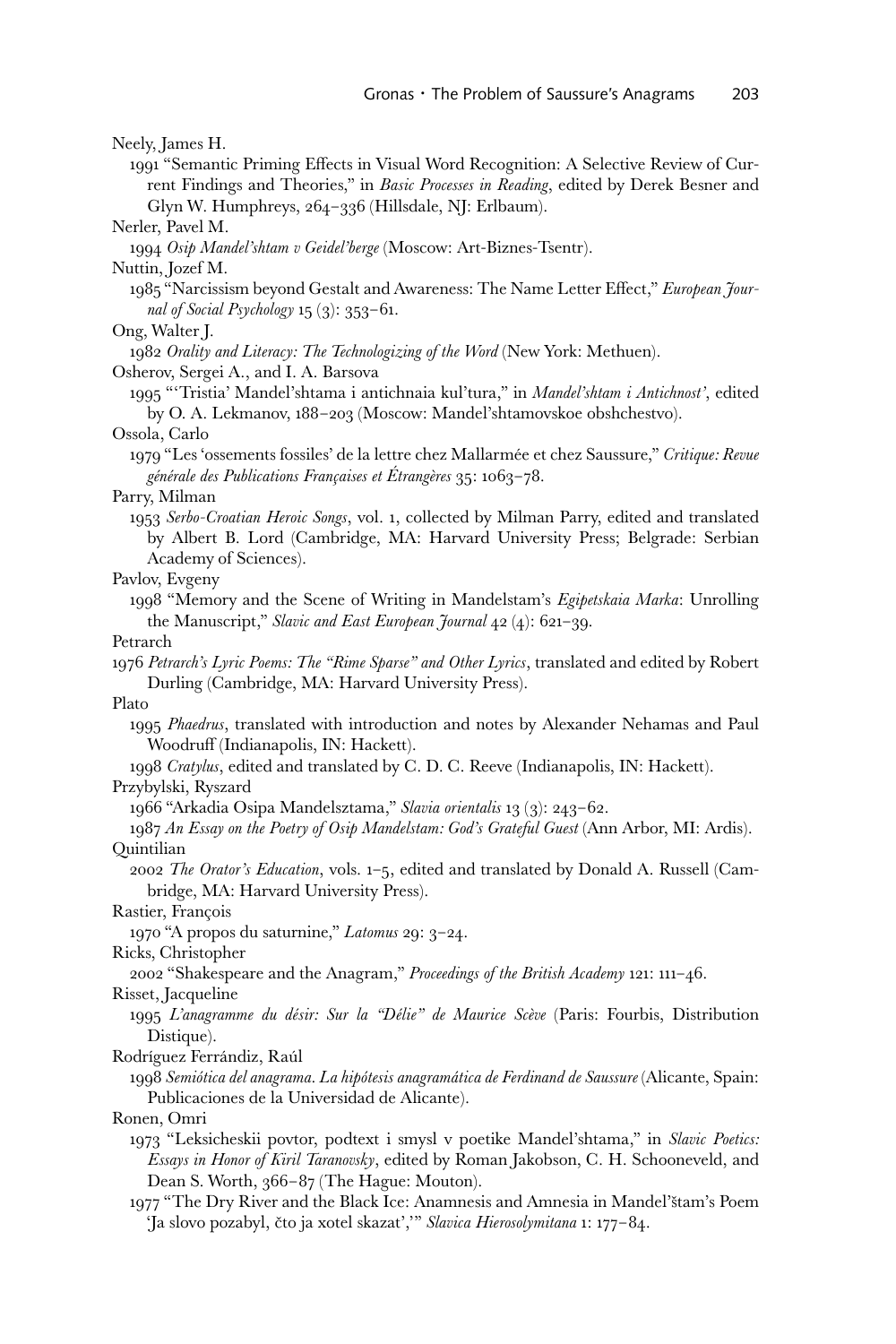Rosetti, Alexandru 1976 "On the Anagrams of Ferdinand de Saussure," *Revue Roumaine de Linguistique* 21 (4): 459–60. Rossi, Aldo 1968 "Gli anagrammi di Saussure: Poliziano, Bach, e Pascoli," *Paragone: Rivista Mensile di Arte Figurativa e Letteratura* 218: 112–27. Rubin, David C. 1995 *Memory in Oral Traditions: The Cognitive Psychology of Epic, Ballads, and Counting-Out Rhymes* (New York: Oxford University Press). Rumshisky, Anna 2008 Conversation with author, March 4. Schlott, Wolfgang 1981 *Zur funktion antiker göttermythen in der lyrik Osip Mandel'štams*. European University Studies Series 16, Slavonic Languages and Literatures, vol. 18 (Frankfurt am Main: Peter Lang). Schwartz, Bennett L. 2002 *Tip-of-the-Tongue States: Phenomenology, Mechanism, and Lexical Retrieval* (Mahwah, NJ: Lawrence Erlbaum). Semenko, Irina M. 1997 *Poėtika pozdnego Mandel'shtama: Ot chernovykh redaktsii k okonchatel'nomu tekstu* (Moscow: Mandel'shtamovskoe obshchestvo). Shapiro, Gavriel 1991 "Anagrams in *Lolita*," *Nabokovian* 27: 34–37. Shepheard, David 1983 "How Many Saussures? The Question of the Anagrams," *Paragraph: A Journal of Modern Critical Theory* 2: 42–52. Shoptaw, John 2000 "Lyric Cryptography," *Poetics Today* 21: 221–62. Slowiaczek, Louisa M. 2000 "Phonological Representations in Prelexical Speech Processing: Evidence from Form-based Priming," *Journal of Memory and Language* 43 (3): 530–60. Small, Jocelyn Penny 1997 *Wax Tablets of the Mind: Cognitive Studies of Memory and Literacy in Classical Antiquity* (New York: Routledge). Starobinski, Jean 1979 *Words upon Words: The Anagrams of Ferdinand De Saussure*, translated by Olivia Emmet (New Haven, CT: Yale University Press). 2005 "Lettres et syllabes mobiles (Pétrarque, Ronsard, Saussure)," *Lettere Italiane* 57 (4): 558–71. Taranovsky, Kiril 1976 *Essays on Mandel'stam* (Cambridge, MA: Harvard University Press). Temple, Michael 1995 *The Name of the Poet: Onomastics and Anonymity in the Works of Stéphane Mallarmé* (Exeter, Devon, UK: University of Exeter Press). Terras, Victor 1966 "Classical Motives in the Poetry of Osip Mandel'štam," *Slavic and East European Journal* 10 (3): 251–67. Tischler, Jennifer 2005 Conversation with author, September 10. Toporov, Vladimir 1995 "O psikhofiziologicheskom komponente poezii Mandel'shtama," in *Mif. Ritual. Simvol. Obraz. Issledovaniia v oblasti mifopoeticheskogo*, 428–45 (Moscow: Progress).